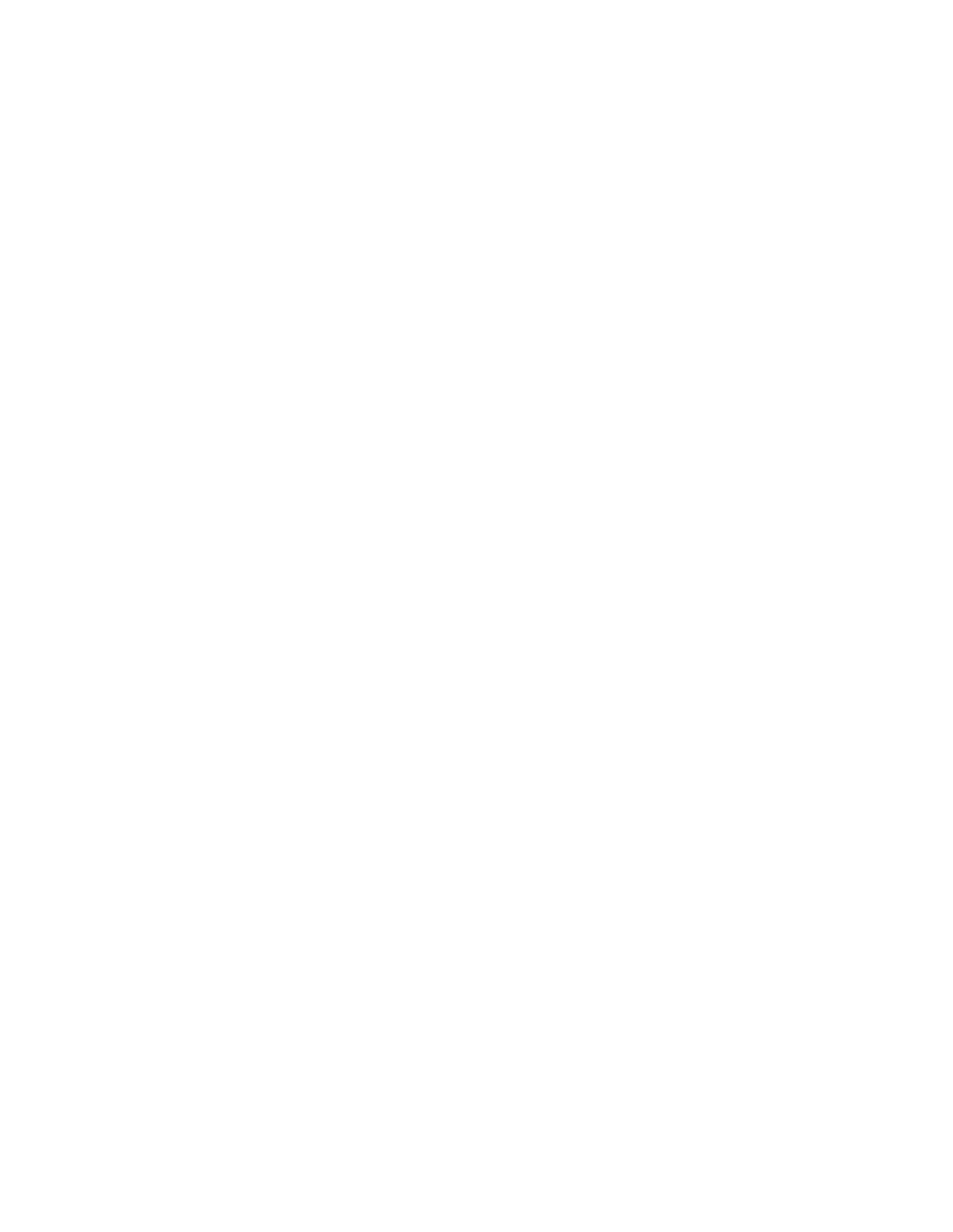# **SUMMARY PLAN DESCRIPTION**

This document summarizes the main provisions of the US Airways, Inc. Flexible Benefit Plan, effective January 1, 2013, and serves as the Summary Plan Description ("SPD") for these benefits. It describes the benefits as they apply to eligible employees and their eligible dependents. This document replaces the SPD dated January 1, 2005, and incorporates the changes to that SPD that are set forth in the Summary of Material Modification dated January 1, 2011, as well as other changes and clarifications.

This is also the SPD for the US Airways, Inc. Health Care Account Plan and the US Airways, Inc. Dependent Care Account Plan, which are offered under the Flexible Benefit Plan (collectively, the "Plans").

This SPD provides a comprehensive overview of the benefits available under the Plans. Complete details of these Plans are contained in legal Plan documents. If there is any difference between the information in this SPD and in the legal Plan documents, the Plan documents will govern. US Airways, Inc. ("US Airways" or "the Company") sponsors the Plan and reserves the right to amend or terminate the Plan at any time, subject to the terms of an applicable collective bargaining agreement. You will be notified of any changes that affect your benefits, as required by federal law.

Please read this SPD carefully. If you have any questions about the benefits information contained in this SPD, please contact BenefitsUS Customer Service at 1-888-860-6178, or online at **www.eBenefitsUS.com**.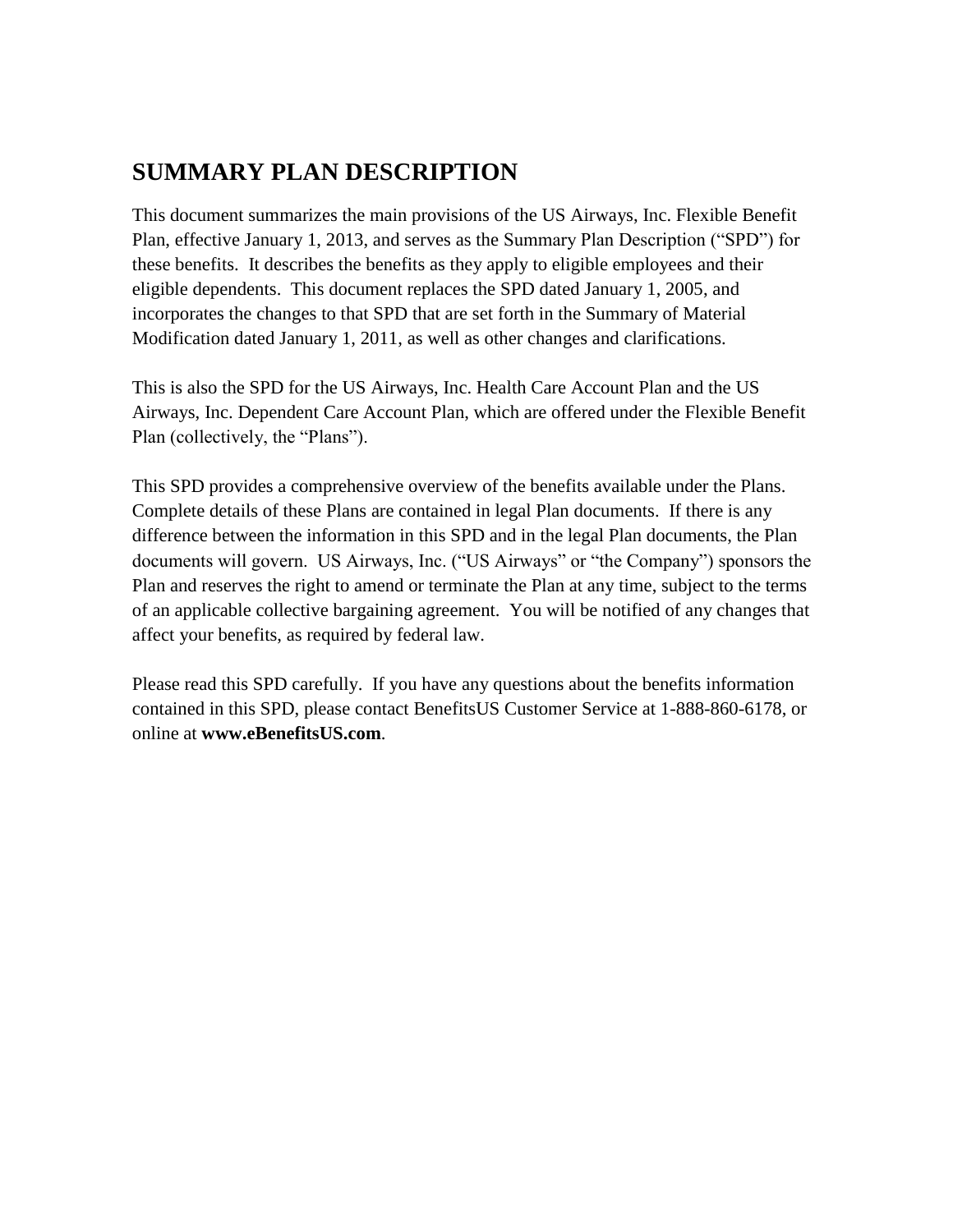# **Table of Contents**

| THE HEALTH CARE ACCOUNT AND DEPENDENT CARE ACCOUNT PLANS9 |  |
|-----------------------------------------------------------|--|
|                                                           |  |
|                                                           |  |
|                                                           |  |
|                                                           |  |
|                                                           |  |
|                                                           |  |
|                                                           |  |
|                                                           |  |
|                                                           |  |
|                                                           |  |
|                                                           |  |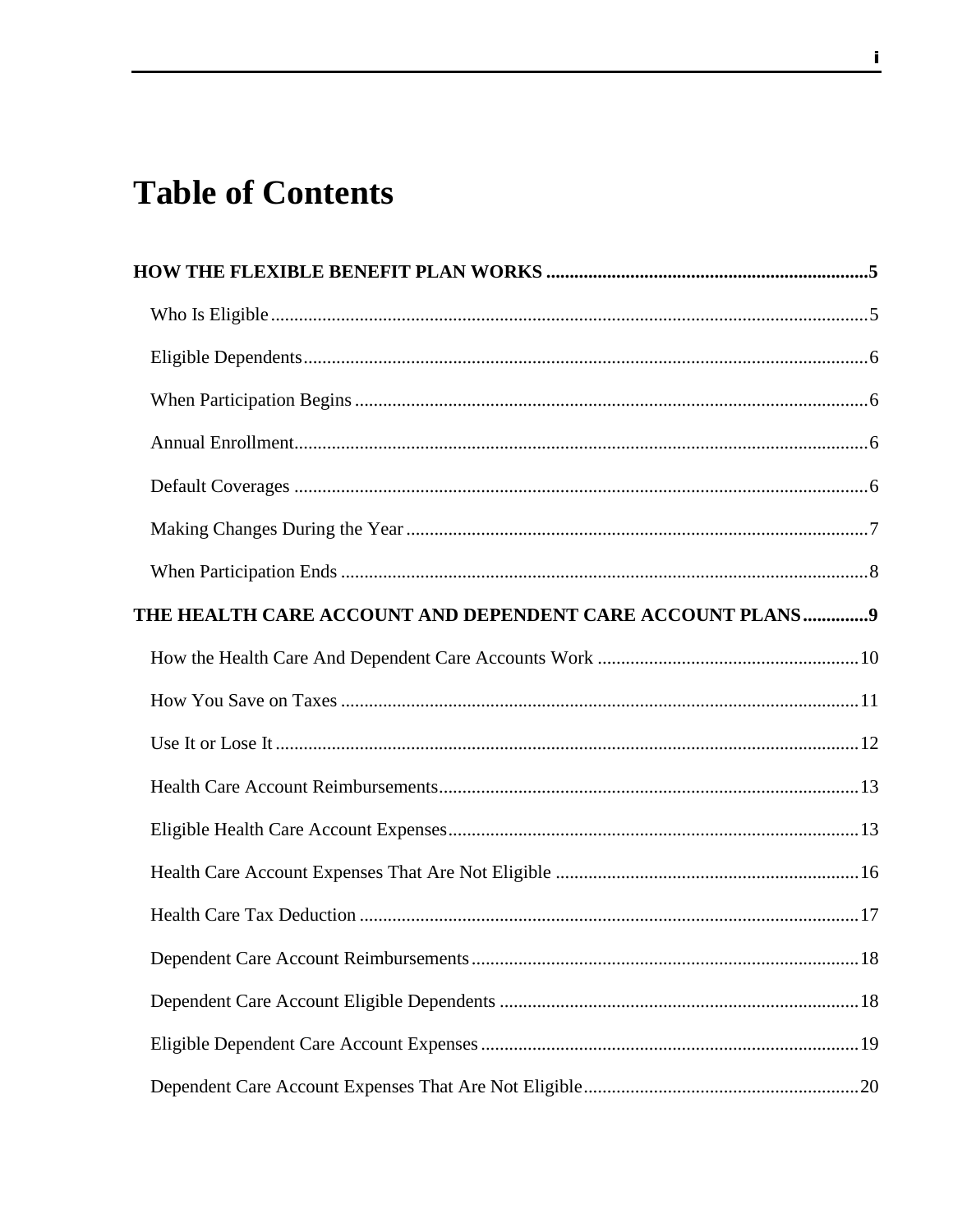| Continuation of Spending Account Participation for Employees in the Uniformed Services 24 |  |
|-------------------------------------------------------------------------------------------|--|
|                                                                                           |  |
|                                                                                           |  |
|                                                                                           |  |
| Circumstances That May Result in Denial, Loss or Forfeiture of Flexible Spending Account  |  |
|                                                                                           |  |
|                                                                                           |  |
|                                                                                           |  |
|                                                                                           |  |
|                                                                                           |  |
|                                                                                           |  |
|                                                                                           |  |
|                                                                                           |  |
|                                                                                           |  |

ii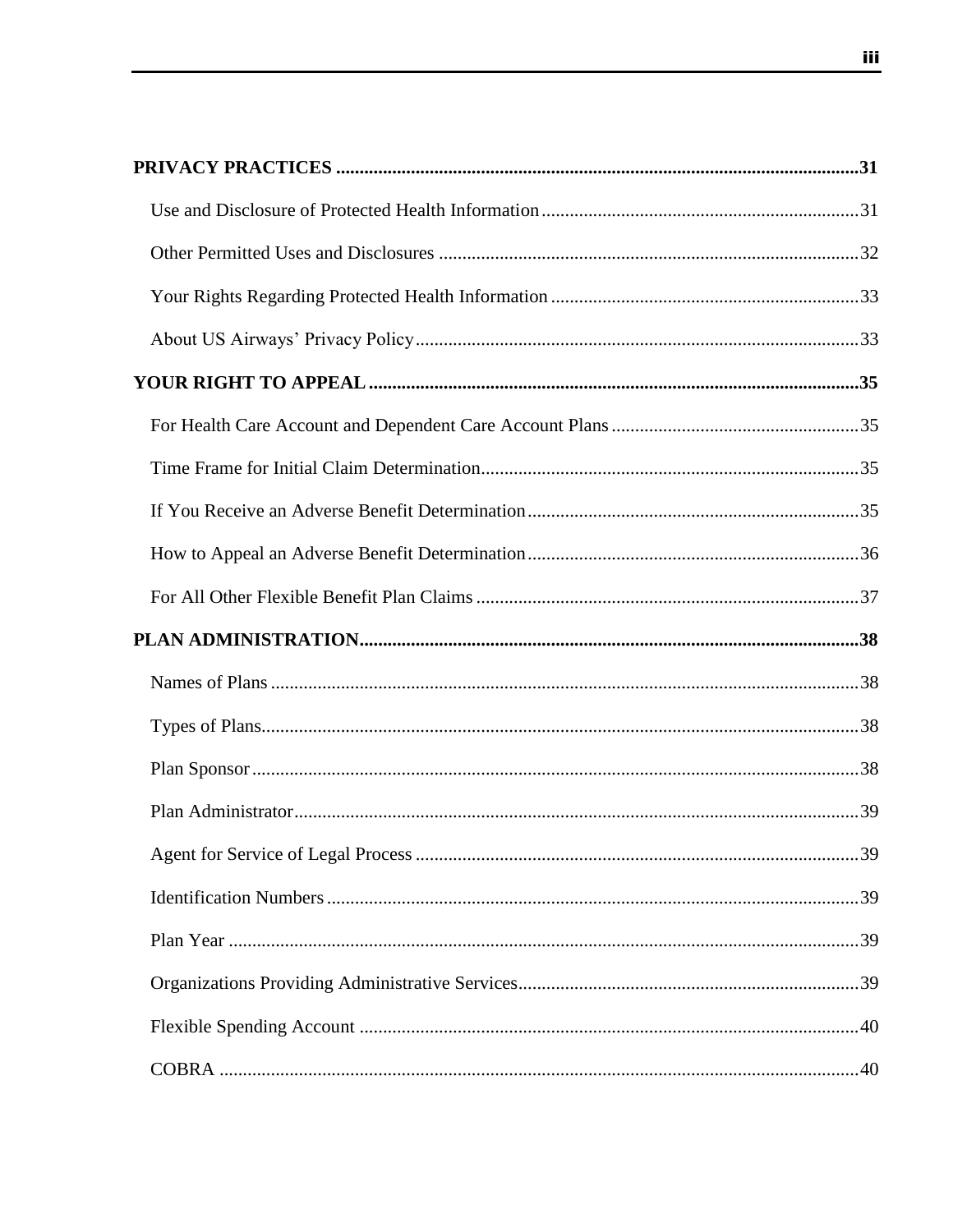| Continue Group Health Plan Coverage (Applicable to the Health Care Account Only) 42 |  |
|-------------------------------------------------------------------------------------|--|
|                                                                                     |  |
|                                                                                     |  |
|                                                                                     |  |
|                                                                                     |  |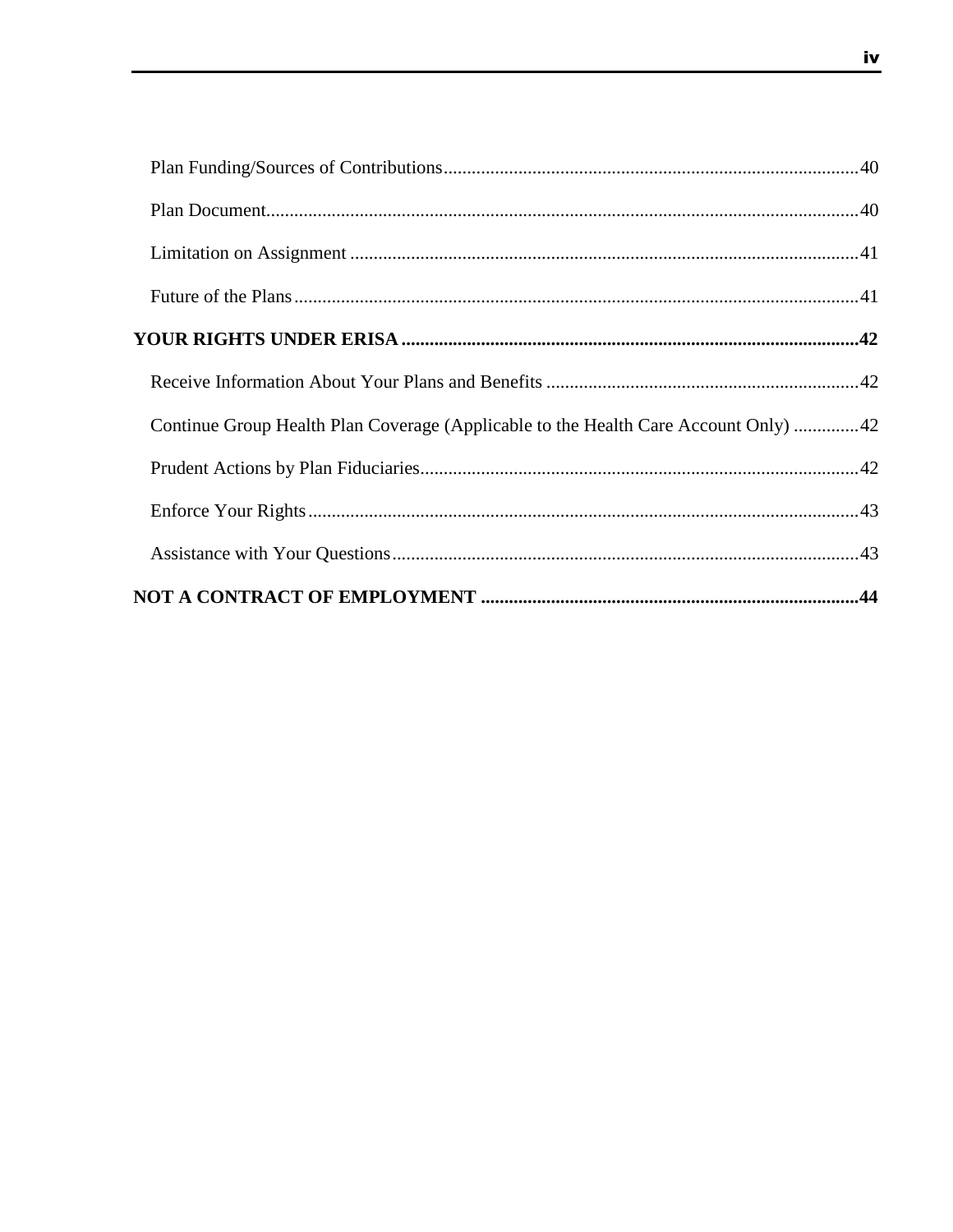# <span id="page-7-0"></span>**HOW THE FLEXIBLE BENEFIT PLAN WORKS**

The US Airways, Inc. Flexible Benefit Plan (the "Flexible Benefit Plan") offers eligible employees a choice of health, survivor and accident benefit options. Each year, during annual enrollment, you can elect coverage under the following benefit plans:

- **Medical**
- Dental
- **Net Voluntary Vision**
- Voluntary Group Accident Insurance
- Health Care Account ("HCA")
- Dependent Care Account ("DCA")
- US Airways, Inc. Pilot Disability Plan
- US Airways, Inc. Flight Attendant Long Term Disability Benefit Plan

Your contributions for your benefit elections are deducted from your paycheck on a pre-tax basis. Pre-tax dollars can save you money because they are deducted from your paycheck before taxes are calculated, including Federal, Social Security and, in most cases, state and local taxes.

#### <span id="page-7-1"></span>**Who Is Eligible**

You are eligible to participate in the Flexible Benefit Plan if you are:

 An active, full-time or part-time employee of the US Airways, Inc. with a work base in the United States, but excluding (i) a pilot listed on the Pilots System Seniority List that is domiciled in Phoenix, Arizona; (ii) a flight attendant represented by the Association of Flight Attendants that is domiciled in Phoenix, Arizona; and (iii) any temporary, on-call or seasonal employees.

*Please note: For purposes of eligibility, "employees" are individuals who are classified by the Company as employees under Section 3121(d) of the Internal Revenue Code. In the event the classification of an individual who is excluded from eligibility under the preceding sentence is determined to be erroneous or is retroactively revised by a court, administrative agency or other administrative body, the individual shall nonetheless continue to be excluded from the Plan and shall be ineligible for benefits for all periods prior to the date that it is determined that its classification of the individual is erroneous or should be revised.*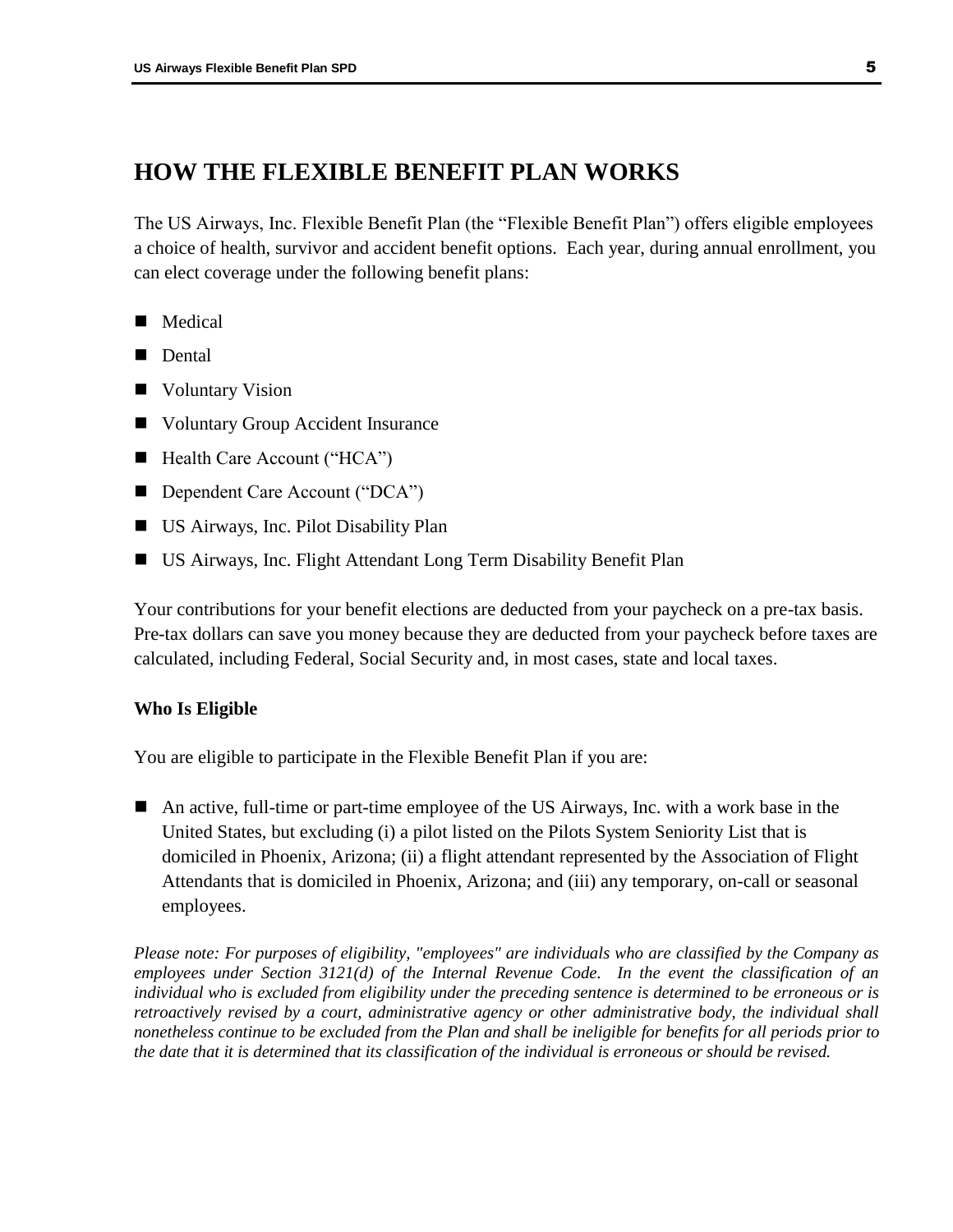#### <span id="page-8-0"></span>**Eligible Dependents**

You can enroll your eligible spouse (or domestic partner) and dependent children for medical, dental and voluntary vision coverage. You can also enroll your eligible spouse and dependent children for voluntary group accident insurance (domestic partners may not be eligible for this coverage depending on workgroup).

Eligibility for your spouse (or domestic partner) and dependent children is determined under the terms of the applicable medical, dental, voluntary vision, voluntary group accident or disability plan.

#### <span id="page-8-1"></span>**When Participation Begins**

If you are a new hire and you are eligible, you can enroll yourself and your eligible dependents in the Flexible Benefit Plan within 31 days of your hire date. Your participation will begin on your first day of work, provided you enroll within that 31-day period. Your initial election will remain in effect through December 31 of that year. If you do not enroll within 31 days of your hire date, you will not be able to participate that year. You will have to wait until the next annual enrollment period and your participation will begin January 1 of the following calendar year, unless you experience a qualifying change in family or work status as described in "Making Changes During the Year" on the next page.

### <span id="page-8-2"></span>**Annual Enrollment**

Each fall, during annual enrollment, you have the opportunity to change your coverage and your dependents' coverage under the Flexible Benefit Plan. You can enroll or re-enroll for coverage during annual enrollment through the BenefitsUS Customer Service website which is **www.eBenefitsUS.com**. Any changes you make will take effect the following January 1 and remain in effect through December 31 of that year. If you are on a leave of absence during annual enrollment and return in the following Plan year, you must re-enroll within 31 days of your return. If you return in the same Plan year you went out on leave, you do not have to re-enroll.

#### <span id="page-8-3"></span>**Default Coverages**

If you do not re-enroll for coverage during annual enrollment, your current elections (except for HCA and DCA coverage) will automatically renew effective January 1 of the following year.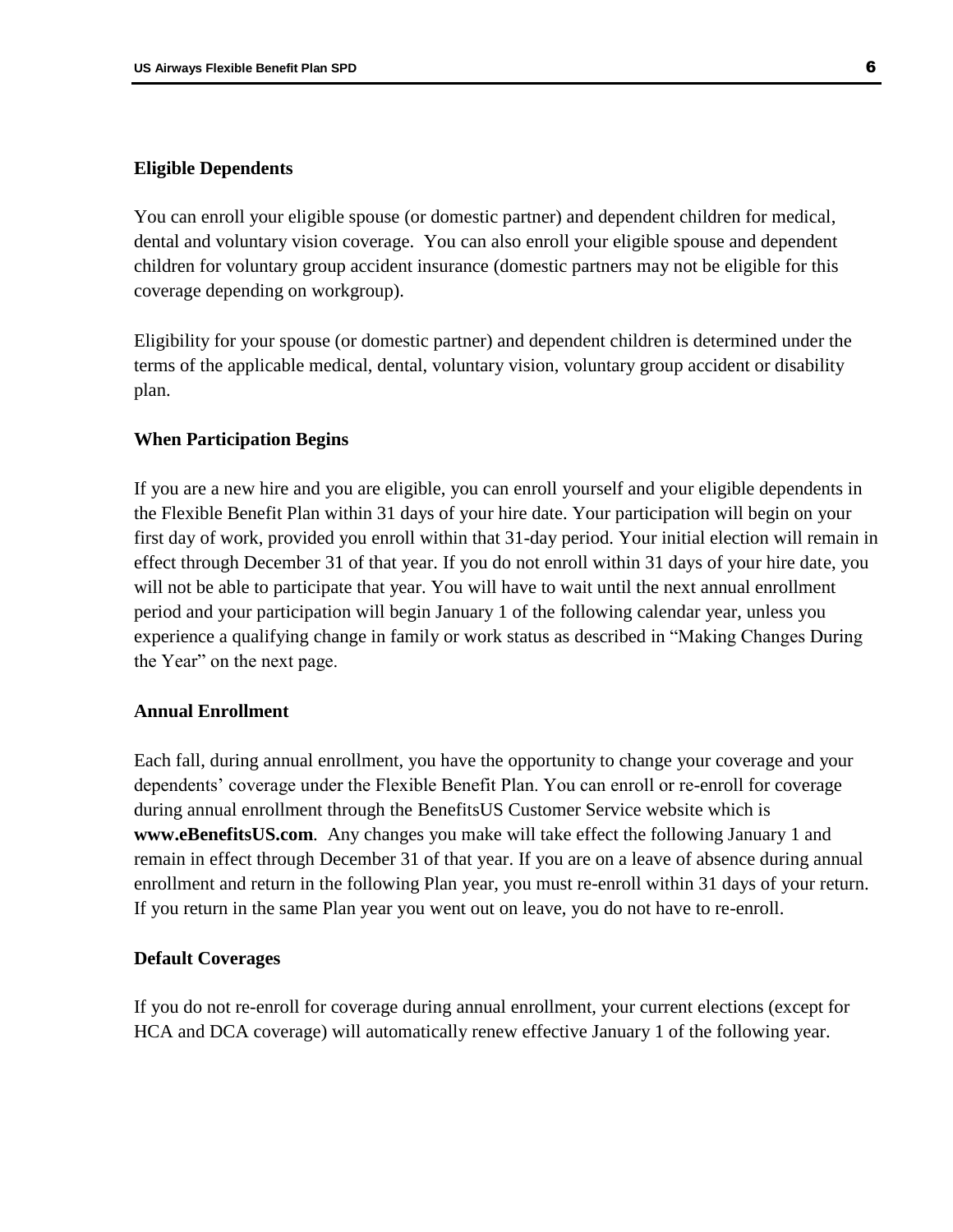If you participate in the HCA or the DCA, you will need to re-enroll in order to participate for the following year. If you do not re-enroll, your HCA and DCA participation will end on December 31 of the current year.

# <span id="page-9-0"></span>**Making Changes During the Year**

You can make coverage changes during the year only if you experience a qualified change in family or work status. Approved changes in status include:

- A change in your legal marital status (e.g., marriage, divorce, annulment or death of a spouse);
- A change in the number of your dependents (e.g., through birth, adoption, placement for adoption, appointment of legal guardianship, loss of dependent status or death);
- A change in your, your spouse's (or domestic partner's) or your dependent's employment status, including termination or commencement of employment, a strike or lockout, furlough, commencement of (or return from) an unpaid leave of absence, or a change from full-time or part-time status, or vice versa;
	- Note that a change in work shift that does not change the number of hours you work does not constitute a qualifying family or work status change.
	- If you terminate employment and are rehired in the same calendar year, or if you are furloughed and recalled in the same year, your most recent elections will be reinstated. If you are rehired or recalled in a different year from the year you terminated employment or were furloughed, you must make new benefit elections.
- Your dependent meets (or fails to meet) the Plan's dependent eligibility rules.

Any change you make as a result of a qualified family or work status event must be permitted by law and consistent with the qualifying event. Election changes are consistent with the event if they:

- Result in you, your spouse or your dependent gaining or losing eligibility to participate in this Plan or the plan sponsored by your spouse's or your dependent's employer; or
- Correspond with the gain or loss of coverage. For example, if you have or adopt a child, you can enroll, but you would not be able to drop coverage or decrease your contributions.

**You must notify BenefitsUS Customer Service at 1-888-860-6178 of any qualified family or work status change within 31 days of the event.**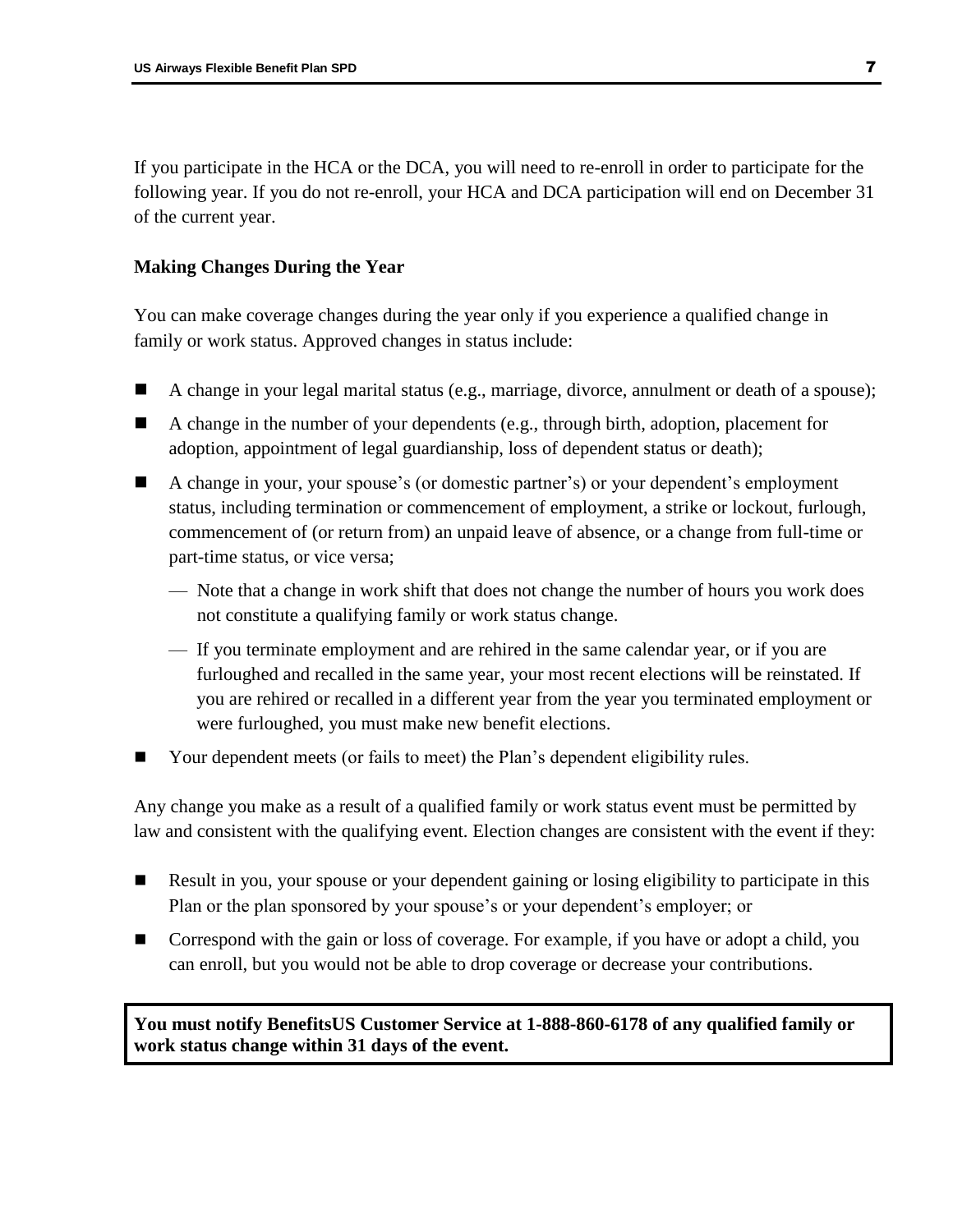#### <span id="page-10-0"></span>**When Participation Ends**

Your participation in the Flexible Benefit Plan will end when:

- Your employment ends;
- You retire;
- **US** Airways terminates this Plan;
- You are no longer eligible for the Plan;
- You stop making the required contributions; or
- You die.

In addition, your participation in the HCA and/or DCA will end on March  $15<sup>th</sup>$  following the close of the plan year if you do not enroll for the next calendar year (all expenses incurred on or before that date need to be submitted as claims by June  $15<sup>th</sup>$  to be eligible for reimbursement).

If you leave US Airways during the year for any reason, including termination of employment, furlough or leave, you may be able to continue your HCA contributions on an after-tax basis through the Consolidated Omnibus Budget Reconciliation Act ("COBRA"). (See page 28 for details.) If you leave US Airways, COBRA does not allow for continued participation in the DCA.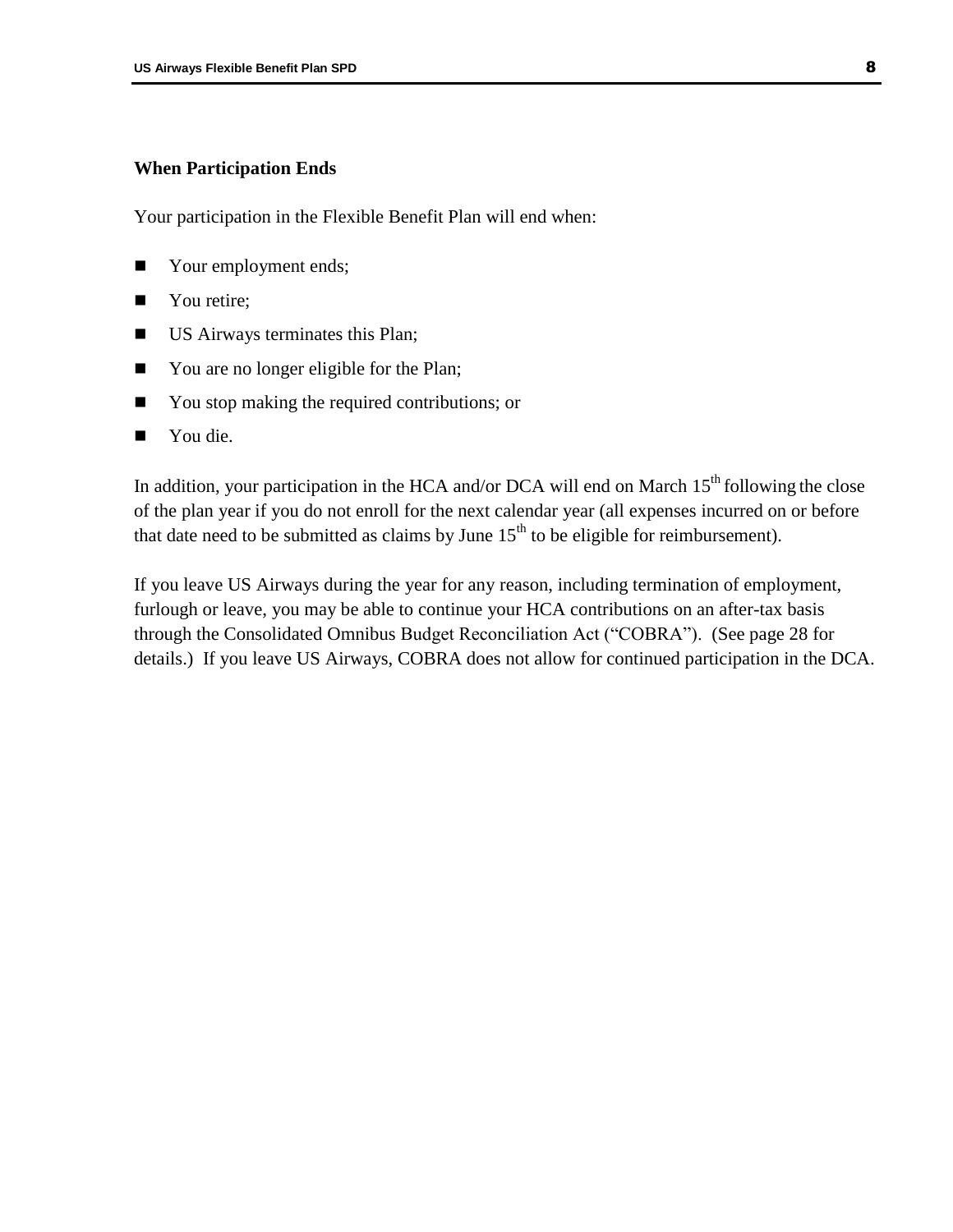# <span id="page-11-0"></span>**THE HEALTH CARE ACCOUNT AND DEPENDENT CARE ACCOUNT PLANS**

The US Airways, Inc. Health Care and Dependent Care Account Plans are two benefit options under the Flexible Benefit Plan. When you enroll in the HCA and/or a DCA, you decide how much to contribute to your account(s). Your elected contributions will generally be deducted from your paycheck on a pre-tax basis throughout the year. However, your maximum elected contributions may not exceed your compensation for the year. To the extent your paychecks are not enough to cover the amount of your elected contribution during the plan year, the Company reserves the right to deem your annual election to be an amount that is equal to the contribution amount that you requested less the missed contribution.

- **Health Care Account:** You may contribute up to \$2,500 per year to your HCA (as indexed for inflation beginning 1/1/14).
- **Dependent Care Account:** If you are single, or married and filing a joint income tax return, you may contribute up to a maximum of \$5,000 per year to your DCA. If you are married, special limits may apply as follows:

| If this is your situation                    | Then your maximum annual contribution is |
|----------------------------------------------|------------------------------------------|
| You or your spouse earns less than \$5,000   | The amount the lower-paid spouse earns   |
| Your spouse also participates in a DCA       | \$5,000 combined for both accounts       |
| You file separate federal income tax returns | \$2,500                                  |

The DCA reimburses you for dependent care expenses that are necessary in order for:

- You and your spouse to work or to look for work;
- You to work and your spouse to attend school full-time for at least five months during the year; or
- You to work if your spouse is mentally or physically disabled and needs care, or is unable to provide care for a dependent.

You and your spouse's work can be done for others or in your own business. It can be either fulltime or part-time. However, it does not include volunteer work.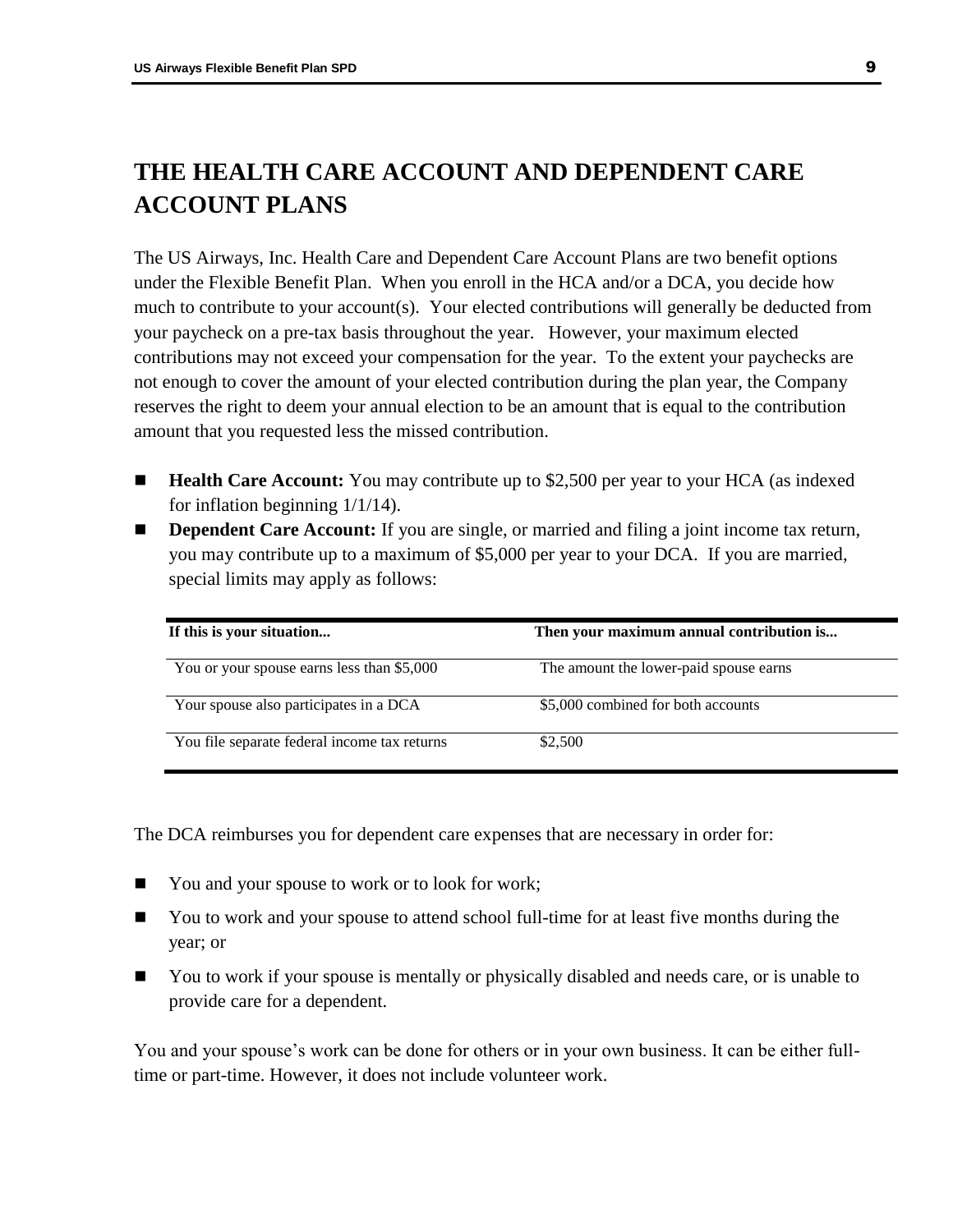$\overline{a}$ 

If your spouse is looking for work, is a full-time student, or is physically or mentally unable to care for himself or herself, your spouse is considered to earn an income of \$200 (if you have one eligible dependent) or \$400 (if you have two or more eligible dependents) per month to calculate the maximum contribution amount.

# <span id="page-12-0"></span>**How the Health Care And Dependent Care Accounts Work**

If you want to participate in one or both of the accounts:

- **Plan.** First, carefully estimate what your eligible, out-of-pocket health and/or dependent care expenses will be from January 1 through March 15 of the following year. Keep in mind that:
	- You can set aside HCA contributions to cover dependents who are and are not covered under a US Airways medical, dental and/or voluntary vision plan. Remember to exclude from your estimate any expenses that will be covered by these plans.
	- US Airways deducts your HCA and DCA contributions from your paycheck over the 12 month period beginning January 1 and ending December 31, but you are allowed to submit eligible health care and/or dependent care expenses incurred during the 14½ month period beginning January 1 and ending March 15 of the following year.
- **Decide.** Decide how much you want to contribute to your account(s) to cover your estimated, out-of-pocket expenses.
- **Enroll.** If you choose to participate in both the HCA and the DCA, you must make separate elections for each. Your contributions are deducted from your paycheck before Federal and, in most cases, State\* and FICA taxes are applied. This means you do not pay Federal, FICA and, in many cases, State\* taxes on the money you deposit in your account.
- **Submit for reimbursement.** When you have an eligible health care or dependent care expense, you pay for it out-of-pocket, then submit the claim using the appropriate claim form (and including all applicable receipts) to the HCA and DCA administrator. See "Requesting Reimbursements" on page 25 for more information about submitting a claim.

If your claim is approved, you will be reimbursed with tax-free dollars from your account, up to the amount that you elected to contribute, minus reimbursements already made during the

Note: In certain states, your contributions under the Plan may be taxable for state tax purposes. For example, *if you live in Pennsylvania, contributions to your DCA are subject to Pennsylvania State tax.*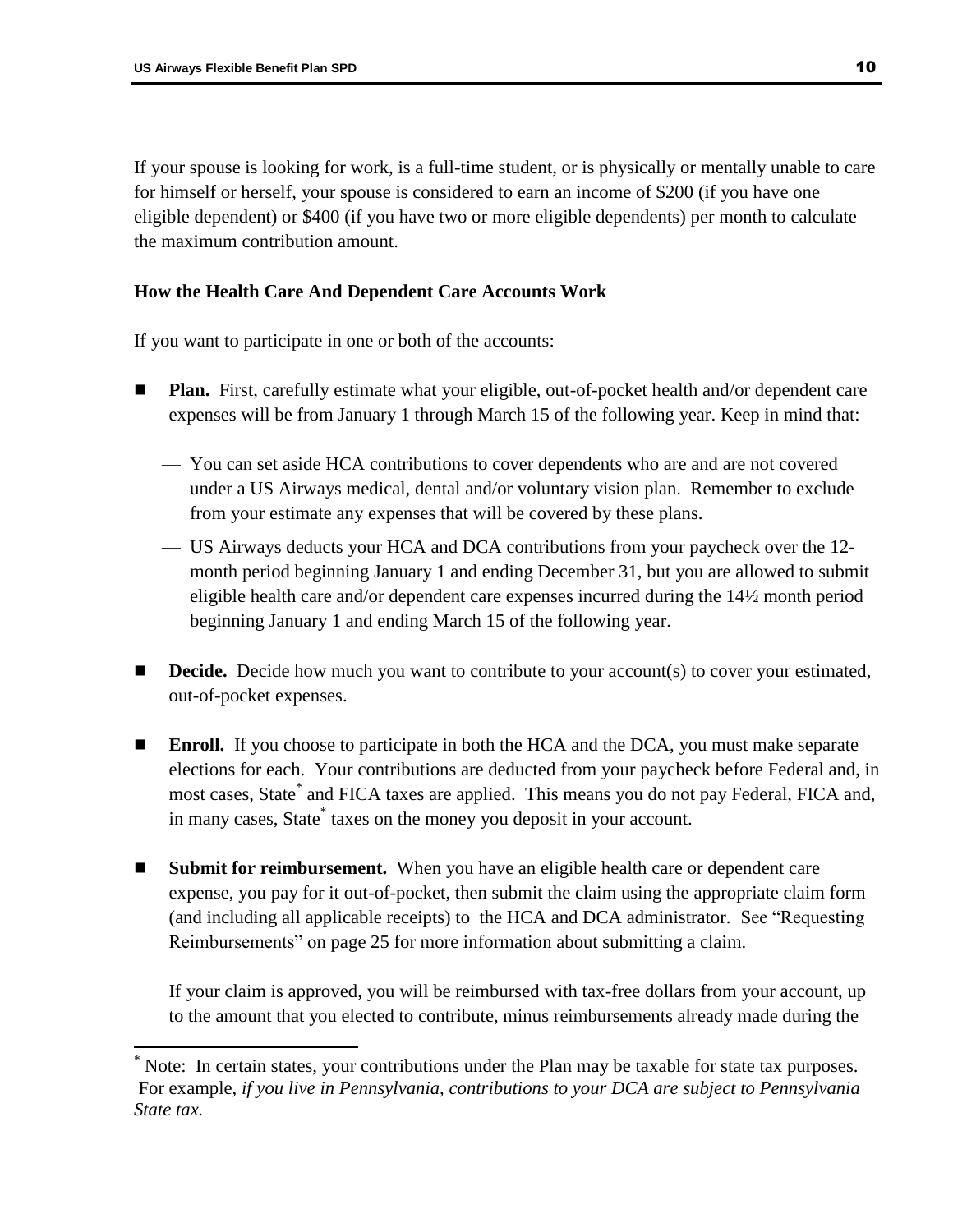January 1 – March 15 period. You must submit all claims for the year by June 15 of the year in which the 14½-month period ends. In addition, please note the following:

- Under the HCA, the amount you elect to contribute for the year is available to you at any time during the year. For example, if you elect to contribute \$100 per month (\$1,200 for the year) and file a \$750 claim in April of that year, you will receive the full \$750 reimbursement, although you have only contributed \$400 to your account to date.
- Under the DCA, you will be reimbursed only up to the amount you have contributed to your account to date. If you make a claim for an amount that is greater than your account balance, you will be automatically reimbursed as you make payroll contributions; you will not have to resubmit a claim for these expenses. For example, if you elect to contribute \$300 per month (\$3,600 for the year) and file a \$2,000 claim in April of that year, you would receive an initial \$1,200 reimbursement (the amount contributed to your account to date), followed by automatic payments of \$300 per month until you receive the full \$2,000 reimbursement.

# <span id="page-13-0"></span>**How You Save on Taxes**

Participating in a HCA and/or DCA reduces your taxable income because your contributions (and reimbursements you receive) are never subject to Federal income taxes, or, in many cases, State<sup>\*</sup> or local taxes. In addition, your contributions are not subject to FICA (Social Security) taxes. Although this reduction may lower your eventual Social Security benefit slightly at retirement, the immediate tax advantages of participating in a HCA and/or DCA will generally be of greater value to you.

How much you save on taxes will depend on your personal financial situation and the amount you choose to contribute to the HCA and/or DCA. For specific advice about your situation, you may want to consult a tax advisor.

# *An Example*

 $\overline{a}$ 

Here's an example of how paying for eligible expenses through a HCA or DCA can lower your taxes and increase your take-home pay. For this example, we will assume that:

■ You are married with two children;

<sup>\*</sup> Note: In certain states, your contributions under the Plan may be taxable for state tax purposes. For example, *if you live in Pennsylvania, your DCA contributions are subject to Pennsylvania State tax.*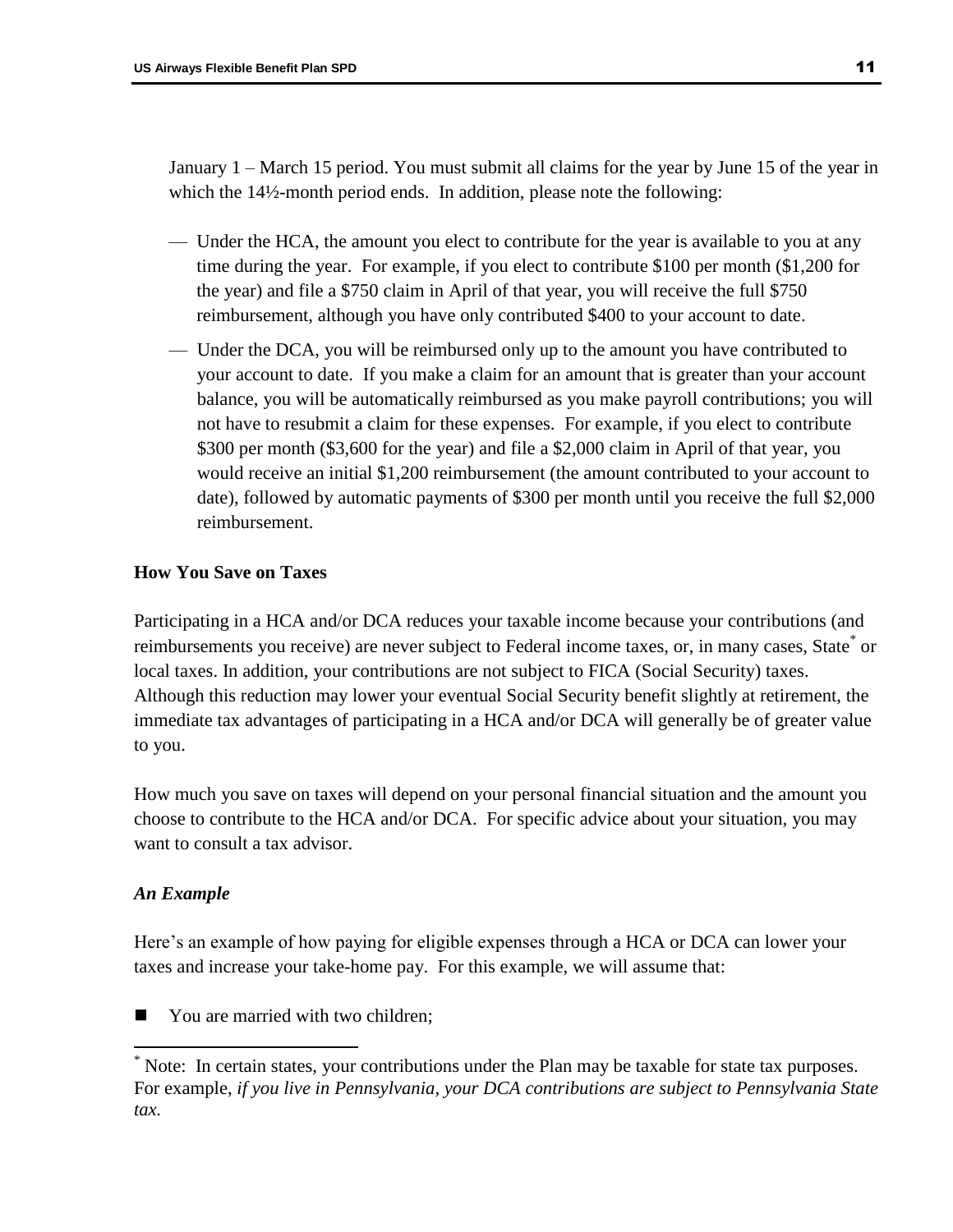- Your combined annual income is \$50,000;
- You contribute \$1,500 to a HCA; and
- You do not qualify to itemize health care expenses on your tax return. (See "Health Care Tax Deduction" on page 14 for more information.)

|                                     | <b>Without Health Care Account</b> | <b>With Health Care Account</b> |
|-------------------------------------|------------------------------------|---------------------------------|
| Combined annual income              | \$50,000                           | \$50,000                        |
| Pre-tax contributions               | $\sim 0$                           | $-1,500$                        |
| Adjusted gross income               | \$50,000                           | \$48,500                        |
| Federal and FICA taxes*             | $-7,500$                           | $-7,275$                        |
| After-tax income                    | \$42,500                           | \$41,225                        |
| After-tax contributions             | $-1,500$                           | $\hspace{1.6cm}0$               |
| <b>Take-home pay</b>                | \$41,000                           | \$41,225                        |
| <b>Federal and FICA tax savings</b> | $$0 ($7,500 - 7,500)$              | $$225 ($7,500 - 7,275)$         |

\* Estimates are based on a combined withholding rate of 15% (includes Federal and FICA taxes) and assume you file a joint tax return, take the standard deduction, and claim four exemptions. The examples do not account for State taxes. Your actual tax savings will depend on your personal situation.

# **The tax savings work the same way when you contribute to the DCA.**

# <span id="page-14-0"></span>*Use It or Lose It*

Be sure to plan your annual flexible spending account contributions carefully, because they include a "use it or lose it" provision. In accordance with IRS rules, you will forfeit any unused HCA or DCA balance that remains after June 15 of the following year.

You have until June 15 of the following calendar year to submit claims for eligible expenses incurred before March 15 of that year. Claims are eligible for reimbursement only if you were actively participating (making contributions) in the Plan on the date of service. Services provided while you are on leave or furlough or after you terminate are not eligible for reimbursement unless you have continued your HCA participation through COBRA. If you return to work in the same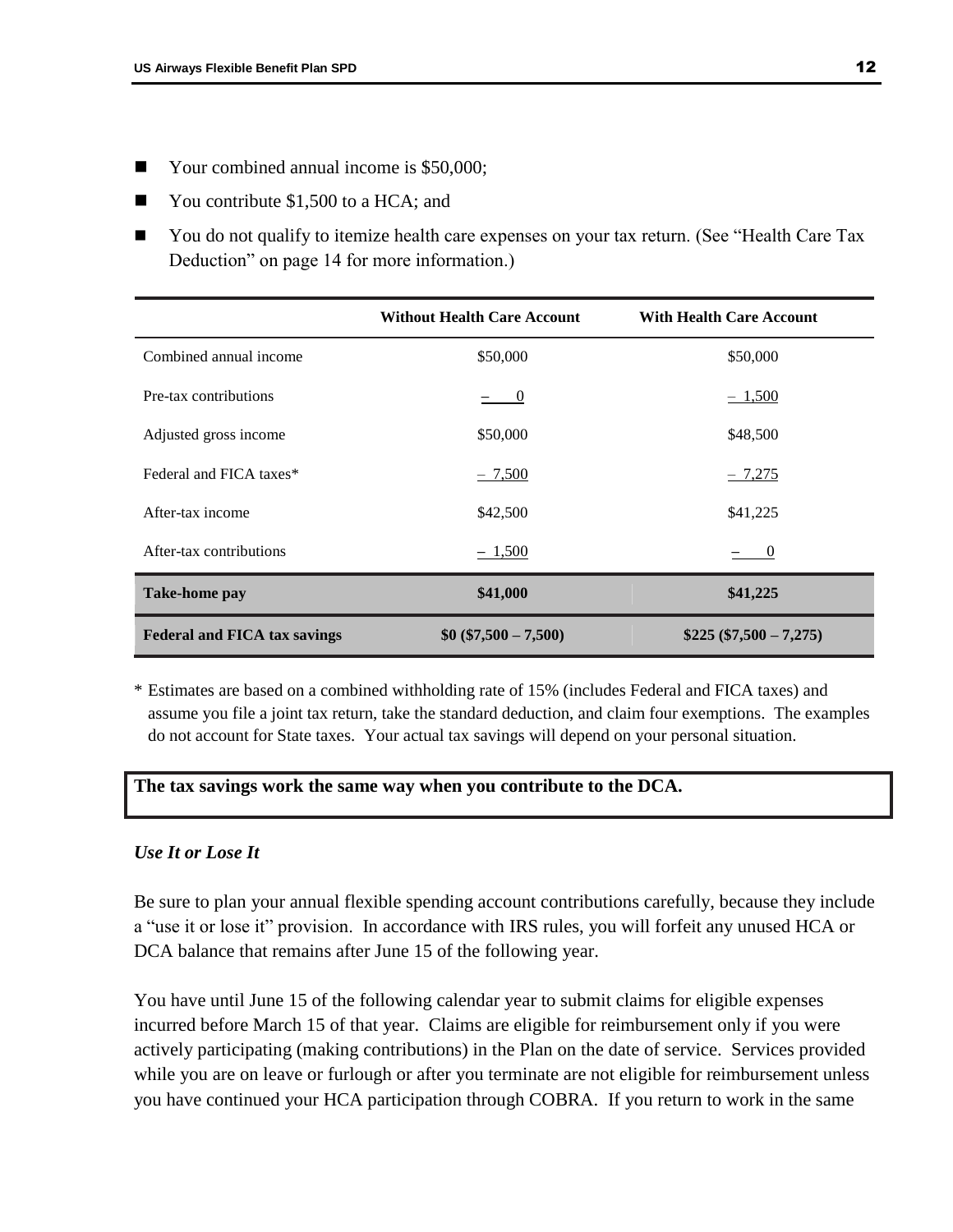year, you may make up your contributions in order to bridge participation so that services provided while you were out will also be reimbursable. If you wish to do this, you should contact BenefitsUS Customer Service at 1-888-860-6178.

# <span id="page-15-0"></span>**Health Care Account Reimbursements**

You can use the HCA to reimburse yourself with pre-tax dollars for any IRS-approved health care expenses not covered by your medical or dental plans — such as deductibles and co-payments, coinsurance, eyeglasses, prescription drugs, over-the-counter drugs with a prescription, chiropractors and hearing aids. Your contributions can be used to cover eligible health care expenses that you, your spouse or natural, step or adopted children who have not yet attained age 26 incur while you are contributing to your account. In addition, if your domestic partner and/or your domestic partner's children or any other child satisfies the requirements to be considered your tax dependent under the Internal Revenue Code, and you submit a signed Dependent Certification Form to the Benefits Department to certify dependent status no later than December  $1<sup>st</sup>$  each year, you can also request reimbursement from the health care account for expenses incurred by these individuals. The "Dependent Certification Form," which describes the requirements that must be satisfied in order for your domestic partner and/or domestic partner's or other children to be considered your tax dependents, is available on the BenefitsUS Customer Service website at **www.eBenefitsUS.com** or the US Airways' employee website at **http://wings.usairways.com**.

# <span id="page-15-1"></span>*Eligible Health Care Account Expenses*

Due to a change in the law, expenses incurred on or after January 1, 2011 for medicines and drugs may only be paid or reimbursed by an employer sponsored accident and health plan, including a health flexible spending account (FSA), if the medicine or drug is prescribed by a physician (determined without regard to whether such drug is available without a prescription), or is insulin. A prescription means "a written or electronic order for a medicine or drug that meets the legal requirements of a prescription in the state in which the medical expense is incurred and that is issued by an individual who is legally authorized to issue a prescription in that state."

These rules do not apply to over-the-counter items that are not medicines or drugs, including but not limited to equipment (such as crutches), supplies (such as bandages), and diagnostic devices (such as blood sugar test kits). Such items may qualify for reimbursement under a health FSA if they otherwise meet the definition of medical care in Code Section 213(d).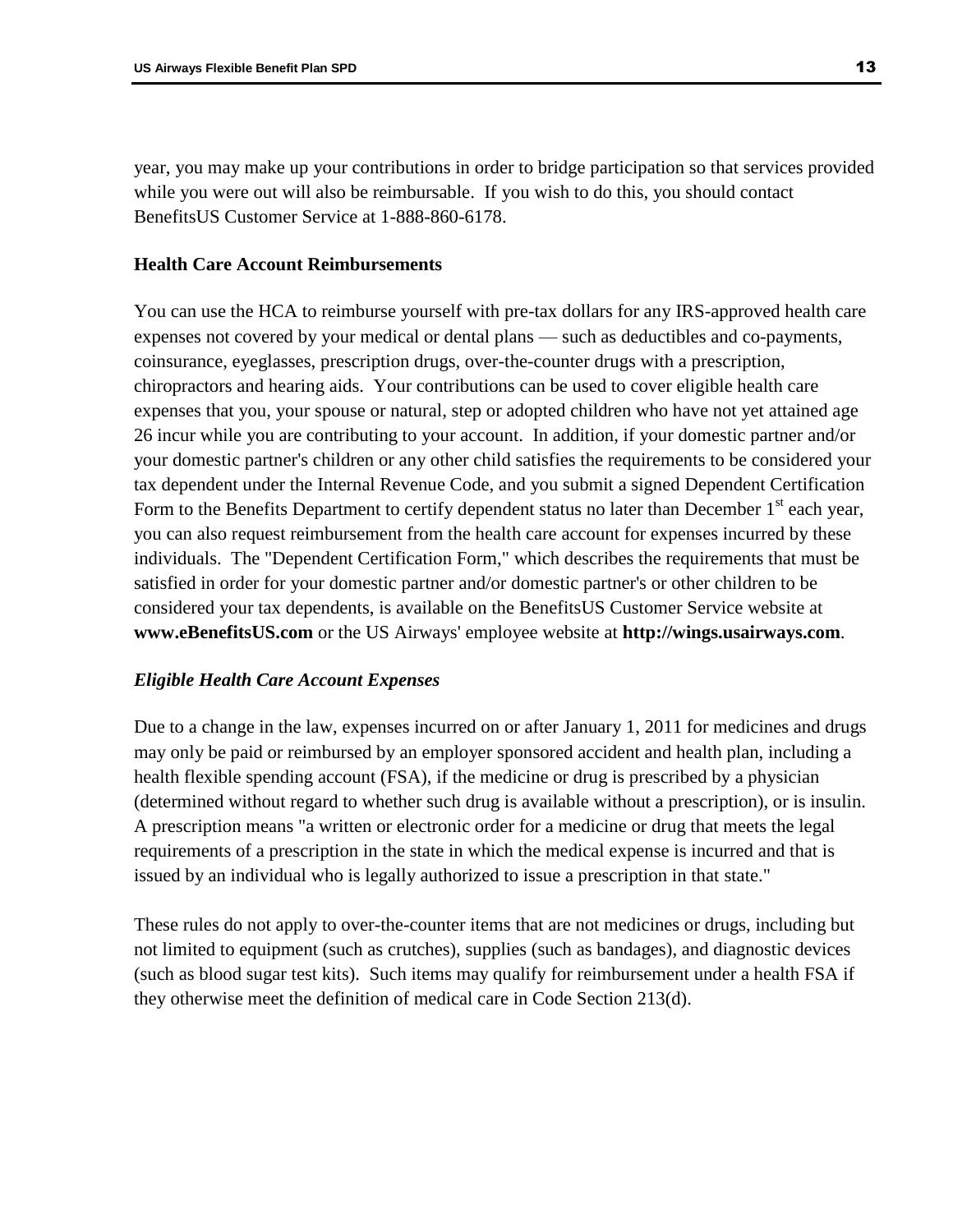Here is a partial list of IRS-approved health care expenses for which you can seek reimbursement through the HCA:

|    | <b>Professional Services</b>          |                |                                                |
|----|---------------------------------------|----------------|------------------------------------------------|
| a, | Chiropodist                           | $\blacksquare$ | Orthopedist                                    |
| ٠  | Chiropractor                          | ٠              | Osteopath                                      |
| ٠  | <b>Christian Science Practitioner</b> | ٠              | Pediatrician                                   |
| ٠  | Dermatologist                         | ٠              | Physician                                      |
| ٠  | Dentist                               | ٠              | Physiotherapist                                |
| ٠  | Gynecologist                          | ٠              | Podiatrist                                     |
| ٠  | Neurologist                           | ٠              | Psychiatrist                                   |
| ٠  | Obstetrician                          | ٠              | Psychoanalyst                                  |
| ٠  | Oculist                               | ٠              | Psychologist                                   |
| ٠  | Optician                              | ٠              | Registered Nurse                               |
|    |                                       |                |                                                |
| ٠  | Optometrist                           | ٠              | Surgeon (except for elective cosmetic surgery) |
|    | <b>Medical Treatments</b>             |                |                                                |
| ٠  | Abortion                              | ٠              | Organ transplant                               |
| ٠  | Acupuncture                           | ٠              | Pre-natal and post-natal care                  |
| ٠  | <b>Blood</b> transfusion              | ٠              | Psychotherapy                                  |
| ٠  | Diathermy                             | ٠              | Radium therapy                                 |
| ٠  | Electric shock treatments             | ٠              | Sterilization                                  |
| ٠  | Hearing services                      | ٠              | Ultra-violet ray treatments                    |
| ٠  | Injections                            | ٠              | Vasectomy                                      |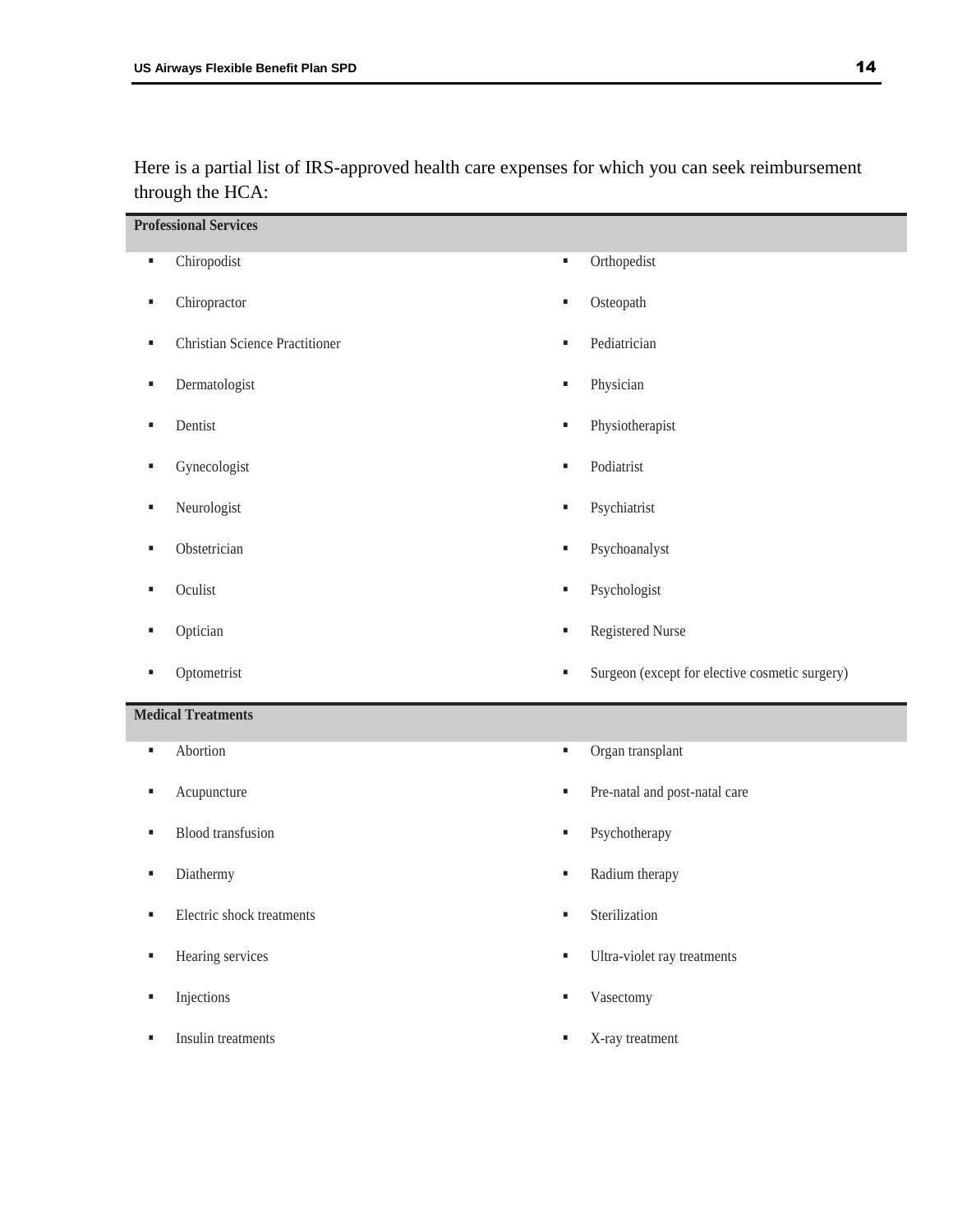#### **Laboratory Exams/Tests**

- **Blood tests**
- Cardiographs
- Metabolism tests
- **Spinal fluid tests**

#### **Hospital Services**

- **Anesthetist**
- Oxygen mask, tent

#### **Equipment and Supplies**

- **Abdominal supports**
- Air conditioner (if necessary for relief from allergy or difficulty in breathing)
- **Ambulance hire**
- Artificial teeth, eyes
- Auto device for handicapped person, but not for travel to work
- Back supports
- Braces
- Contact lenses
- Cost of installing stair-seat elevator for person with heart condition
- **Crutches**
- **Elastic hosier**
- Eyeglasses
- **Sputum tests**
- Stool examination
- Urine analyses
- X-ray examinations
- Use of operating room
- X-ray technician
- **Fluoridation unit in home**
- **Hearing aids**
- Insulin
- Invalid chair
- Iron lung
- Over-the counter medications with a prescription
- Prescriptions (with limitations)
- Reclining chair (if prescribed by physician)
- Repair of telephone equipment for the deaf
- **Sacroiliac belt**
- Special mattress and plywood bed boards for relief of spinal arthritis
- **Splints and truss**
- Wig (if advised by physician due to hair loss from disease)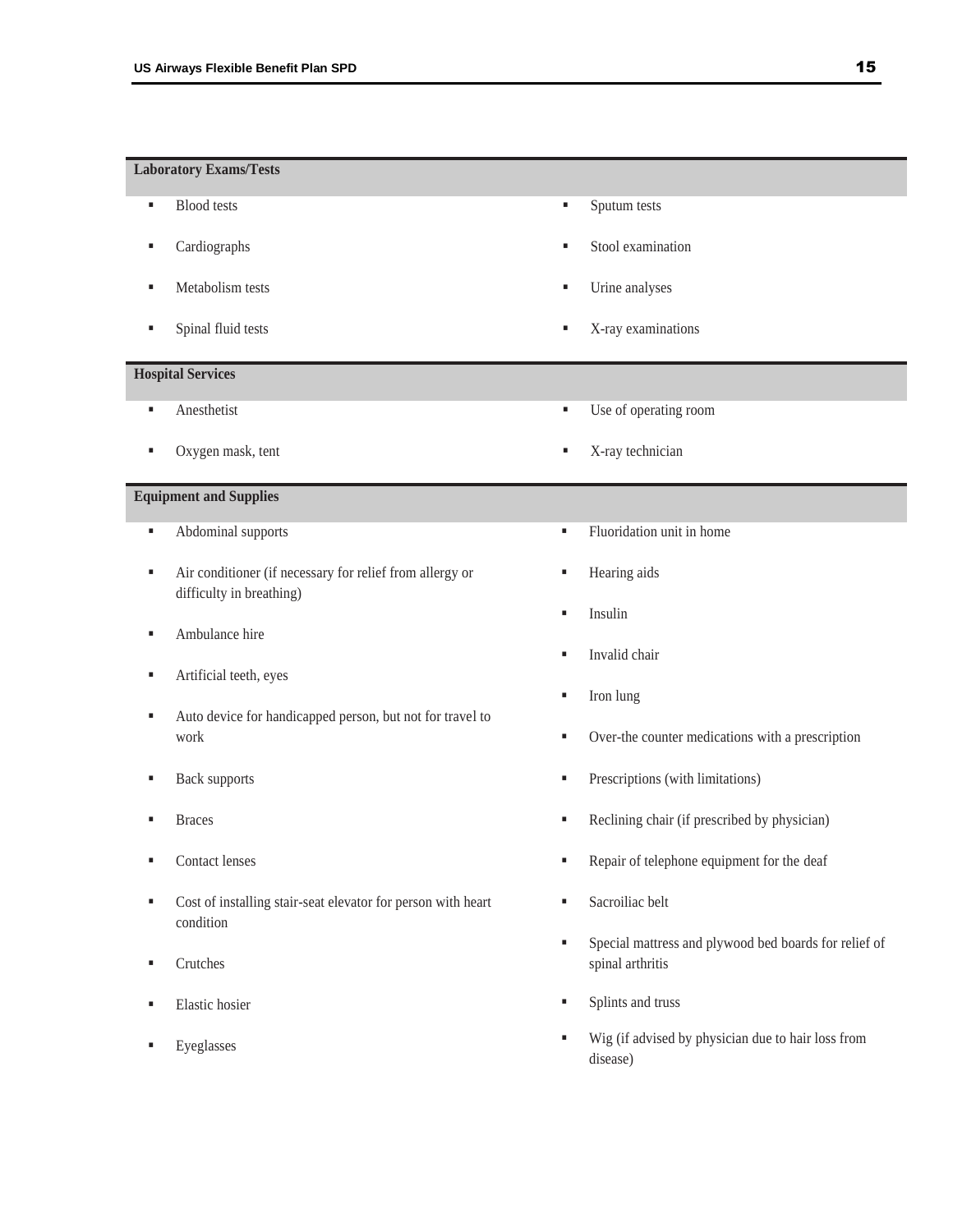#### **Miscellaneous**

- Alcoholism inpatient care
- Birth control pills or other birth control items prescribed by a physician
- Braille books (excess cost of Braille works over cost of regular editions)
- Capital expenses for special equipment installed in your home if main purpose is for medical care
- Costs of special equipment for a car for the use of a person with a disability
- Clarinet lesson if advised by dentist for treatment of tooth defects
- Drug treatment center for inpatient care
- Fees paid to health institute (if services are prescribed by a physician to alleviate a physical or mental defect or illness
- Guide for blind person

 $\overline{a}$ 

- Kidney donor's or possible kidney donor's expenses
- Legal fees for guardianship of mentally ill spouse where commitment was necessary for medical treatment
- Nurse's board and wages, including Social Security taxes you pay
- Remedial reading for child with dyslexia
- Sanitarium and similar institutions
- School costs for physically and mentally handicapped children
- **Seeing-eye dog and its maintenance**
- Telephone-teletype costs and television adapter for closed caption service for deaf person
- Travel expenses related to medical treatment

For a complete list of eligible health care expenses, please refer to IRS Publication 502<sup>\*</sup>, Medical *and Dental Expenses*, which is available from the IRS by calling 1-800-829-3676 or on the IRS web site at **www.irs.gov**.

If you have questions about specific expenses, please contact the HCA administrator.

#### <span id="page-18-0"></span>*Health Care Account Expenses That Are Not Eligible*

You cannot claim reimbursement for expenses that are paid through a US Airways medical plan or any other medical coverage or expenses for which you take a deduction on your annual tax return. In addition, you cannot claim reimbursement for premiums and contributions you make for other health coverage.

<sup>\*</sup> *Please note that this Plan defines an expense as "incurred" on the date a participant receives the medical care or product, not on the date he or she is billed, charged or pays for it. The Plan's definition of an incurred expense, which differs from the "incurred expense" definition in IRS Publication 502, will always govern.*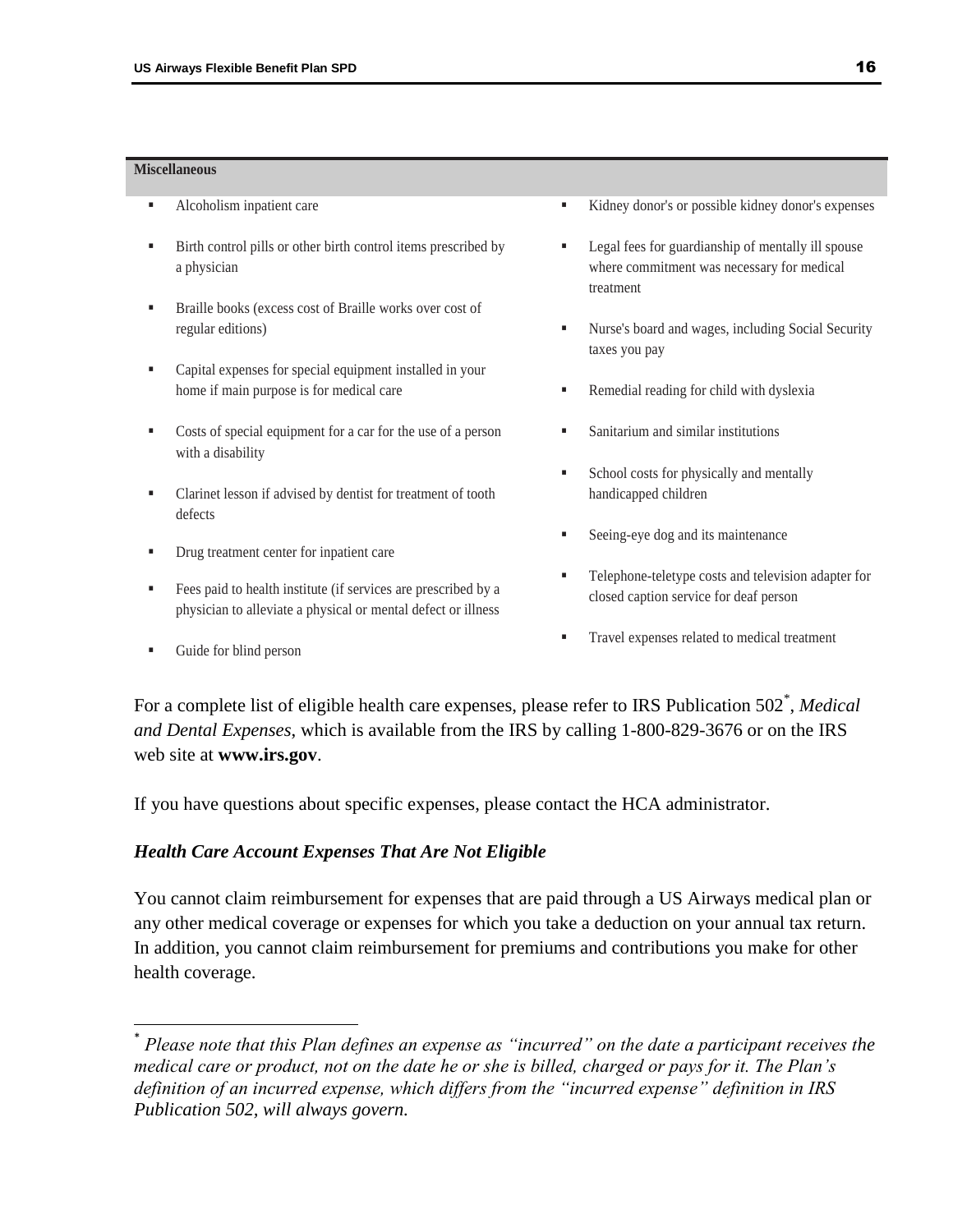Here are some health care expenses that are not payable through the HCA, as defined by the IRS:

- Athletic or health club expenses to maintain or improve physical fitness unless prescribed by a doctor for a specific medical condition
- Babysitting expenses incurred while you go to the doctor
- Boarding school fees paid for child while parent is recuperating from illness
- Bottled water
- Dance lessons (even if advised by physician)
- Diaper service
- Domestic help (even if needed because of spouse's illness)
- Ear piercing
- **Elective cosmetic surgery**
- Food or beverage substitutes (except cost of special foods over what would have ordinarily been spent on food is deductible if necessary because of allergy)
- Hair transplants for cosmetic purposes
- Illegal operations and drugs
- Insurance premiums
- Marriage counseling or legal fees for divorce
- **Maternity clothes**
- Over-the-counter medications without a prescription
- Patent medicines
- Scientology fees
- **Tattooing**
- **Toothpaste**
- Transportation costs of a disabled person to and from work
- Travel for reasons of health (even if prescribed by physician)
- Tuition and travel expenses to send a child to a particular school for a beneficial change in environment
- Vitamins, tonics, etc. (even if prescribed by a physician)
- Weight reduction or stop-smoking programs unless undertaken to treat a specific ailments

# <span id="page-19-0"></span>*Health Care Tax Deduction*

The HCA is one way to get a tax break on medical costs.

If you are reimbursed from your HCA for a specific health care expense, you cannot claim that expense as an itemized deduction on your income tax return, so you should think about which arrangement — tax deduction or HCA reimbursement — is better for you.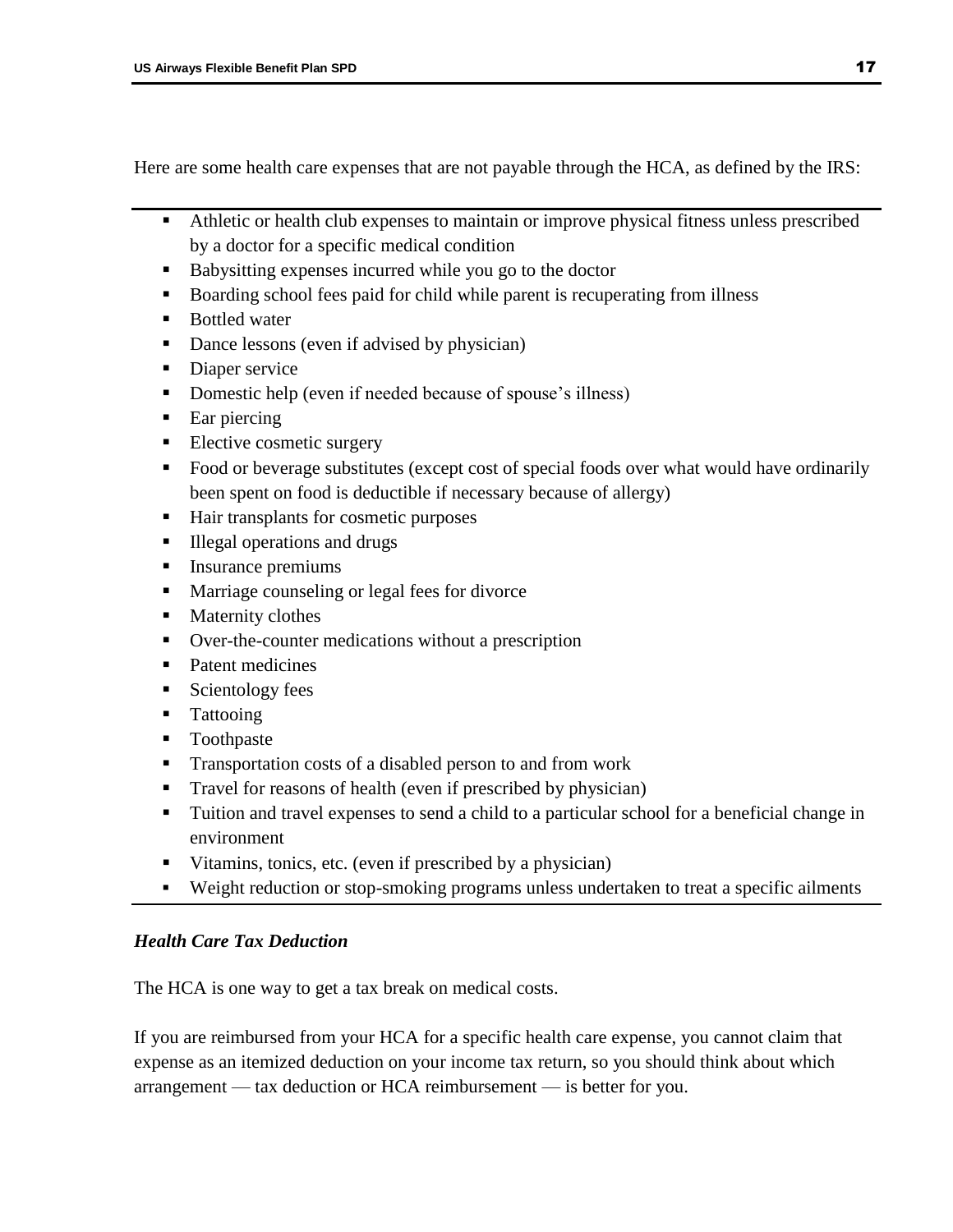# <span id="page-20-0"></span>**Dependent Care Account Reimbursements**

You can use the DCA to reimburse yourself with pre-tax dollars for IRS-approved dependent care expenses. The expenses must be incurred in order for:

- You and your spouse to work or look for work;
- You to work and your spouse to attend school full-time for at least five months during the year; or
- You to work if your mentally or physically disabled spouse is unable to care for your dependent.

Your work and your spouse's work can be either full- or part-time; and it can be done for others or for your own business. However, it does not include volunteer work.

# <span id="page-20-1"></span>*Dependent Care Account Eligible Dependents*

You may request reimbursement from your DCA for dependent care expenses you pay on behalf of your eligible dependents. Eligible dependents include:

- Children under the age of 13 who:
	- Live at home with you for more than half the calendar year; and
	- Do not provide more than half of their own support for the calendar year (excluding educational scholarships).
- A spouse of any age who:
	- Is physically or mentally unable to care for himself or herself; and
	- Lives at home with you for more than half of the calendar year.
- Dependents (other than a spouse) of any age who:
	- Are physically or mentally unable to care for themselves;
	- Live at home with you for more than half of the calendar year; and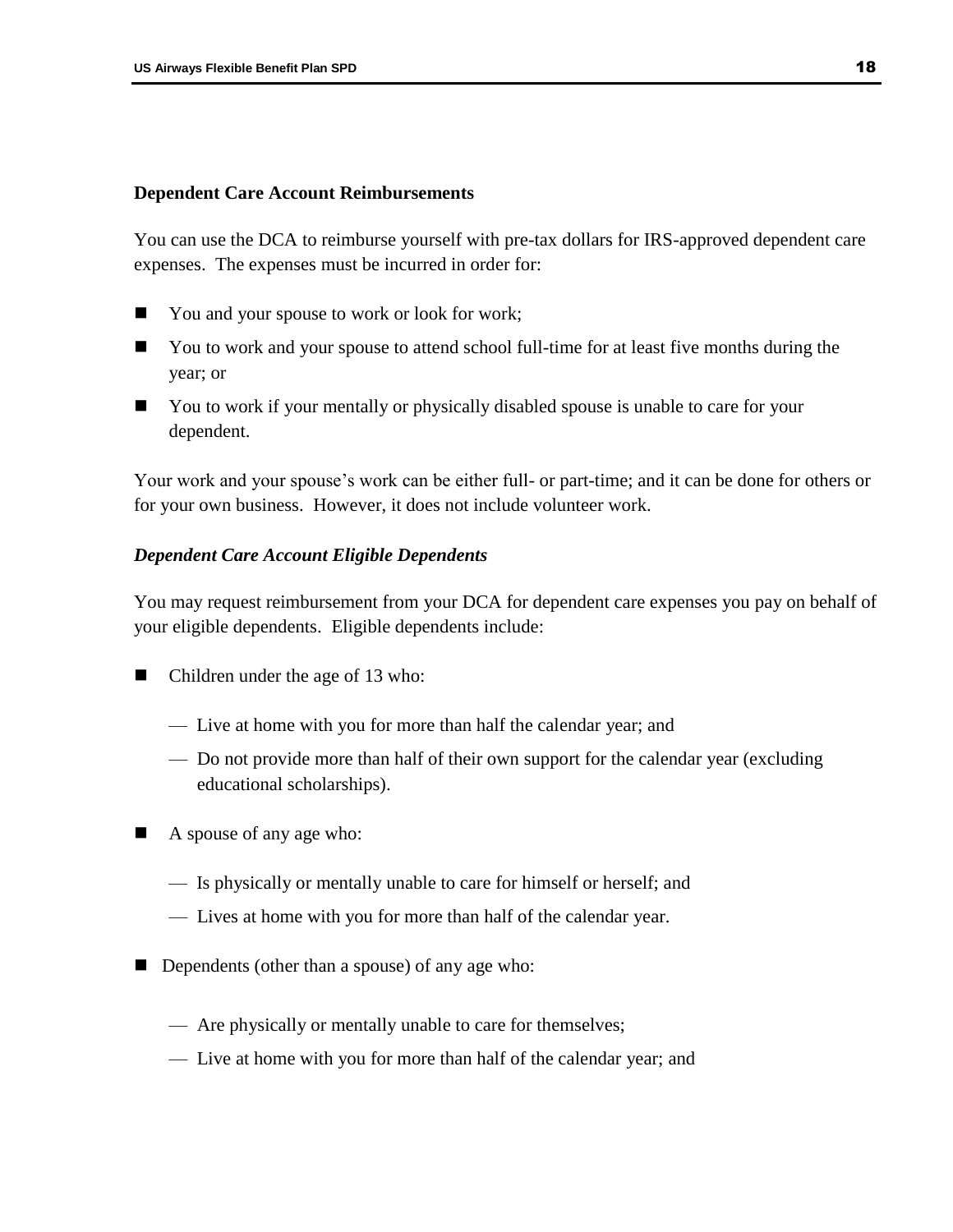— Do not provide more than half of their own support for the calendar year (excluding educational scholarships).

You can also use your DCA to reimburse dependent care expenses for your domestic partner's eligible dependent children, if claimed for tax purposes.

# <span id="page-21-0"></span>*Eligible Dependent Care Account Expenses*

Here is a partial list of IRS-approved dependent care expenses for which you can seek reimbursement through the DCA:

- A day care (includes before/after school) center that meets local regulations, provides care for more than six non-residents and receives a fee for such services, whether or not for profit;
- Elder/dependent care facility;
- Housekeeper, maid or cook, as long as he/she is at least responsible for the well-being and protection of an eligible dependent (including meal and lodging expenses);
- Babysitters or companions, including your children (age 19 or over) and relatives whom you cannot claim as exemptions on your federal tax return;
- Nursery school or preschool; or
- Day camp.

 $\overline{a}$ 

For a complete list of eligible dependent care expenses, please refer to IRS Publication 503<sup>\*</sup>, *Dependent Day Care Expenses*, which is available from the IRS by calling 1-800-829-3676 or on the IRS web site at **www.irs.gov**.

<span id="page-21-1"></span>If you have questions about specific expenses, please contact the DCA administrator.

<sup>\*</sup> *Please note that this Plan defines an expense as "incurred" on the date a participant receives dependent care services, not on the date he or she is billed, charged or pays for it. The Plan's definition of an incurred expense, which differs from the "incurred expense" definition in IRS Publication 503, will always govern.*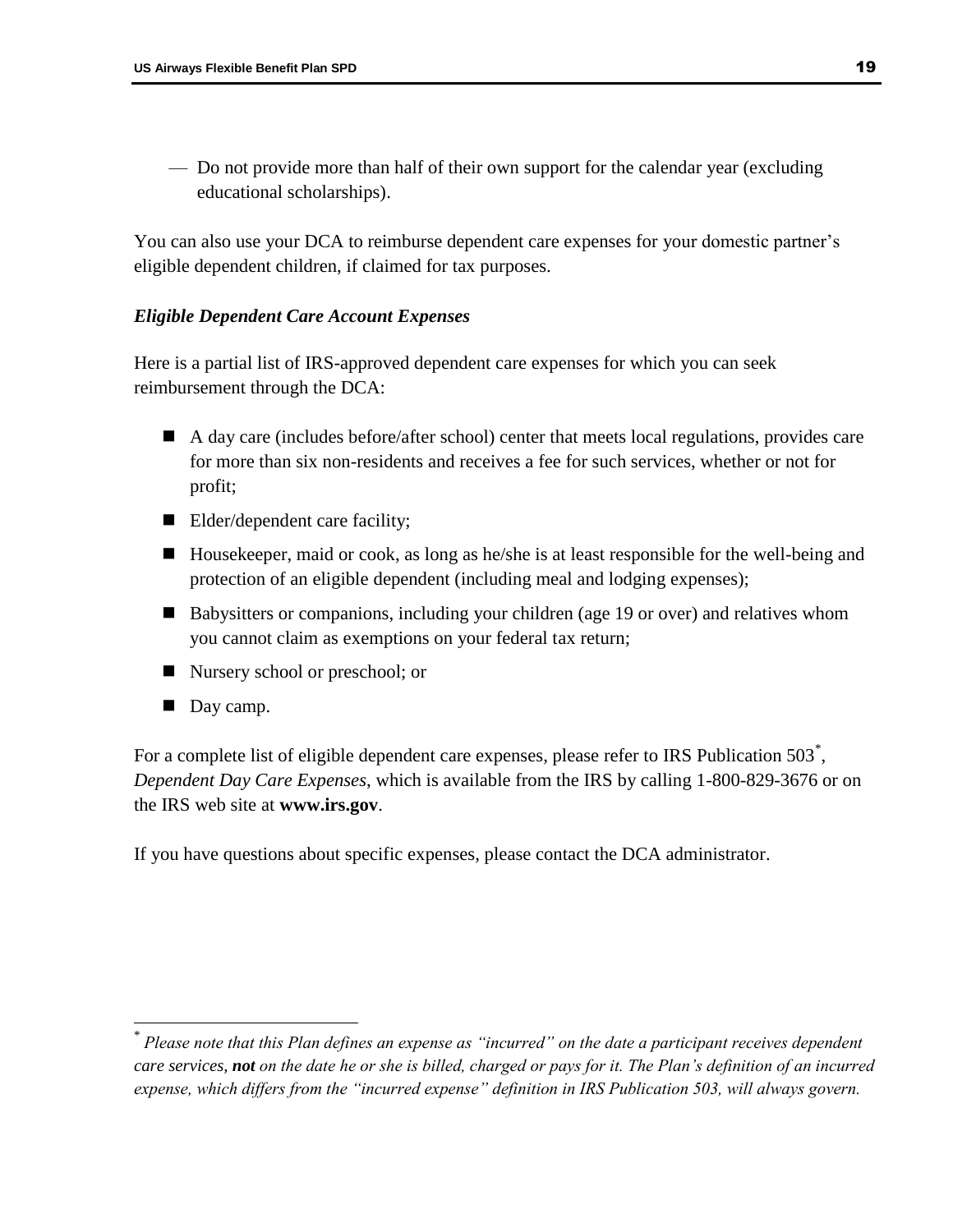# *Dependent Care Account Expenses That Are Not Eligible*

Here are some dependent care expenses that are not payable through the DCA, as defined by the IRS:

- Nursing home charges;
- Overnight camp for children;
- Schooling (tuition) fees for children in kindergarten and up;
- Expenses you deduct or for which you take a tax credit on your federal income tax return;
- Food or clothing expenses for your dependent (except for small amounts paid for these items which cannot be separated from the cost of caring for the person);
- **Transportation expenses;**
- Payments to an individual who could be claimed as a dependent on your (or your spouse's) tax return;
- Payments to your child (or stepchild) who is under age 19 at the end of the taxable year; or
- Amounts you pay for dependent care while you are off work because of illness.

# <span id="page-22-0"></span>*Dependent Care Account vs. Federal Income Tax Credit*

The DCA is not the only way that you can reduce the impact of dependent care expenses. Under current tax law, you may claim a federal tax credit for eligible dependent care expenses when you file your federal income tax return. The spending account lowers the amount of your taxable income (before taxes are calculated), while the tax credit simply reduces the amount of taxes you pay. You can use both approaches, but you cannot apply them toward the same expenses, and certain restrictions will apply.

Keep in mind that DCA contributions will reduce, dollar for dollar, the expenses you can claim toward a credit on your federal income tax return. For example, if you have one dependent, you can generally apply \$3,000 in eligible expenses toward a federal income tax credit on your federal income tax return. However, if you also contribute \$2,000 to your DCA, the maximum amount of eligible expenses that you can apply toward the federal income tax credit will be \$1,000 (\$3,000 - $$2,000 = $1,000$ .

You should review your personal circumstances carefully to determine which method or combination offers the greatest tax savings. For specific advice about your situation, you may want to consult a tax advisor.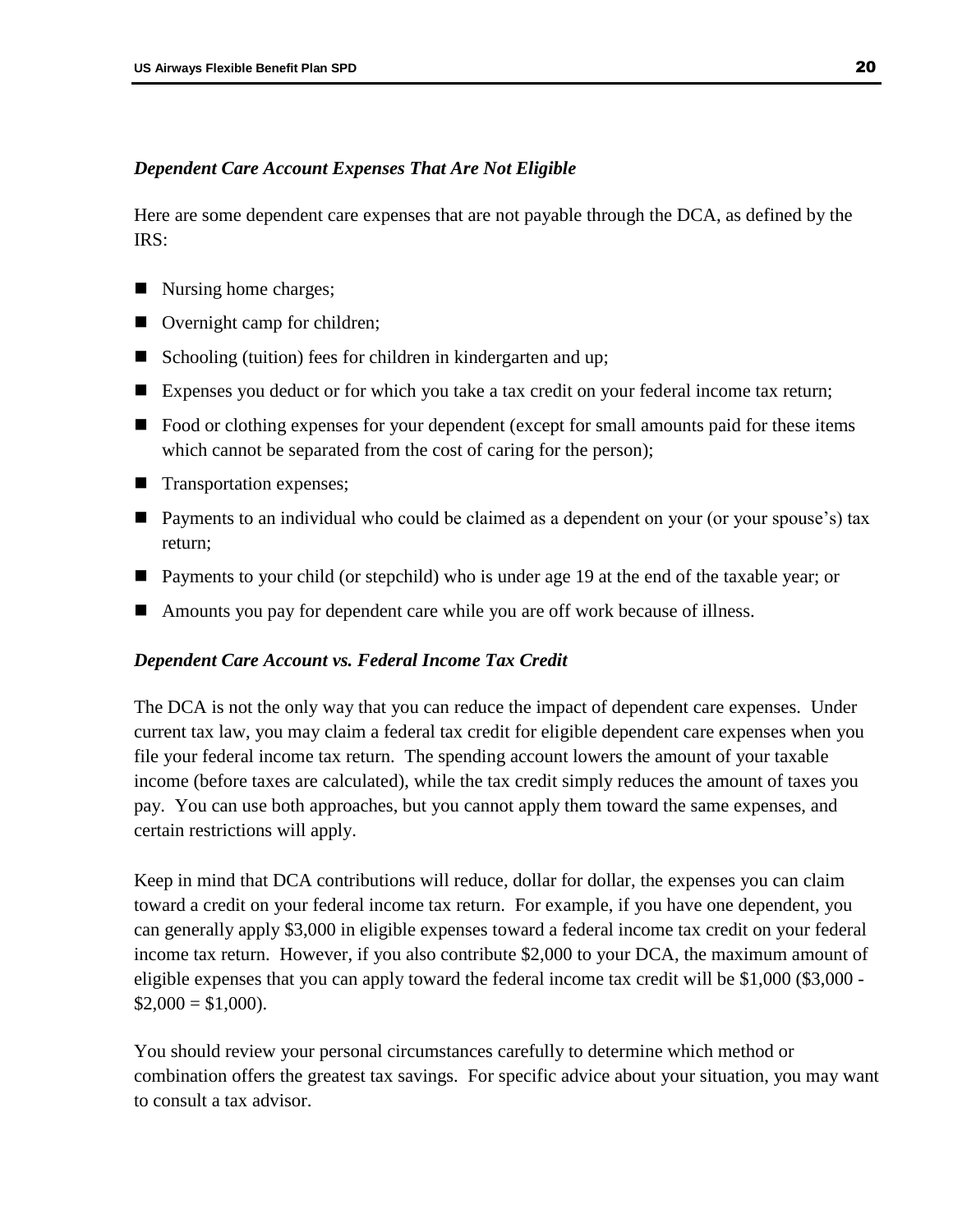#### <span id="page-23-0"></span>**Plan Your Flexible Spending Account Expenses and Contributions**

The worksheets on the following pages can help you estimate your health care and/or dependent care expenses for the upcoming year, so you can determine how much you might want to contribute to either account.

During annual enrollment, you can also estimate these expenses using the online Health Care and Dependent Care Expense Modelers, available through the BenefitsUS Customer Service website at **www.eBenefitsUS.com**. After you begin the election process, you can access the modelers by clicking the "Calculate Expenses" button in the HCA/DCA section of your benefits worksheet. Please keep in mind that these modelers are available through the website only if you are enrolling as a new hire or during annual enrollment.

# <span id="page-23-1"></span>*Health Care Account Worksheet*

Write in the health care expenses that you expect to have for yourself and your dependents in the upcoming year. To estimate upcoming expenses, you may want to take a look at last year's medical, dental, vision and hearing care bills for you and your covered family members.

### **PLANNING YOUR HEALTH CARE EXPENSES AND ACCOUNT CONTRIBUTIONS**

| <b>Medical copayments.</b> Medical copayments for in-network care received under your medical plan,<br>or your spouse's medical plan, such as hospital admission copayments and doctor's office visit<br>copayments.                                       |  |
|------------------------------------------------------------------------------------------------------------------------------------------------------------------------------------------------------------------------------------------------------------|--|
| Prescription and Over-the-Counter ("OTC") drug expenses. Prescription and OTC drug<br>expenses not covered by the medical plan and copayments for covered prescription drugs. Over-<br>the-counter drug expenses require a prescription for reimbursement. |  |
| <b>Medical coinsurance</b> . Medical coinsurance under your medical plan or your spouse's medical<br>plan.                                                                                                                                                 |  |
| Amounts paid toward an annual deductible. This applies to the annual deductible feature you,<br>your spouse or your dependent pays toward an annual deductible under his or her medical plan.                                                              |  |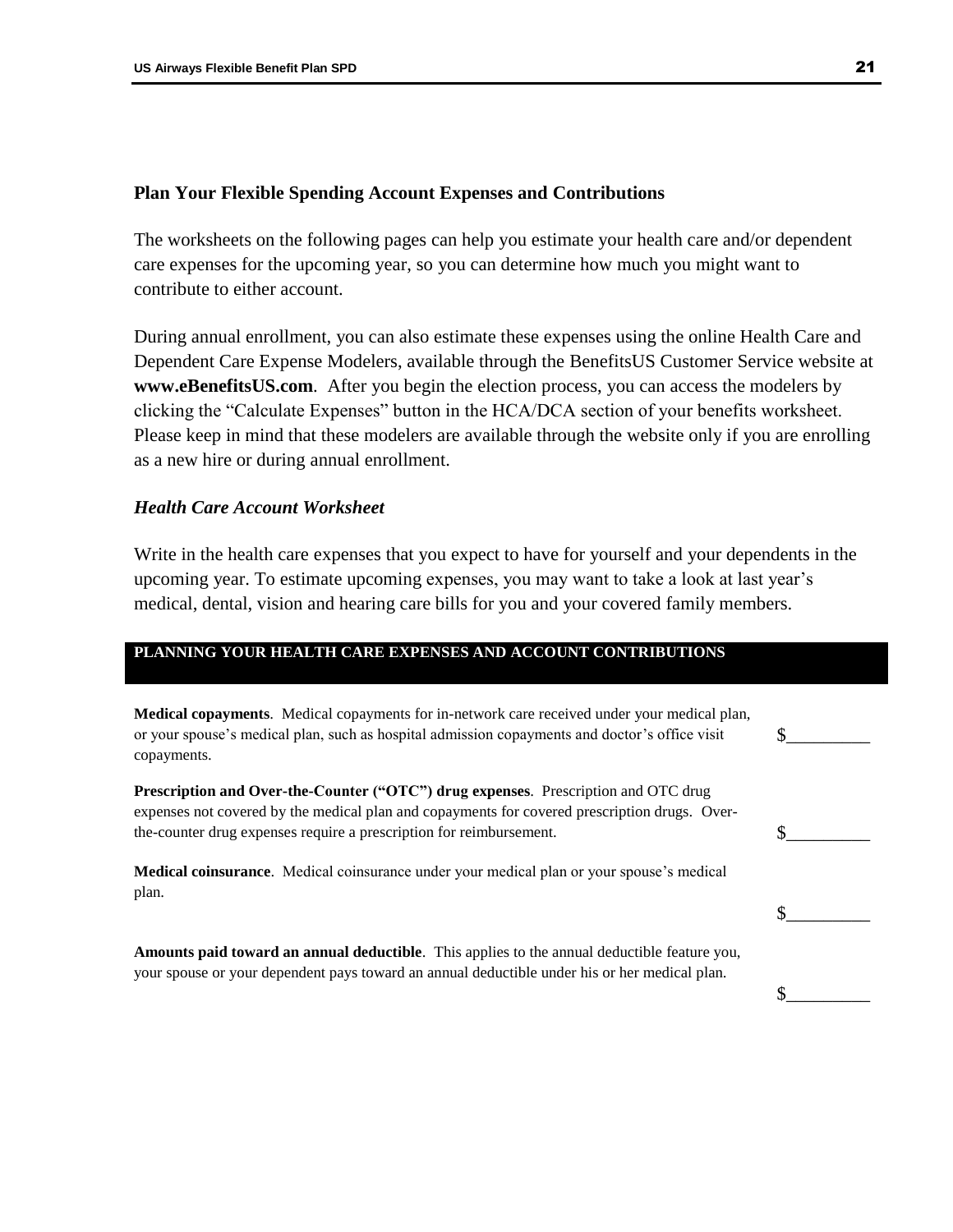# **PLANNING YOUR HEALTH CARE EXPENSES AND ACCOUNT CONTRIBUTIONS**

**Dental expenses.** The amounts not reimbursable under your dental plan or amounts that exceed the maximum reimbursement amount for certain dental procedures or the annual maximum per covered person. Also, any eligible dental expenses not covered for you, your spouse or your dependent children.

**Vision expenses.** Expenses not covered under your voluntary vision plan or any eligible vision expenses not covered for you, your spouse or your dependent children.

| <b>Hearing expenses.</b> Expenses not covered under the medical plan for eligible hearing expenses for |
|--------------------------------------------------------------------------------------------------------|
| you, your spouse or your dependent children.                                                           |

**Expenses that exceed the Usual, Customary and Reasonable ("UCR") limit.** Amount over the UCR limit for covered expenses under some medical plans.

**Expenses that exceed plan limits**. Medical plan expenses that exceed the annual limits on certain services. Some common examples of benefits with annual visit and/or day limits include inpatient and outpatient mental health care, physical therapy and rehabilitation services, chiropractic care and acupuncture.

**Other eligible health care expenses**. Other non-covered eligible health care expenses for you, your spouse or your dependent children. (Refer to IRS Publication 502.)

Remember that the maximum annual contribution you can make to the HCA is \$2,500 (as indexed for inflation beginning 1/1/14).

#### <span id="page-24-0"></span>*Dependent Care Account Worksheet*

Write in the dependent care expenses that you expect to have each week. Multiply that amount by the number of weeks you expect to use dependent care during the year. Keep in mind that you can also contribute money toward infrequent dependent care (e.g., summer day camp). Also, remember that when you spend holidays or vacation time with your children, you should exclude that time from your expected day care expenses.

 $\frac{\S_{\_}}{\S_{\_}}$ 

 $\mathbb{S}$ 

 $\mathbb S$ 

 $\mathbb S$ 

 $\mathbb S$ 

 $\mathbb S$ 

**Total Eligible Expenses** \$\_\_\_\_\_\_\_\_\_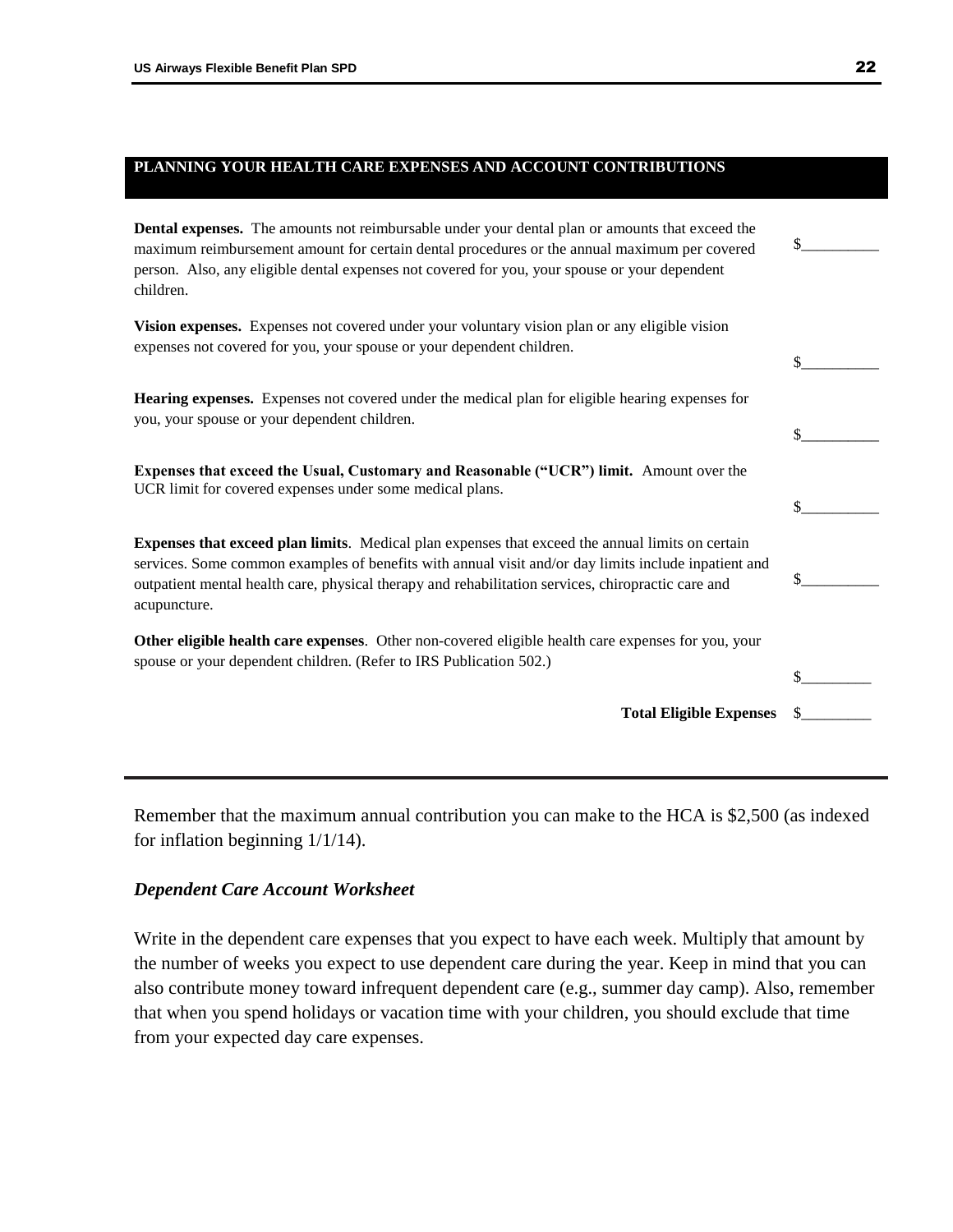| PLANNING YOUR DEPENDANT CARE EXPENSES AND ACCOUNT CONTRIBUTIONS |               |  |                        |     |                     |  |
|-----------------------------------------------------------------|---------------|--|------------------------|-----|---------------------|--|
| <b>Type of Expenses</b>                                         |               |  | <b>Number of Weeks</b> |     | <b>Annual Total</b> |  |
| <b>Weekly Day Care</b>                                          | $\sim$        |  | $\mathbf X$            | $=$ | $\mathbb{S}$        |  |
| <b>Infrequent Day Care</b>                                      |               |  |                        |     |                     |  |
| $(e.g., summer day camp)$ \$                                    |               |  | $\mathbf X$            | $=$ |                     |  |
|                                                                 |               |  |                        |     | <b>MINUS</b>        |  |
| <b>Vacation/Holidays</b>                                        | $\frac{1}{2}$ |  | $X \sim$               |     | $=$ \$              |  |
|                                                                 |               |  | <b>GRAND TOTAL</b>     |     | $=$ \$              |  |
|                                                                 |               |  |                        |     |                     |  |

Remember that the maximum annual contribution you can make to the DCA is generally \$5,000. See page 6 for special limits that may apply.

# <span id="page-25-0"></span>**Additional Rules That Apply to Flexible Spending Accounts**

# <span id="page-25-1"></span>*Keeping Spending Accounts Separate*

You cannot transfer or mix funds between your HCA and DCA. The money set aside in a HCA can only be used for eligible health care expenses, and the money in a DCA can only be used for eligible dependent care expenses.

# <span id="page-25-2"></span>*Leaves of Absence*

- If you participate in the HCA and you go on an unpaid leave of absence:
	- You can continue to contribute to your account, but only on an after-tax basis. You will receive COBRA information shortly after your leave date and may elect to continue your HCA participation through COBRA; or
	- You can choose not to contribute while on leave. In this case, you can only request reimbursement for services or products purchased while you were in pay status. If you return in the same year, you can (i) increase the level of contributions you were making prior to your leave of absence to an amount that will satisfy your original annual pledge, or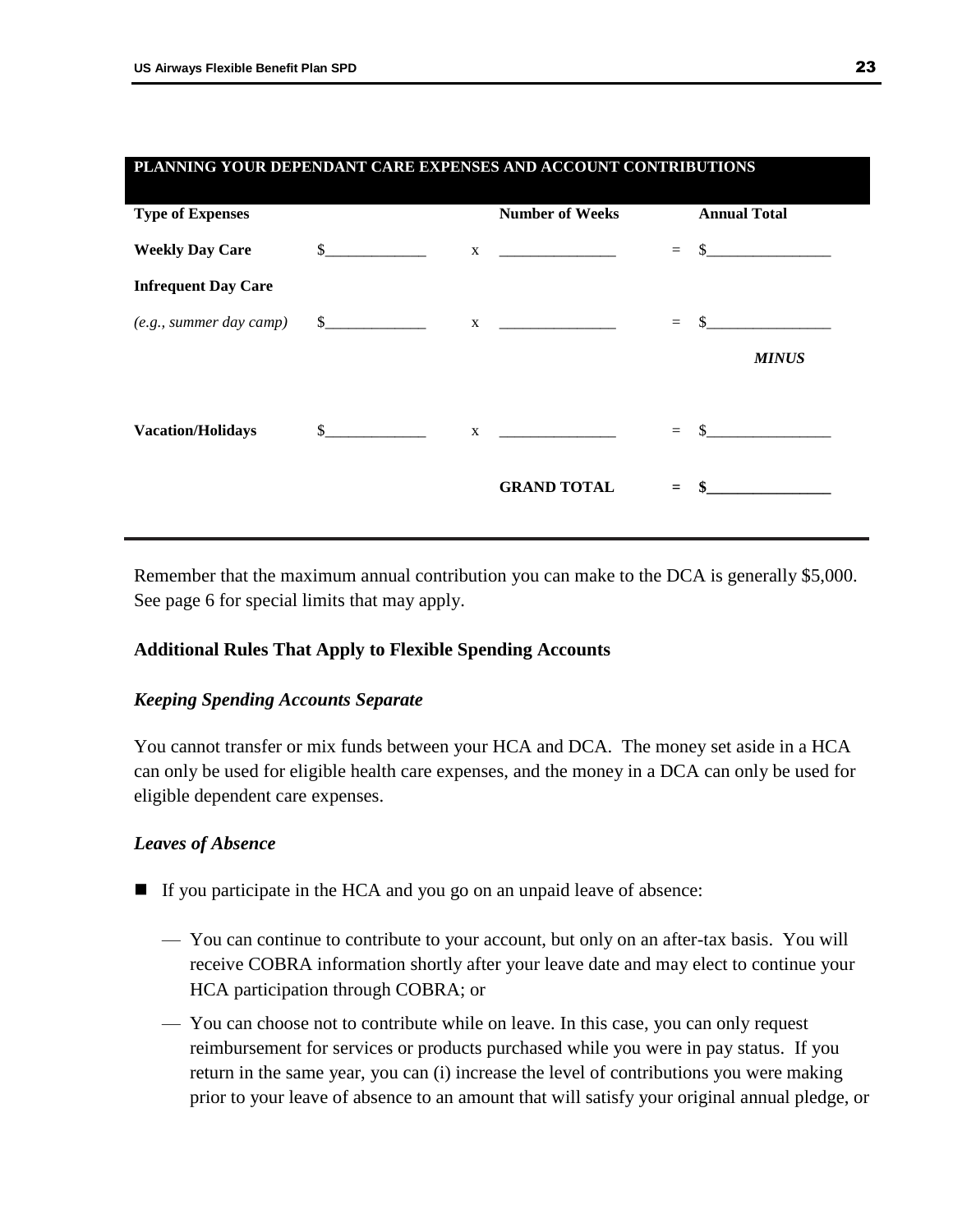(ii) resume the same level of contributions you were making prior to your leave of absence, with your original annual pledge correspondingly reduced. If you return in a different year from the one in which your leave began, you will be allowed to re-enroll in the Plan within 31 days of your return.

If you participate in the DCA and you go on an unpaid leave of absence:

- Only eligible dependent care services paid for in the same Plan year as the year your leave began while you are actively participating (making contributions) in the Plan are eligible for reimbursement; and
- When your leave of absence ends, and if you return in the same Plan year your leave started, you can (i) increase the level of contributions you were making prior to your leave of absence to an amount that will satisfy your original annual pledge, or (ii) resume the same level of contributions you were making prior to your leave of absence, with your original annual pledge correspondingly reduced. If you return in a different year from the one in which your leave began, you will be allowed to re-enroll in the Plan within 31 days of your return.

# <span id="page-26-0"></span>*Continuation of Spending Account Participation for Employees in the Uniformed Services*

The Uniformed Services Employment and Reemployment Rights Act of 1994 ("USERRA") guarantees certain rights to eligible employees who enter military service. Upon reinstatement, you are entitled to the seniority, rights and benefits associated with the position held at the time employment was interrupted, plus additional seniority, rights and benefits that would have been attained if employment had not been interrupted.

When you go on military leave, your work hours are reduced. As a result, you may become eligible to continue your HCA participation through COBRA. Any COBRA continuation period for which you are eligible will run concurrently with any USERRA continuation period for which you are eligible. During the COBRA continuation period you will be charged your full contribution amount plus a 2% administrative fee.

If you choose not to continue your participation in the HCA while on military leave, you are entitled to reinstated participation with no waiting periods or exclusions when you return from leave.

In general, to be eligible for the rights guaranteed by USERRA, you must: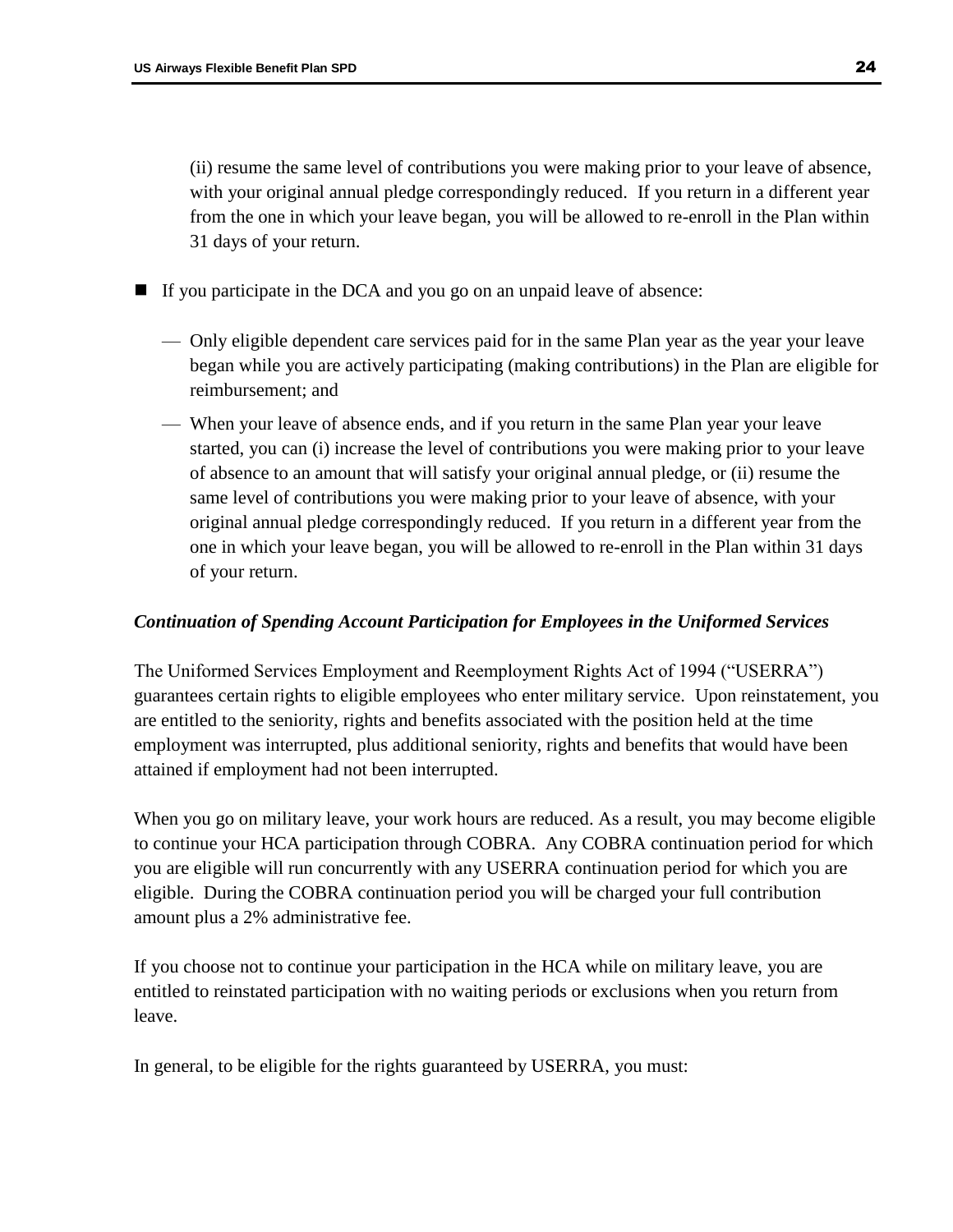- Return to work on the first full, regularly scheduled work day following your leave, safe transport home and an eight-hour rest period if you are on a military leave of less than 31 days;
- Return to or reapply for reemployment within 14 days of completion of such period of duty, if your absence from employment is from 31 to 180 days; or
- Return to or reapply for reemployment within 90 days of completion of your period of duty, if your military service lasts more than 180 days.

# <span id="page-27-0"></span>**Requesting Reimbursements**

When you receive an eligible health care service or product or an eligible dependent day care service, you pay for it and then submit a completed claim form and applicable receipts to the HCA and DCA administrator. Claim forms are available through the BenefitsUS Customer Service website at **www.eBenefitsUS.com**.

Alternatively, for Health Care Account reimbursements, you may pay for such expenses with a debit/credit card provided by the Company, subject to the rules described below.

# <span id="page-27-1"></span>*Health Care Account Reimbursements*

When you submit your claim form for HCA reimbursement, you also need to submit:

- A receipt and/or bill indicating the patient's full name, service provider's name, dates of service, services performed and amount charged for each service; or
- A copy of the "Explanation of Benefits" ("EOB") from the insurance carrier for the services for which you're requesting reimbursement. FSA claims will not be paid for EOBs that have been denied due to insufficient information.

You must submit all claims for the year by June 15 of the following year. If your claim is approved, you will be reimbursed with tax-free dollars for the full amount of your claim, up to the amount that you elected to contribute to your account for the year minus reimbursements already made during the 14½ month period beginning January 1 of the current Plan year and ending March 15 of the following year.

If you pay for an eligible health care service with a debit/credit card provided by the Company, the following rules apply: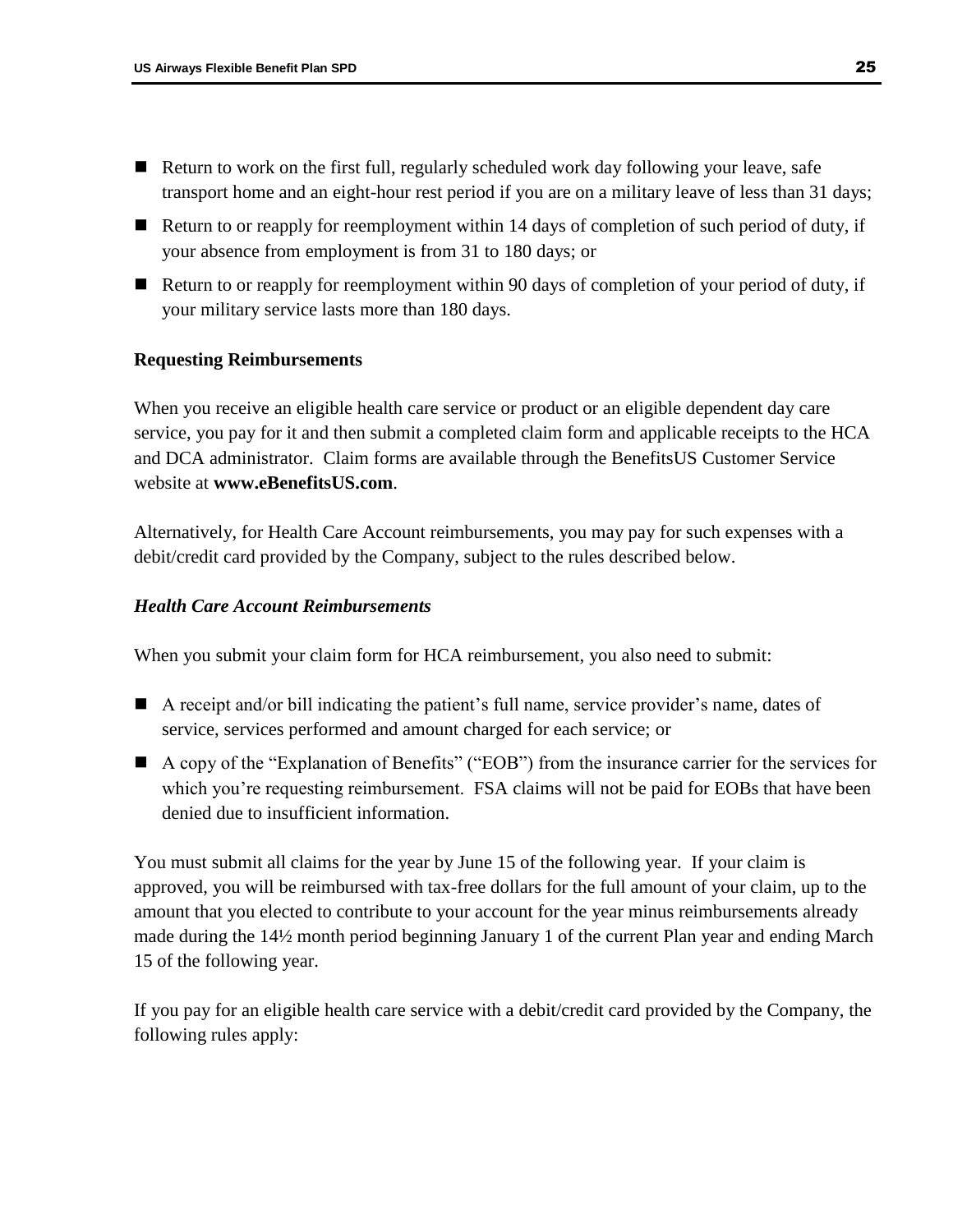# *Conditional Debit Card Charges*

Any debit/credit card charges that do not fit within one of the categories of automatic substantiation described below are treated as conditional, pending confirmation of the charge. For all conditional charges, you must file a claim for reimbursement with and submit additional third-party information, such as merchant or service provider receipts, as described above, for review and substantiation. If, upon review, the Plan Administrator determines that these charges are not eligible health care services, the Plan Administrator will notify you. The Plan Administrator will then recoup the improper payment by requiring you to reimburse the Company by check, or alternatively, by requesting the Company to reduce your salary on an after-tax basis in an amount equal to the improper payment.

# *Automatic Substantiation of Debit Card Charges*

The following categories of debit card/credit card transactions are considered "automatically substantiated." This means that you do not have to provide a receipt for review by the Plan Administrator:

- **Transactions that match co-payment amounts that are not more than five times the dollar** amount for a particular service; and
- **Transactions that are recurring and match previously approved claims (e.g., refill of the same** prescription drug on a regular basis at the same provider for the same amount).

# *Over-the Counter Drug Purchases*

You may only use your debit/credit card to purchase an over-the-counter drug if you obtain a prescription from a doctor as described in the section above, entitled "Eligible Health Care Account Expenses." You must then present the prescription to the pharmacist, have the medication dispensed by the pharmacist and make sure that the receipt reflects an Rx number.

# <span id="page-28-0"></span>*Dependent Care Account Reimbursements*

When you submit your claim form for DCA reimbursement, you also need to submit a receipt and/or bill indicating the service provider's name and tax ID number, dates of service and amount paid.

You must submit all claims for the year by June 15 of the following year. If your claim is approved, you will be reimbursed with tax-free dollars for the full amount of your claim, up to the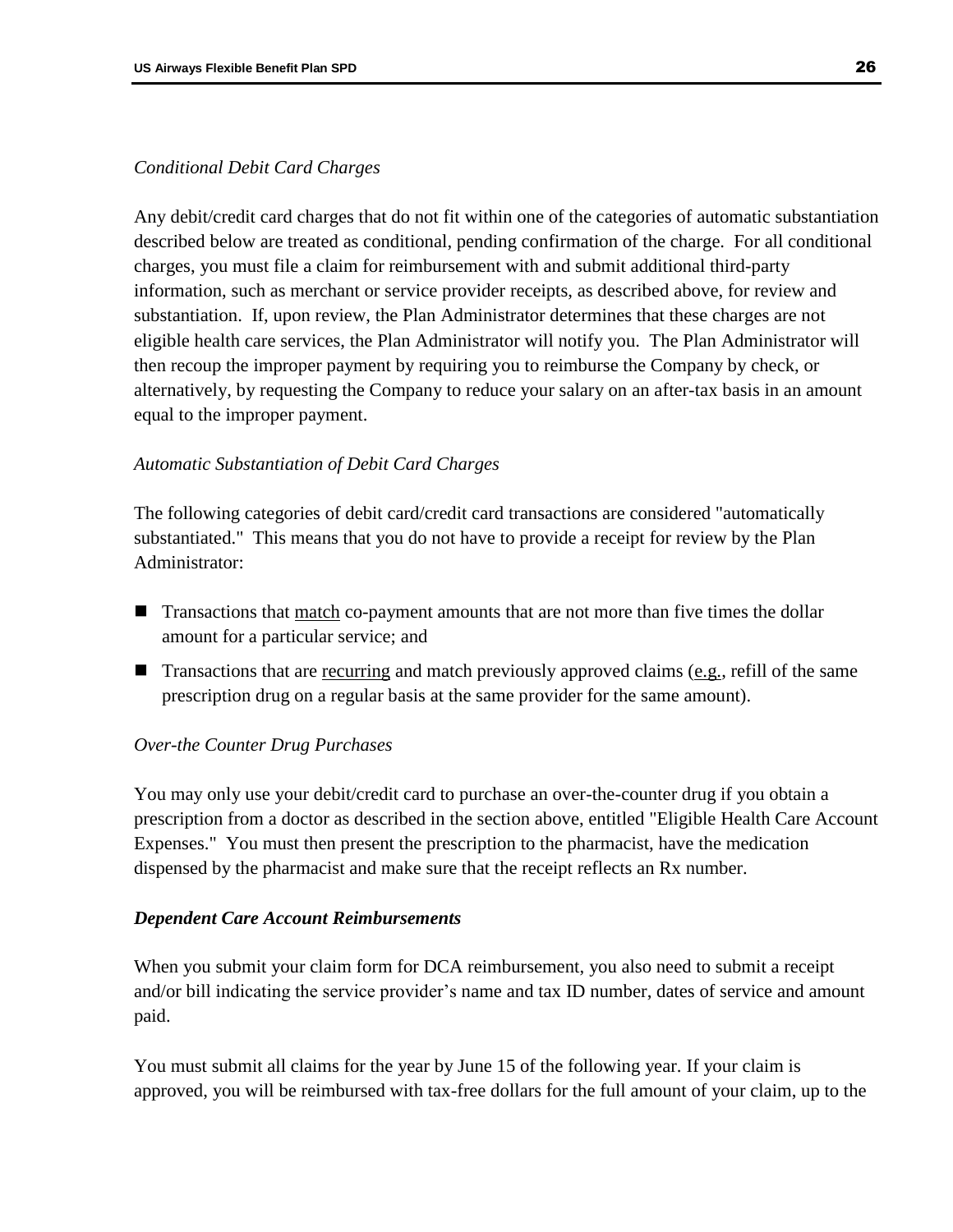amount that has already been deposited through contributions to your account at that time minus reimbursements already made during the 14½ month period beginning January 1 of the current Plan year and ending March 15 of the following year. If your claim amount exceeds your current account balance, you will receive a partial payment. You will receive the remainder when your account contributions can cover the amount needed to make the remaining payment.

**If you have questions about requesting HCA or DCA reimbursements**, please contact the HCA and DCA administrator.

# <span id="page-29-0"></span>**Circumstances That May Result in Denial, Loss or Forfeiture of Flexible Spending Account Benefits**

You will not be eligible to participate in the Plan (for the Plan year) if you:

- Do not enroll by the annual enrollment deadline;
- Were on leave, chose not to continue participation during leave (for HCA only) and did not enroll within 31 days of your return to work; or
- Were on leave and chose not to participate (for HCA only) during leave.

You will not be entitled to request reimbursements if you fail to submit eligible expenses for reimbursement by June 15 of the following year and you will lose any unused account balance. Unclaimed funds will be used to offset the Plans' future administrative expenses.

Remember that you cannot claim the same amount of eligible expenses for both a health care tax deduction and reimbursement through a HCA. You may want to consult with a tax advisor before you determine your HCA contribution amount.

Also, remember that you cannot claim the same amount of eligible expenses for both a dependent care tax credit and reimbursement through a DCA. You may want to consult with a tax advisor before you determine your DCA contribution amount.

If your employment ends:

 Your contributions will end as of your last paycheck. Only services or products purchased before your last day of employment will be eligible for reimbursement. Your contribution will remain in your account until the latest of the following: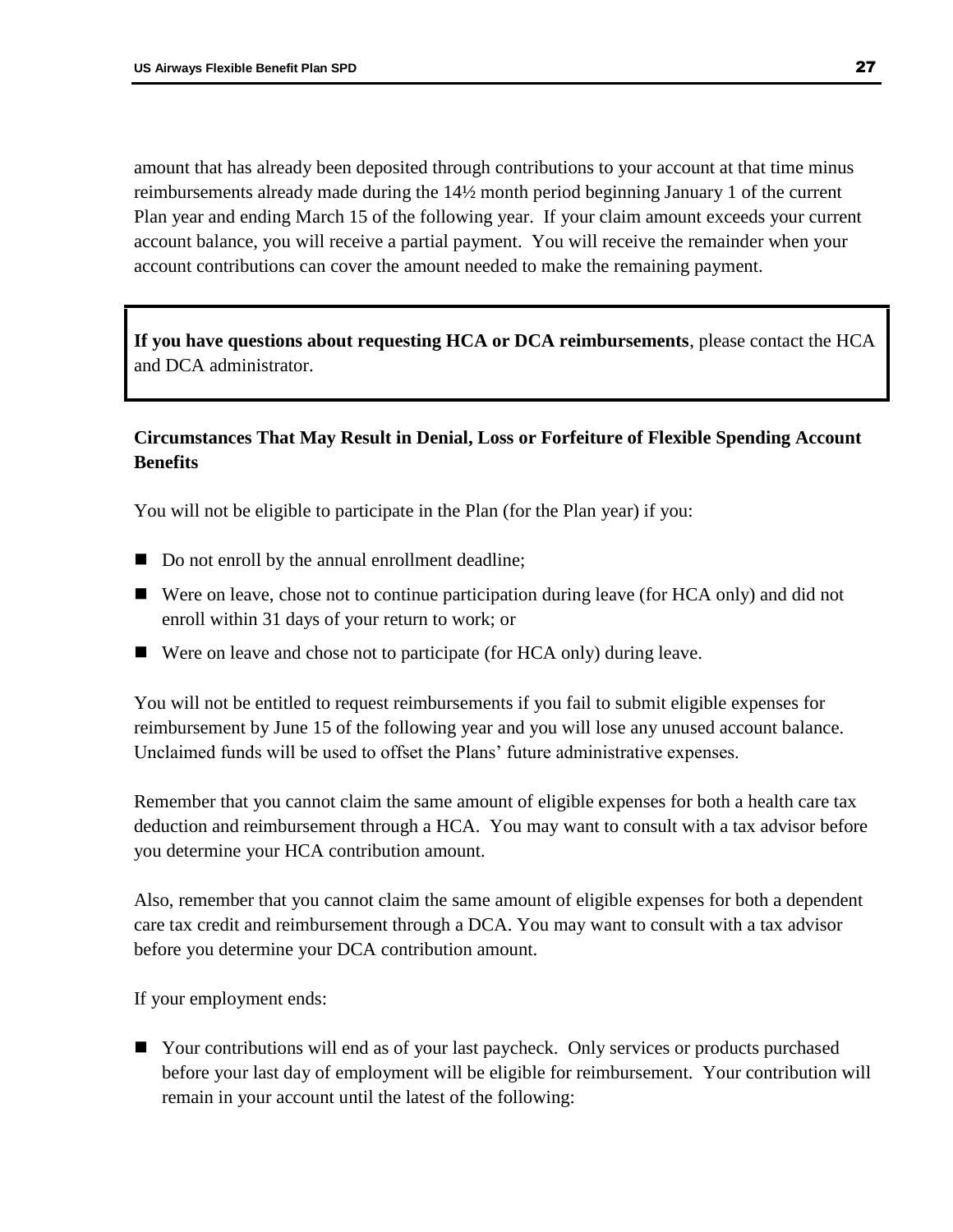- The date you exhaust your balance with submitted eligible claims, or
- June 15 of the following year, the deadline for filing claims.
- If you fail to submit eligible expenses by June 15 of the following year, you will lose the remaining account balance(s).

You can choose to continue making contributions to the HCA through the end of the year in which your employment ends (under the provisions of COBRA). Since you will not be receiving pay from US Airways, your contributions will be made on a post-tax basis and will include a 2% administrative fee.

# <span id="page-30-0"></span>**Rules Applicable to the Health Care Account**

# <span id="page-30-1"></span>*Qualified Medical Child Support Order*

The HCA will comply with all the terms of a Qualified Medical Child Support Order ("QMCSO"). A QMCSO is an order or judgment from a court or administrative body, which directs a plan to cover a child of a participant under the HCA. Federal law provides that a medical child support order must meet certain form and content requirements in order to be a QMCSO. When an order is received, each affected participant and each child (or the child's representative) covered by the order will be given notice of the receipt of the order and a copy of the procedures for determining if the order is valid. Coverage under the HCA pursuant to a medical child support order will not become effective until the Plan Administrator determines that the order is a QMCSO. If you have any questions or would like to receive a copy of the written procedures for determining whether a QMCSO is valid, please contact BenefitsUS Customer Service at 1-888-860-6178.

# <span id="page-30-2"></span>*COBRA Continuation*

Under a federal law commonly known as COBRA (Consolidated Omnibus Budget Reconciliation Act), you, your spouse and your dependent children may elect to continue coverage temporarily under the HCA, in certain instances, where coverage otherwise would be reduced or terminated. Individuals entitled to COBRA continuation coverage (qualified beneficiaries) are you, your spouse and your dependent children who are covered at the time of a qualified family or work status event. In addition, a child who is born to you or adopted or placed for adoption with you during the COBRA coverage period is also a qualified beneficiary.

You may continue participation in your HCA under COBRA on a post-tax basis for the remainder of the year in which your qualified family or work status event occurs. Generally, if the COBRA premium for the remainder of the Plan year would exceed the maximum benefit still available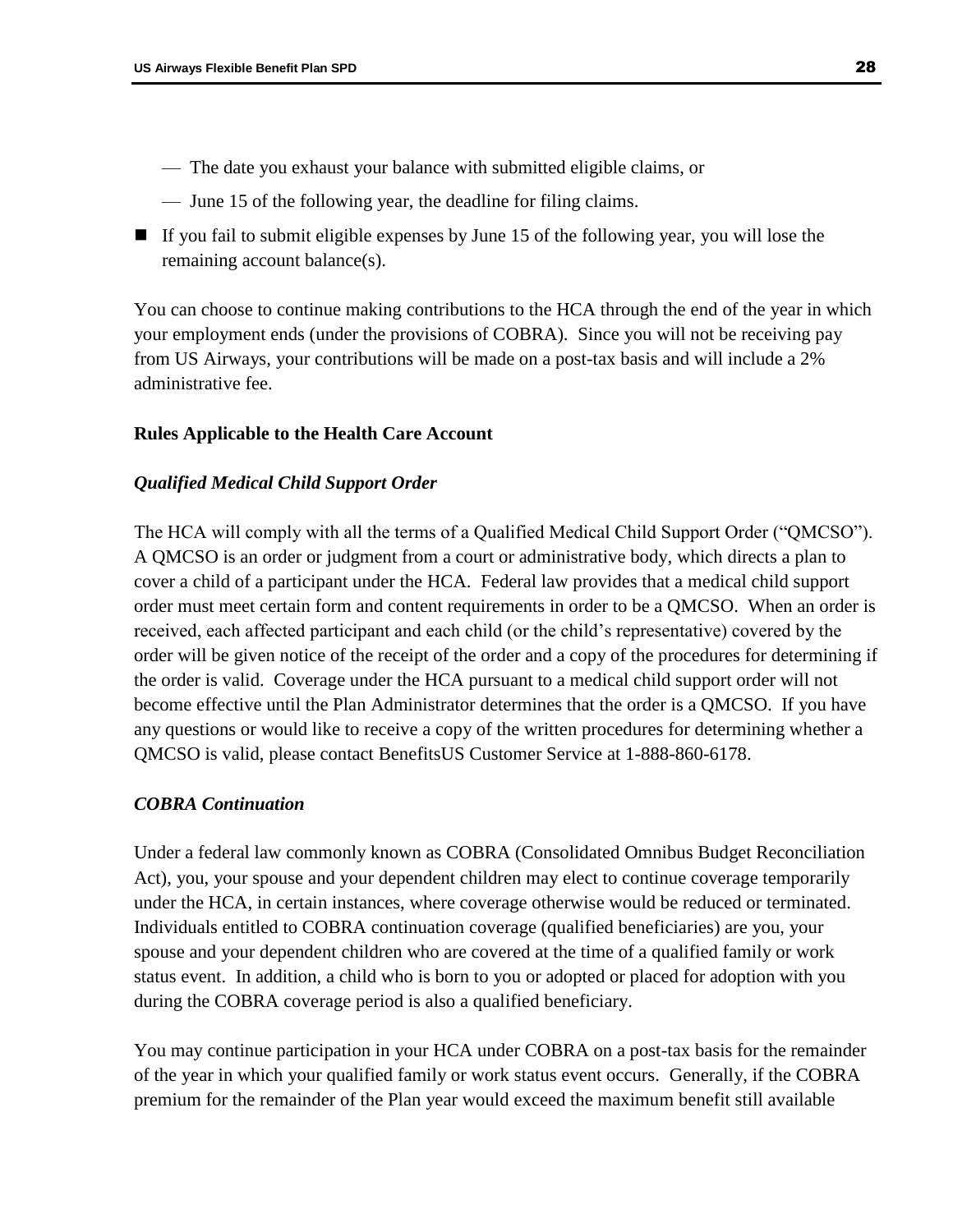under the HCA as of the date of the qualified family or work status event, US Airways is not required to offer COBRA continuation. In contrast, if the maximum benefit available under your HCA is greater than the remaining COBRA premium, US Airways must offer you COBRA continuation within the current Plan year. For the year after a qualified family or work status event occurs, you will not be able to elect HCA participation, even if your COBRA continuation period is still in effect for your other health care coverage(s).

# <span id="page-31-0"></span>*Qualified Family or Work Status Events*

If you experience one of the following qualified family or work status events, you may be eligible to continue your HCA participation under COBRA:

- You terminate employment for any reason (other than gross misconduct);
- You become entitled to benefits under Medicare;
- You and your spouse divorce;
- Your child no longer qualifies as an eligible dependent;
- You retire; or
- You die.

# <span id="page-31-1"></span>*Giving Notice That a COBRA Event Has Occurred*

To qualify for COBRA continuation upon divorce or loss of your child's dependent status under the Plan, you, your spouse or one of your covered dependents must notify BenefitsUS Customer Service of the divorce or loss of dependent status within 60 days of the later of the event date or the date the individual would lose coverage under the Plan. Your spouse and your covered dependents will then be provided with instructions for continuing your health coverage.

If your employment ends or you retire, you, your spouse and covered dependents will receive instructions for continuing your participation in the HCA. In the event of your death, US Airways will notify your spouse and covered dependents about how to continue participation.

# <span id="page-31-2"></span>*Electing and Paying for COBRA Continuation Coverage*

You must choose to continue coverage within 60 days after the later of the following dates:

The date you would lose coverage as a result of the qualified family or work status event; or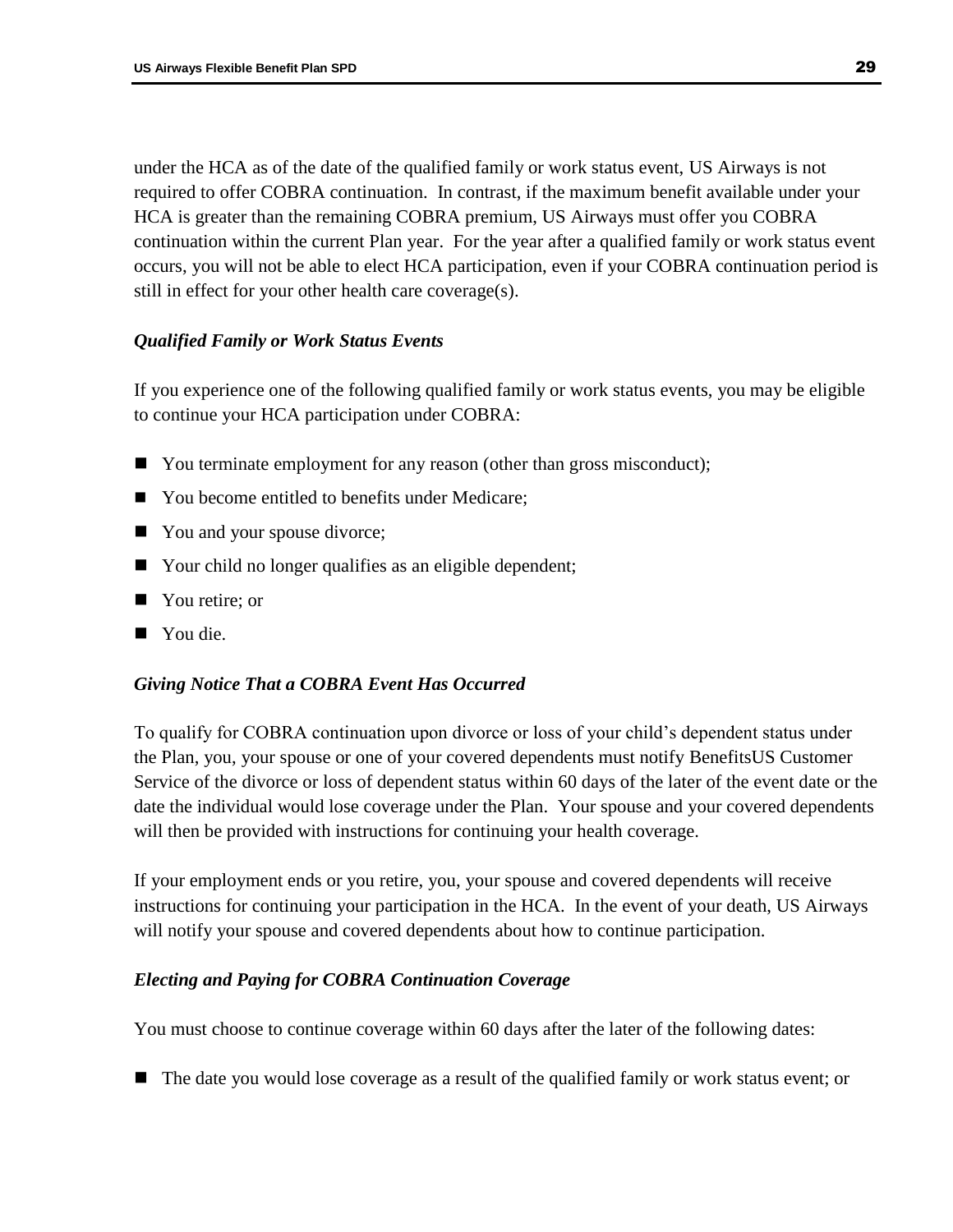The date the COBRA administrator notifies you of the right to choose to continue coverage as a result of the qualified family or work status event.

**Premium Due Date**: If you elect COBRA continuation coverage, you must make the initial contribution (including all contributions due but not paid) within 45 days after your election. Thereafter, COBRA premiums must be paid monthly and within 30 days of each due date. If you elect COBRA continuation and fail to make the contribution due within the initial 45-day grace period, or you fail to pay any subsequent contribution within 30 days after the date it is due, your participation will be terminated retroactive to the last day on which timely payment was made.

# *Cost***: The cost of COBRA coverage is 102% of your contribution amount.**

### <span id="page-32-0"></span>*When COBRA Continuation Coverage Ends*

COBRA continuation for any person will end when the first of the following occurs:

- The applicable continuation period ends;
- $\blacksquare$  The initial contribution for continued participation is not made within 45 days after the date COBRA is elected, or any subsequent contribution is not made within 30 days after it is due; or
- US Airways terminates participation in the HCA for all employees.

For questions, please contact the COBRA administrator.

#### <span id="page-32-1"></span>*Reporting Dependent Care Provider Information on Your Tax Return*

The IRS requires you to report on your federal tax return the "taxpayer identification number" of any dependent care providers you use. You must also report the appropriate taxpayer identification number(s) when you request a reimbursement from your DCA.

<span id="page-32-2"></span>**Remember that the HCA and DCA are not interchangeable. You cannot use money from your HCA to pay dependent care expenses, or vice versa.**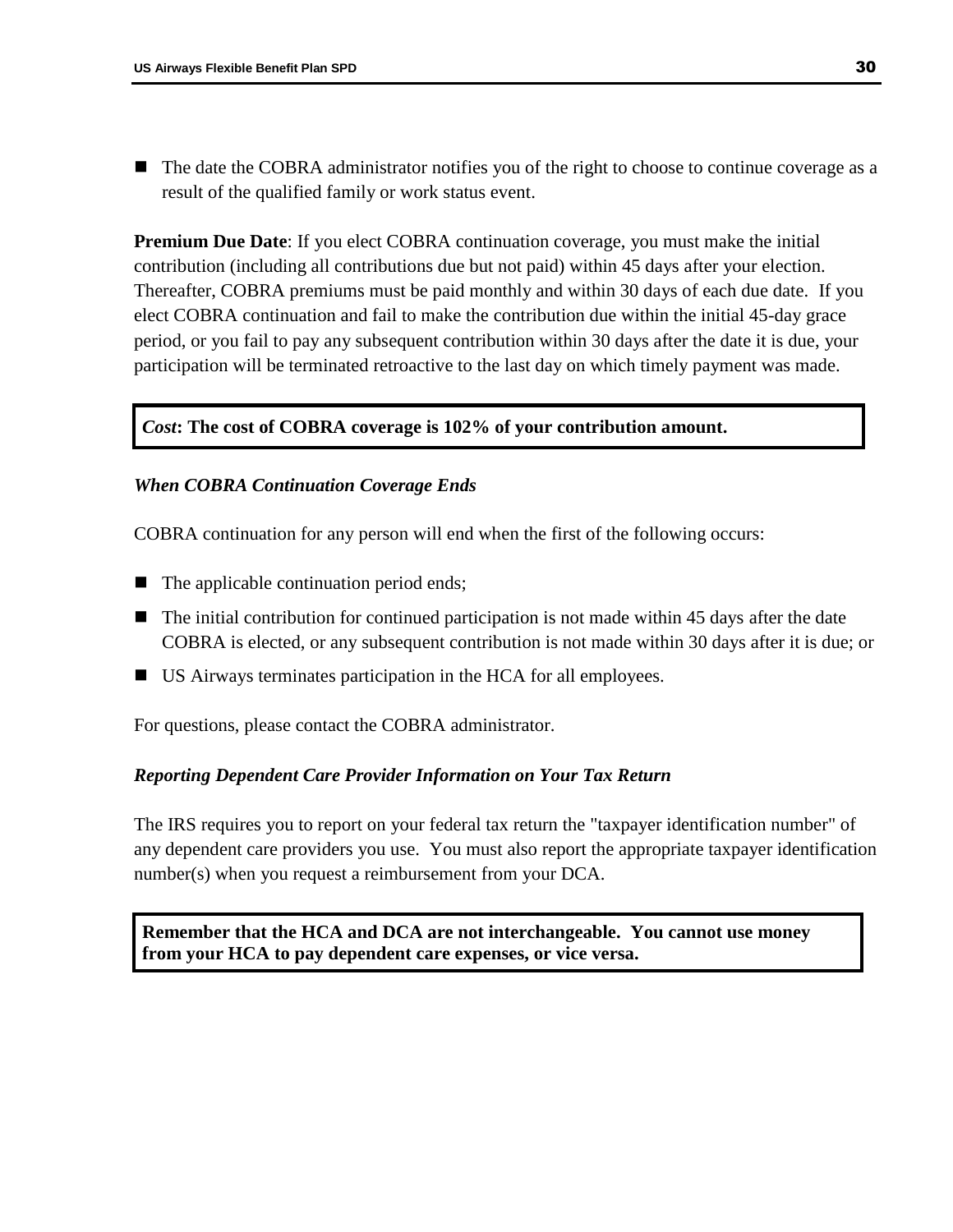# **PRIVACY PRACTICES**

# **This section describes how medical information about you may be used and disclosed and how you can get access to this information. Please review it carefully.**

US Airways has certain obligations regarding the privacy of your medical information according to the provisions of the Health Insurance Portability and Accountability Act of 1996 ("HIPAA").

"We" refers to the Plan, also referred to as "the Plan," and "you" or "your" refers to individual participants in the Plan.

# <span id="page-33-0"></span>**Use and Disclosure of Protected Health Information**

We are required by federal law to protect the privacy of your individual health information ("Protected Health Information" or "PHI"). We are also required to provide you with this information regarding our policies and procedures regarding your PHI, and to abide by their terms, as they may be updated from time to time.

Under applicable law, we are permitted to make certain types of uses and disclosures of your PHI, without your authorization, for treatment, payment and health care operations purposes.

For treatment purposes, such use and disclosure may take place in providing, coordinating or managing health care and its related services by one or more of your providers, such as when your primary care physician consults with a specialist regarding your condition.

For payment purposes, such use and disclosure may take place to determine responsibility for coverage and benefits, such as when we confer with other health plans to resolve a coordination of benefits issue. We also may use your PHI for other payment-related purposes, such as to assist in making Plan eligibility and coverage determinations, or for utilization review activities.

For health care operations purposes, such use and disclosure may take place in a number of ways involving Plan administration, including for quality assessment and improvement, vendor review and underwriting activities. Your information could be used, for example, to assist in the evaluation of one or more vendors who support us, or we may contact you to provide reminders or information about treatment alternatives or other health-related benefits and services available under the Plan.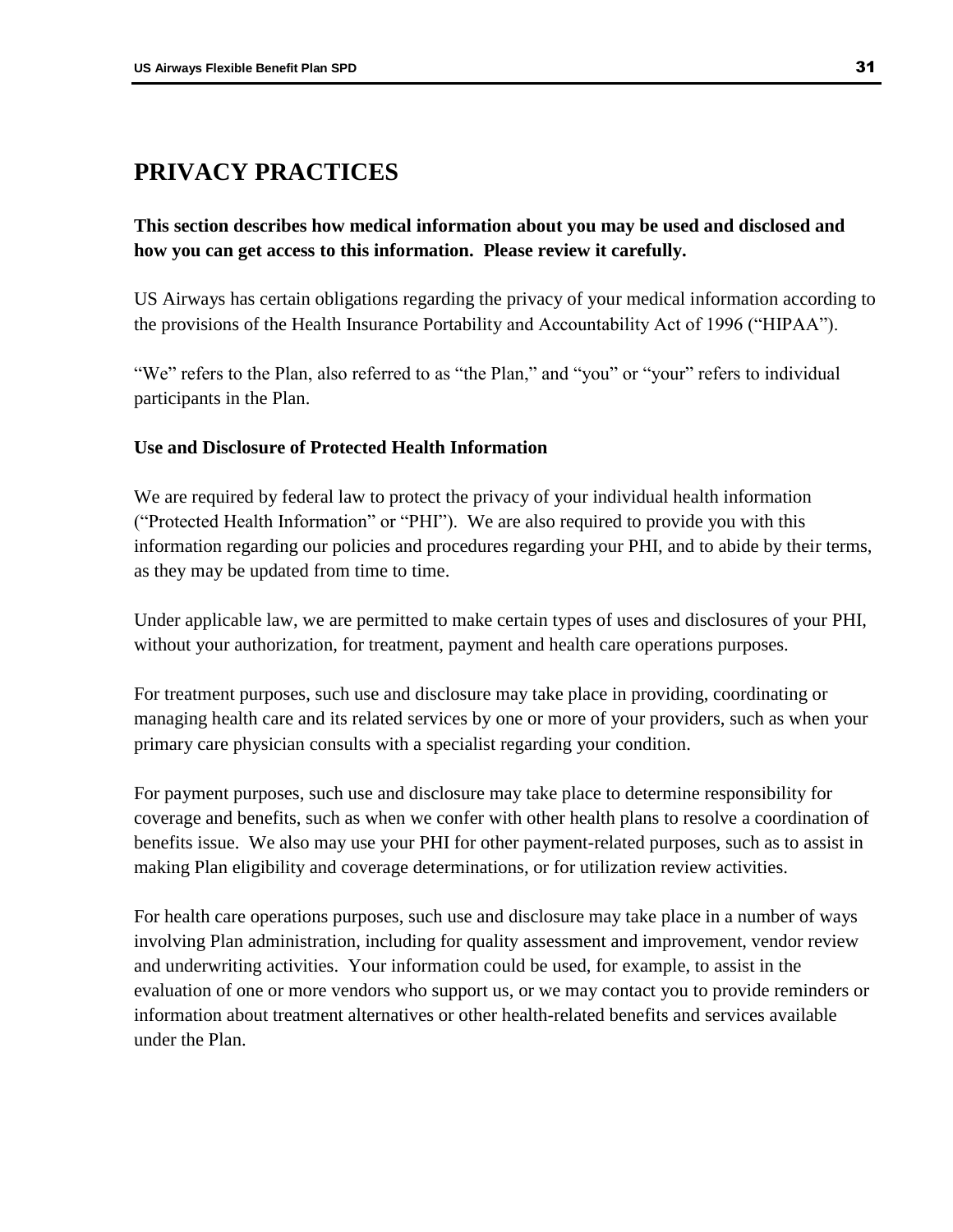We may disclose your PHI to the Plan Sponsor in connection with these activities. If you are covered under an insured health plan, the insurer also may disclose PHI to the Plan Sponsor in connection with payment, treatment or health care operations.

# <span id="page-34-0"></span>**Other Permitted Uses and Disclosures**

In addition, we may use or disclose your PHI without your authorization under conditions specified in federal regulations, including:

- As required by law, provided the use or disclosure complies with and is limited to the relevant requirements of such law;
- $\blacksquare$  For public health activities;
- Disclosures to an appropriate government authority regarding victims of abuse, neglect or domestic violence;
- To a health oversight agency for oversight activities authorized by law;
- $\blacksquare$  In connection with judicial and administrative proceedings;
- To a law enforcement official for law enforcement purposes;
- To a coroner or medical examiner;
- To cadaveric organ, eye or tissue donation programs;
- For research purposes, as long as certain privacy-related standards are satisfied;
- To avert a serious threat to health or safety;
- For specialized government functions (e.g., military and veterans activities, national security and intelligence, federal protective services, medical suitability determinations, correctional institutions and other law enforcement custodial situations); and
- For workers' compensation or other similar programs established by law that provide benefits for work-related injuries or illness without regard to fault.

We may disclose to one of your family members, to a relative, to a close personal friend, or to any other person identified by you, PHI that is directly relevant to the person's involvement with your care or payment related to your care. In addition, we may use or disclose the PHI to notify a member of your family, your personal representative, another person responsible for your care or certain disaster relief agencies of your location, general condition or death. If you are incapacitated, there is an emergency, or you otherwise do not have the opportunity to agree to or object to this use or disclosure, we will do what in our judgment is in your best interest regarding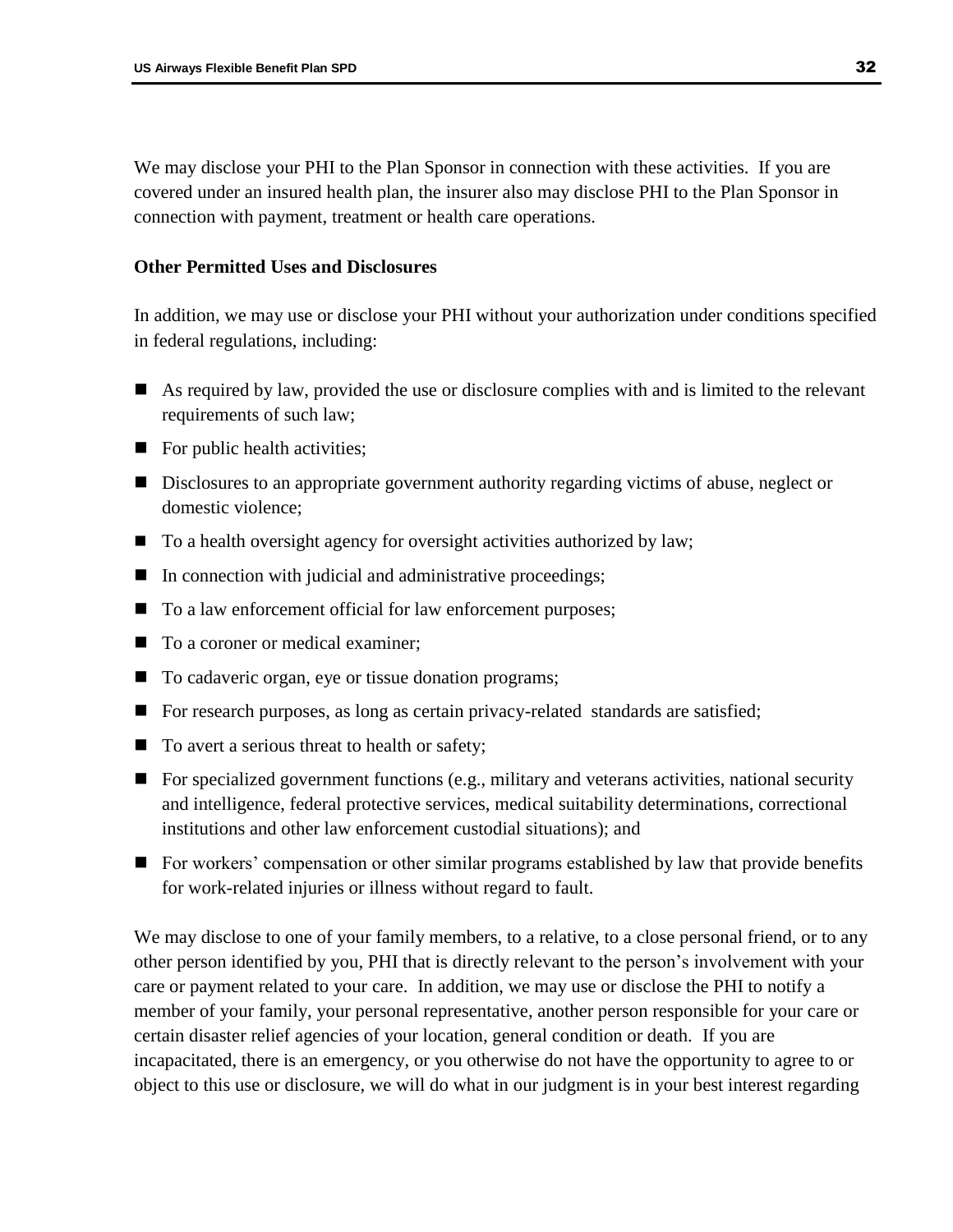such disclosure and will disclose only the information that is directly relevant to the person's involvement with your health care.

Other uses and disclosures will be made only with your written authorization, and you may revoke your authorization in writing at any time, provided the Plan has not yet taken action in reliance on your authorization.

# <span id="page-35-0"></span>**Your Rights Regarding Protected Health Information**

You may ask us to restrict uses and disclosures of your PHI to carry out treatment, payment or health care operations, or to restrict uses and disclosures to family members, relatives, friends or other persons identified by you who are involved in your care or payment for your care. However, we are not required to agree to your request, except in limited circumstances. You may exercise this right by contacting the individual or office identified at the end of the section. They will provide you with additional information.

You have the following rights with respect to your PHI:

- The right to inspect and copy your PHI (the Plan may charge a reasonable, cost-based fee);
- The right to request an amendment or correction;
- The right to request an accounting of certain disclosures of your PHI by us for the 6 years prior to your request (you are not entitled to an accounting of disclosures made for payment, treatment or health care operations, or disclosures made pursuant to your written authorization). The Plan may deny your request if it believes your information is accurate and complete, or if the information was created by a party other than the Plan;
- The right to receive a paper copy of this information upon request, even if you agreed to receive it electronically.

# <span id="page-35-1"></span>**About US Airways' Privacy Policy**

We reserve the right to change the terms of this policy and to make the new provisions effective for all PHI we maintain. If we change the policy, you will receive written notice.

If you believe that your privacy rights have been violated, you may file a written complaint with US Airways or the Secretary of the Department of Health and Human Services, Hubert H. Humphrey Building, 200 Independence Avenue SW, Washington DC 20201.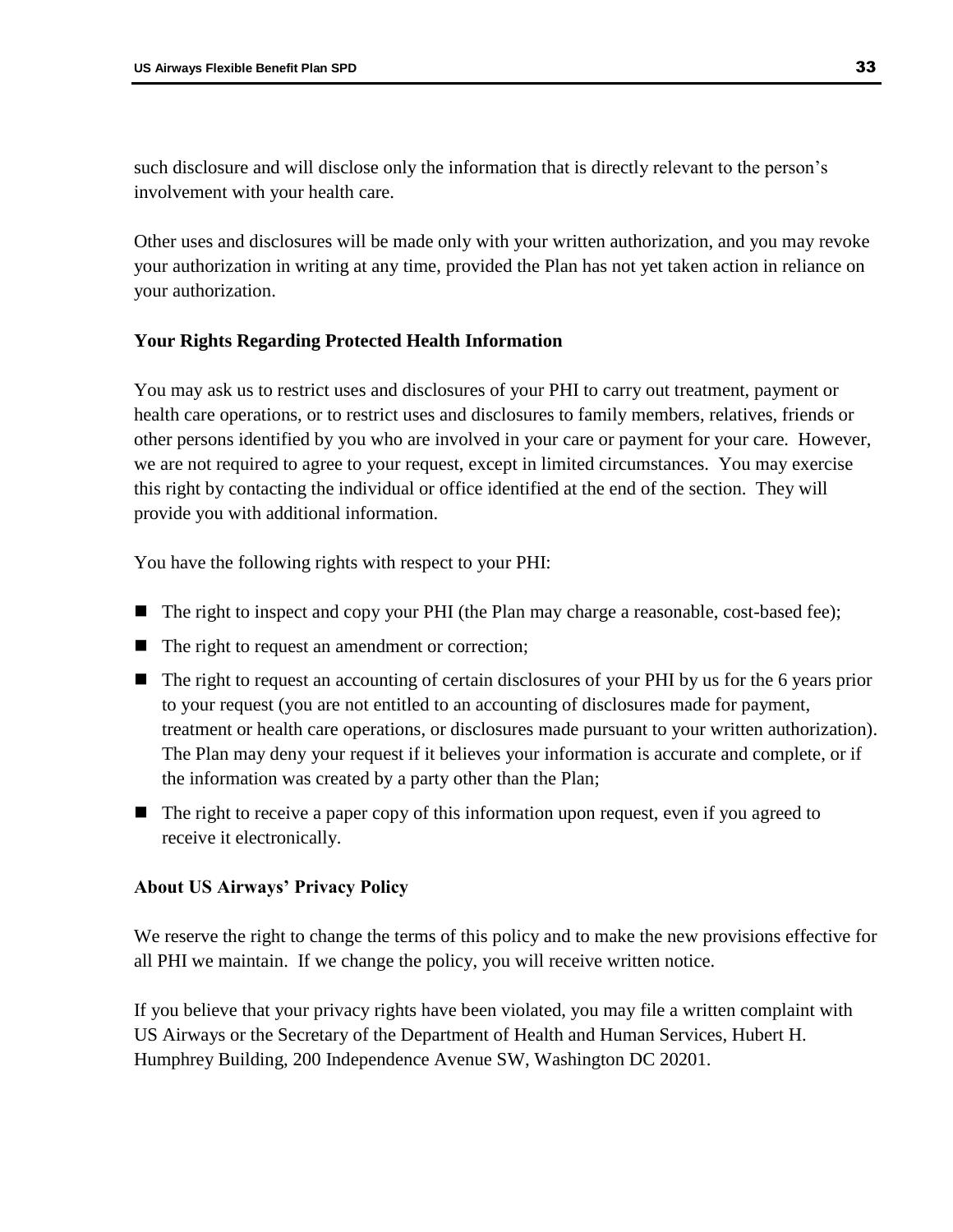To file a complaint with US Airways, contact the office identified below for additional information.

US Airways, Inc. Attention: Privacy Office 4000 E Sky Harbor Blvd. Phoenix, AZ 85034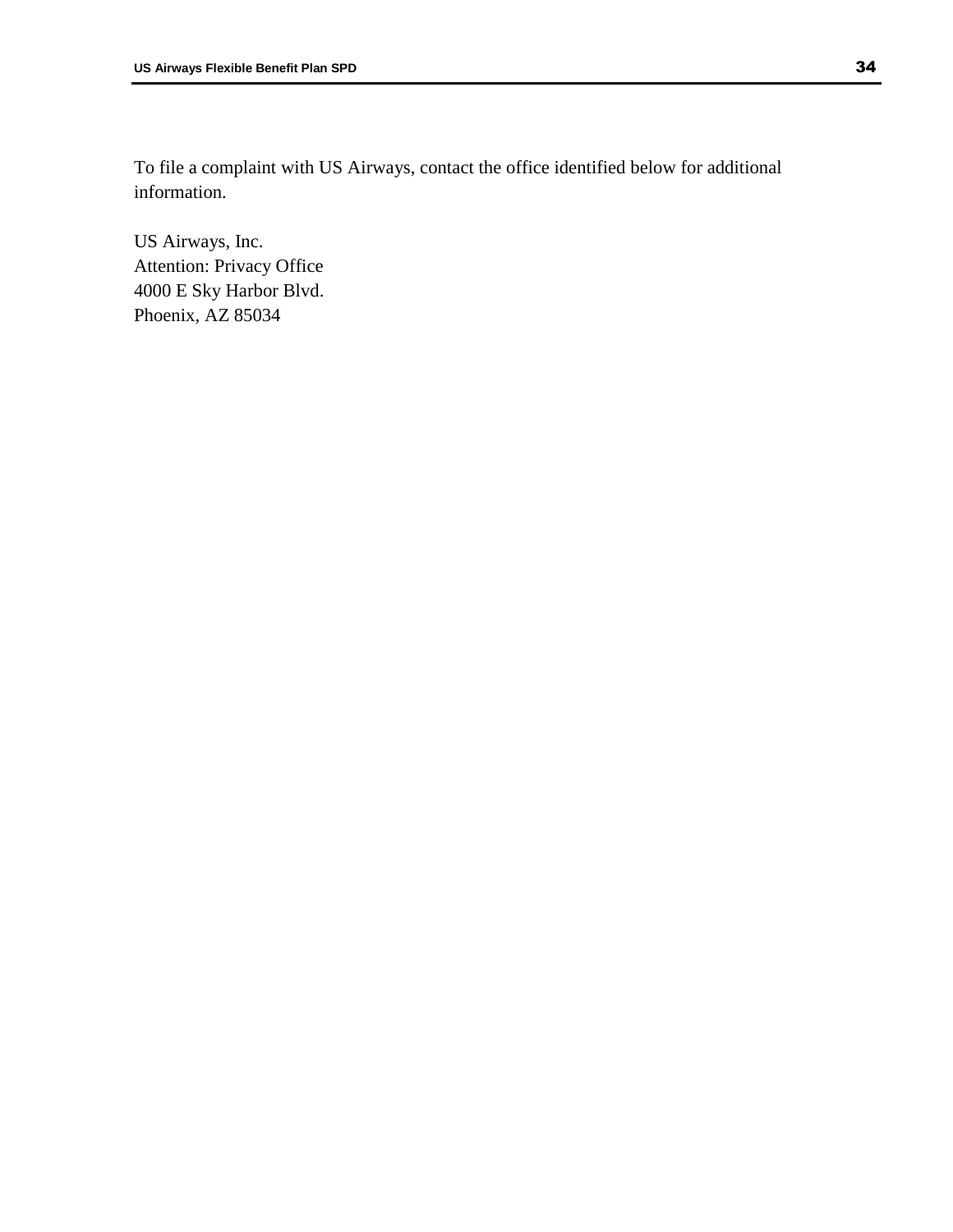# <span id="page-37-0"></span>**YOUR RIGHT TO APPEAL**

# <span id="page-37-1"></span>**For Health Care Account and Dependent Care Account Plans**

# <span id="page-37-2"></span>*Time Frame for Initial Claim Determination*

The Plan Administrator will notify you of an adverse benefit determination within 30 days of the date the claim was filed. An additional 15-day extension may be allowed to make a determination, provided the Plan Administrator determines that the extension is necessary due to matters beyond its control. If such an extension is necessary, the Plan Administrator must notify you before the end of the first 30-day period of the reason(s) for the extension and the date it expects to provide a decision on your claim.

An adverse benefit determination is any denial, reduction or termination of a benefit, or a failure to provide or make a payment, in whole or in part, for a benefit.

If an extension is necessary due to your failure to submit necessary information, you will be given at least 45 days to submit the information. The Plan will make its determination within 15 days from the date the Plan receives your information, or, if earlier, the deadline to submit your information.

# <span id="page-37-3"></span>*If You Receive an Adverse Benefit Determination*

The Plan Administrator will provide you with a notification of any adverse benefit determination, which will include:

- $\blacksquare$  The specific reason(s) for the adverse benefit determination;
- References to the specific Plan provisions on which the benefit determination is based;
- A description of any additional material or information needed to process the claim and an explanation of why that material or information is necessary;
- A description of the Plan's appeal procedures and the time limits applicable to those procedures, including a statement of your right to bring a civil action under ERISA after an appeal of an adverse benefit determination;
- Any internal rule, guideline, protocol or other similar criterion relied upon in making the adverse benefit determination or a statement that a copy of this information will be provided free of charge to you upon request; and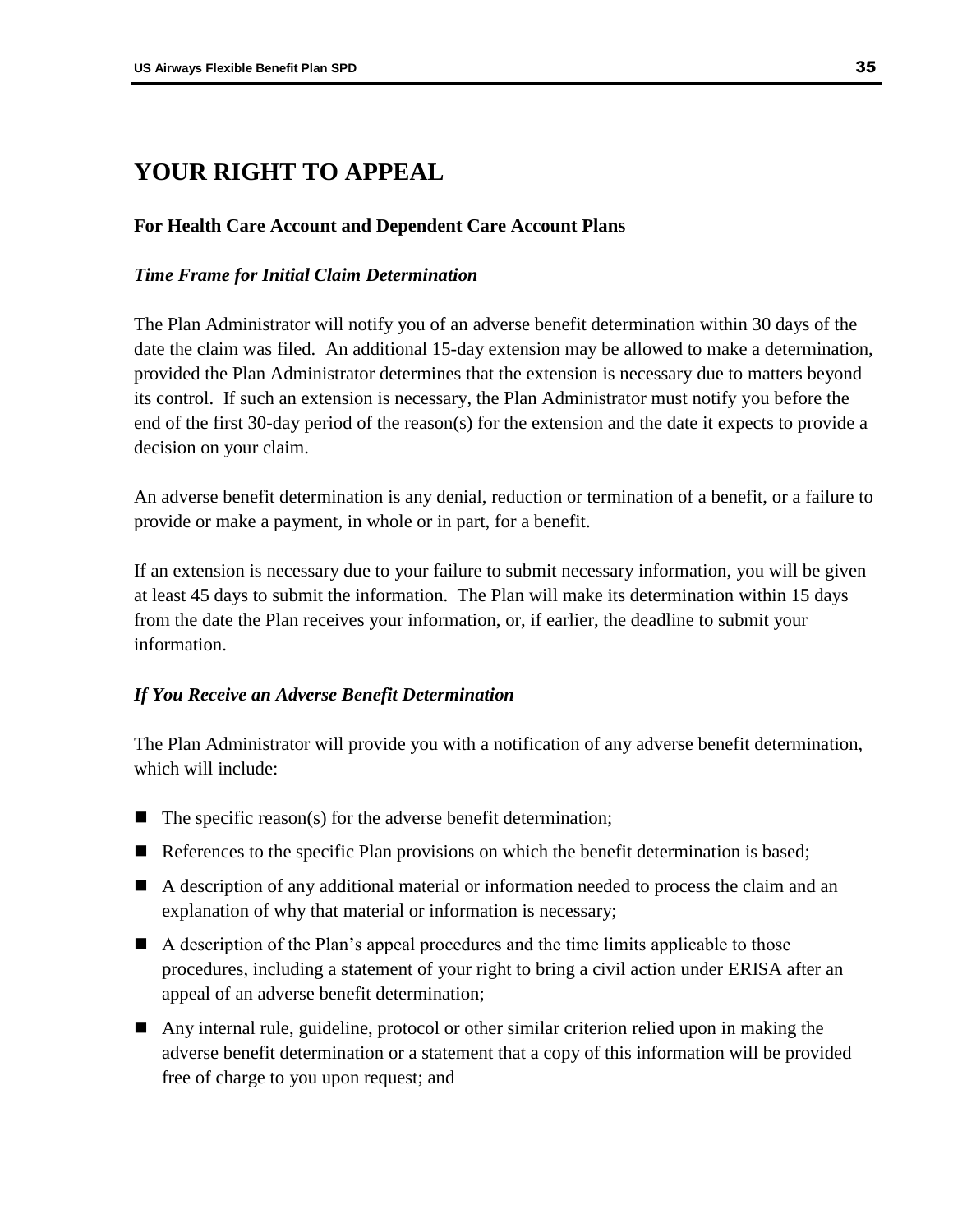If the adverse benefit determination was based on a medical necessity or experimental treatment or similar exclusion or limit, either an explanation of the scientific or clinical judgment for the adverse determination, applying the terms of the Plan to your medical circumstances, or a statement that such explanation will be provided free of charge upon request.

## <span id="page-38-0"></span>*How to Appeal an Adverse Benefit Determination*

If you receive an adverse benefit determination, you may ask for a review. You, or your authorized representative, have 180 days following the receipt of a notification of an adverse benefit determination within which to appeal the determination.

You will have the opportunity to submit written comments, documents, or other information in support of your appeal, and you will have access to all documents that are relevant to your claim. Your appeal will be conducted by a person different from the person who made the initial decision. No deference will be afforded to the initial determination.

If your claim involves a medical judgment question, the Plan Administrator will consult with an appropriately qualified health care practitioner with training and experience in the field of medicine involved. If a health care professional was consulted for the initial determination, a different health care professional will be consulted on appeal. Upon request, the Plan Administrator will provide you with the identification of any medical expert whose advice was obtained on behalf the Plan in connection with your appeal.

A decision regarding your appeal will be reached within 60 days after receipt of your request for review of your claim. The Plan Administrator's notice of an adverse benefit determination on appeal will include:

- $\blacksquare$  The specific reason(s) for the adverse benefit determination;
- References to the specific Plan provisions on which the benefit determination is based;
- A statement that you are entitled to receive, upon request and free of charge, reasonable access to, and copies of, all documents, records and other information relevant to your claim;
- A statement describing any voluntary appeal procedures offered by the Plan and your right to obtain the information about such procedures and a statement of your right to bring an action under ERISA;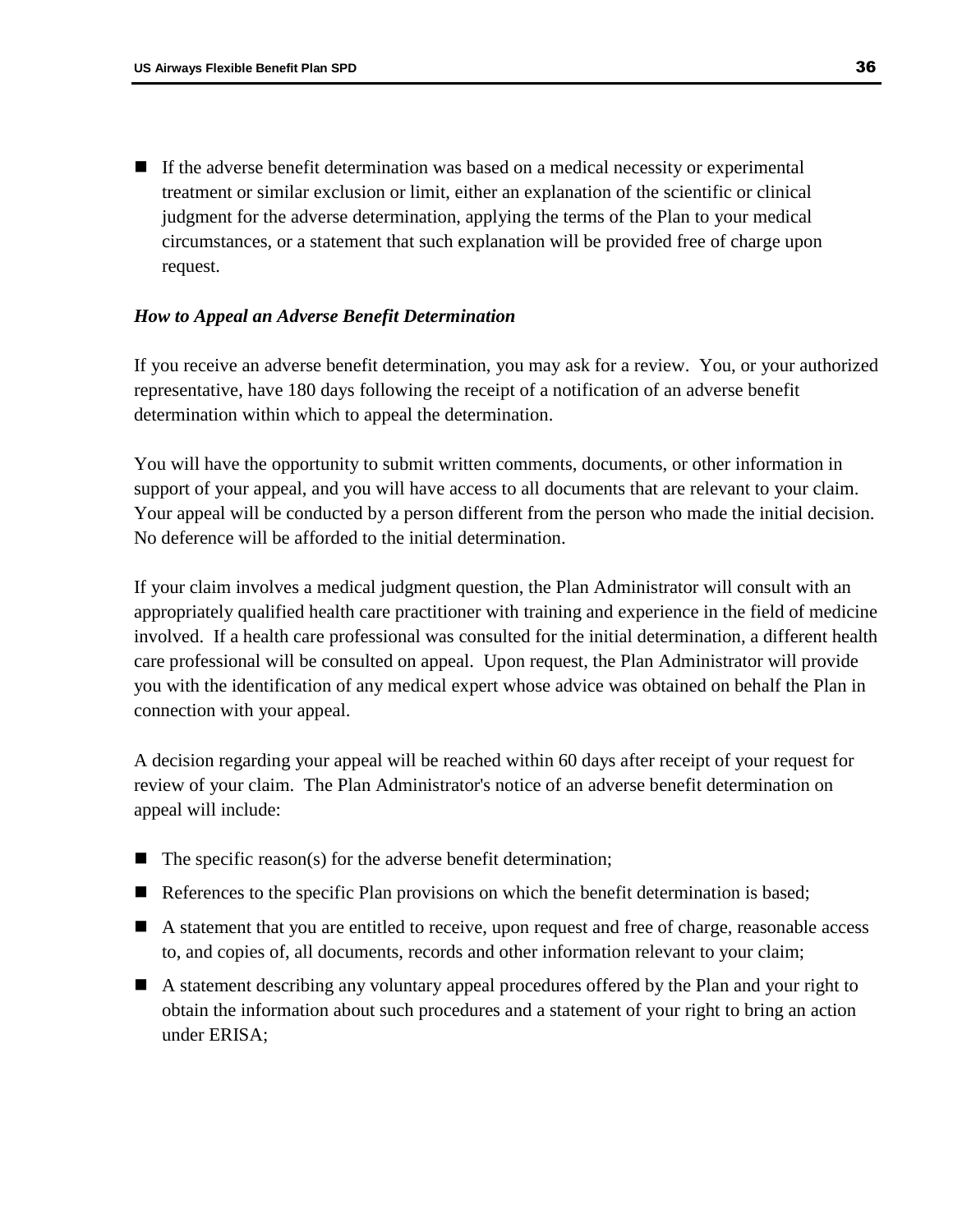- Any internal rule, guideline, protocol or other similar criterion relied upon in making the adverse benefit determination, or a statement that a copy of this information will be provided free of charge to you upon request.
- If the adverse benefit determination was based on a medical necessity or experimental treatment or similar exclusion or limit, either an explanation of the scientific or clinical judgment for the adverse determination, applying the terms of the Plan to your medical circumstances, or a statement that such explanation will be provided free of charge upon request.

You may not bring a lawsuit to recover benefits under this Plan until you have exhausted all claims and appeals offered through the administrative process described in this Plan. No legal action to recover benefits under the Plan may be filed beyond three years after the date a final decision is made on your claim for benefits. The three-year statute of limitations on suits for all benefits shall apply in any forum where the beneficiary may initiate such suit.

# <span id="page-39-0"></span>*For All Other Flexible Benefit Plan Claims*

Claims for benefits under all other benefit options available under the Flexible Benefit Plan will be determined according to the procedures set forth in the SPDs and plan documents describing such benefit options.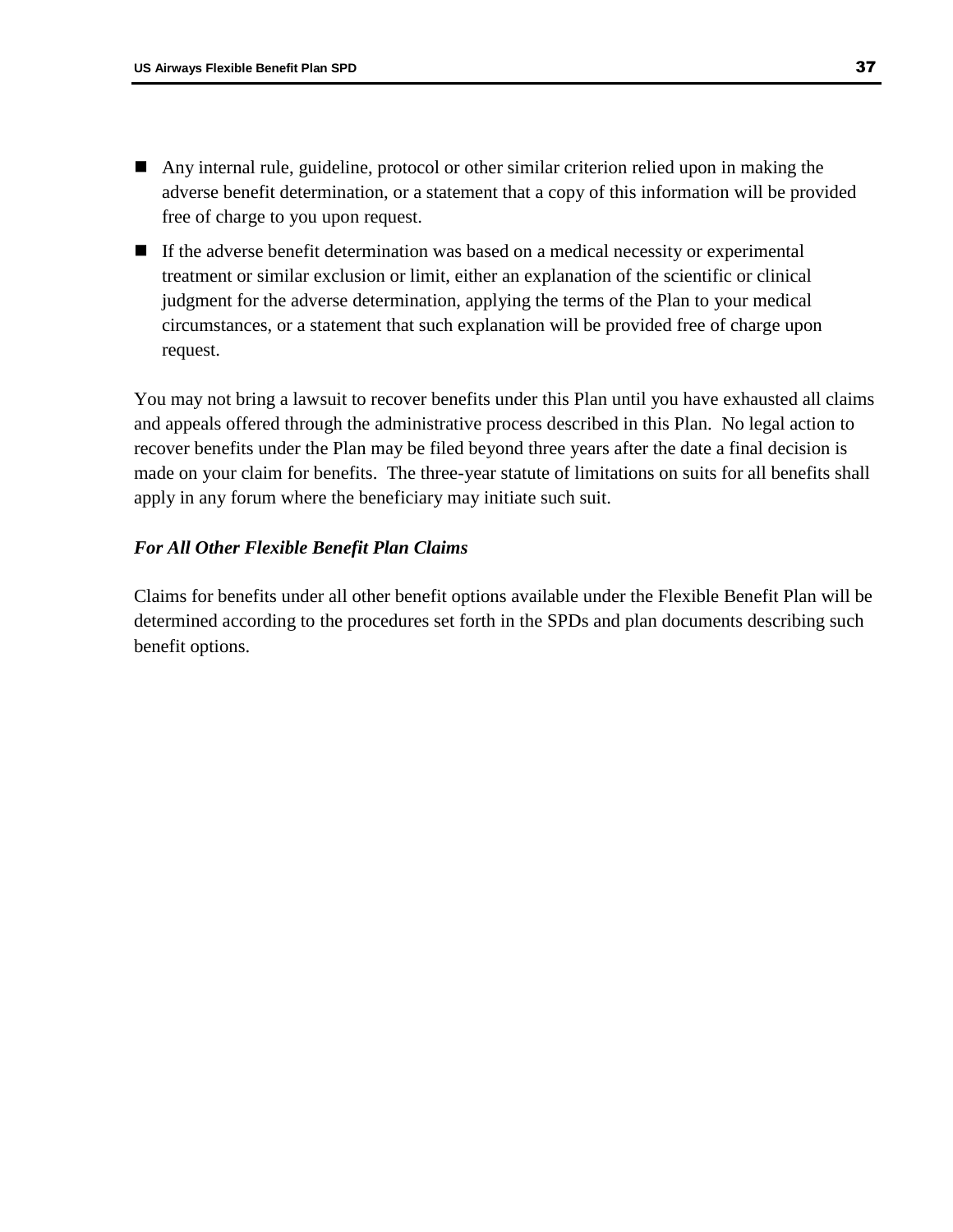# <span id="page-40-0"></span>**PLAN ADMINISTRATION**

This information about the administration of the Plans is provided in compliance with the Employee Retirement Income Security Act ("ERISA") of 1974, as amended. While you should not need these details on a regular basis, the information may be useful if you have specific questions about your Plans.

# <span id="page-40-1"></span>**Names of Plans**

The names of the Plans described in this SPD are:

- The US Airways, Inc. Flexible Benefit Plan
- The US Airways, Inc. Health Care Account Plan
- The US Airways, Inc. Dependent Care Account Plan

# <span id="page-40-2"></span>**Types of Plans**

The Flexible Benefit Plan offers eligible employees the opportunity to elect to pay the cost for certain qualified benefits provided by US Airways on a pre-tax basis in lieu of cash compensation.

The HCA and DCA Plans provide for participation in a Health Care and/or Dependent Care Account.

# <span id="page-40-3"></span>**Plan Sponsor**

US Airways, Inc. 4000 E Sky Harbor Blvd. Phoenix, AZ 85034 480-693-0800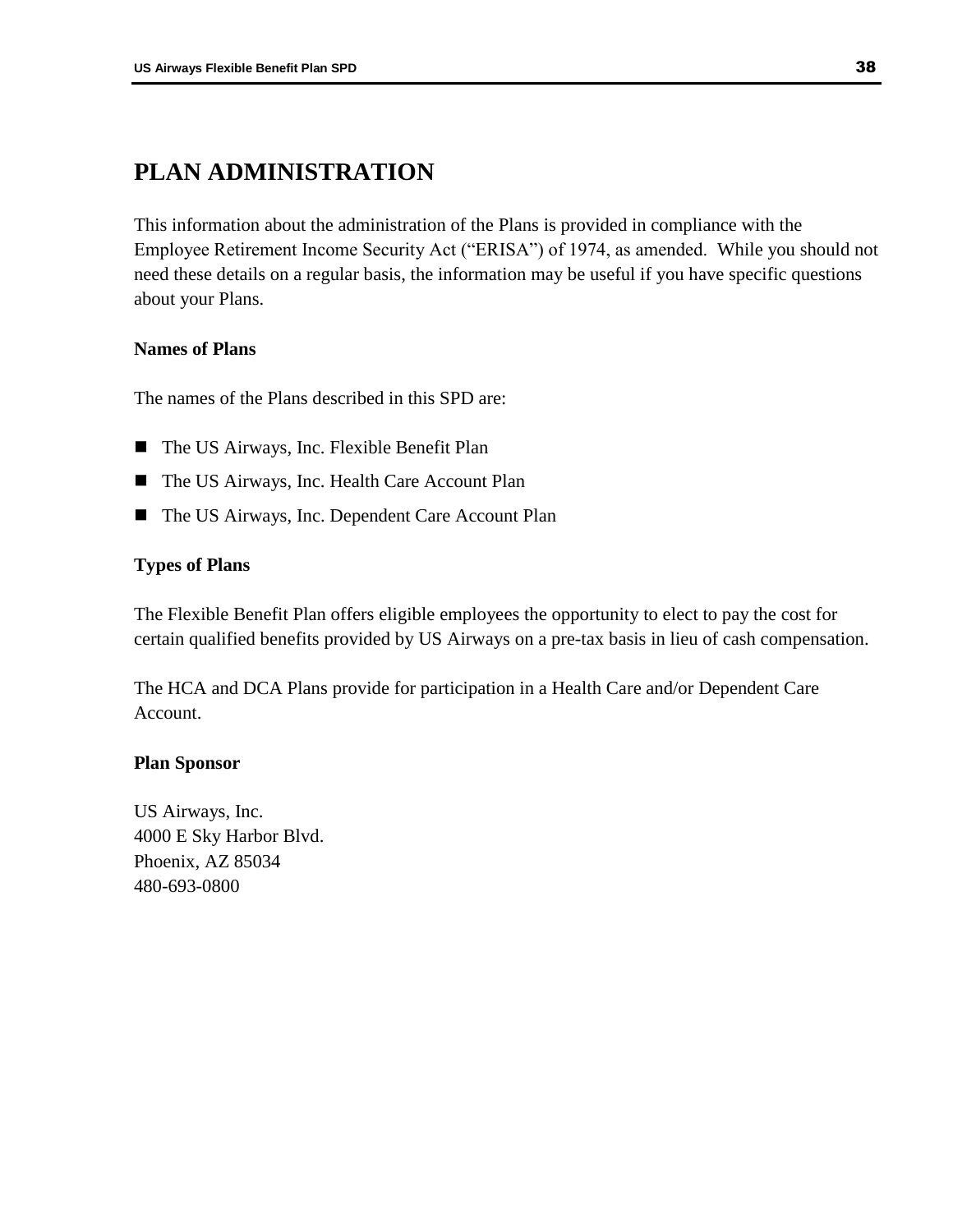## <span id="page-41-0"></span>**Plan Administrator**

US Airways, Inc. 4000 E Sky Harbor Blvd. Phoenix, AZ 85034 480-693-0800

The administration of the Plans will be under the supervision of the Plan Administrator. To the fullest extent permitted by law, the Plan Administrator will have the discretion to determine all matters relating to eligibility, coverage and benefits under the Plans. The Plan Administrator will also have the discretion to determine all matters relating to interpretation and operation of the Plan. Any determination by the Plan Administrator, or any authorized delegate, shall be final and binding.

### <span id="page-41-1"></span>**Agent for Service of Legal Process**

US Airways, Inc. Legal Department 4000 E Sky Harbor Blvd. Phoenix, AZ 85034 480-693-0800

Legal process can also be served on the Plan Administrator.

### <span id="page-41-2"></span>**Identification Numbers**

The Employer Identification Number ("EIN") assigned by the Internal Revenue Service to US Airways is 53-0218143. The Plan Number assigned to the Health Care Account is 501.

## <span id="page-41-3"></span>**Plan Year**

The Plan year is January 1 through December 31.

#### <span id="page-41-4"></span>**Organizations Providing Administrative Services**

Listed below are the names, addresses, phone numbers and websites of the organizations that provide administrative services. These services include administering claims and providing customer assistance.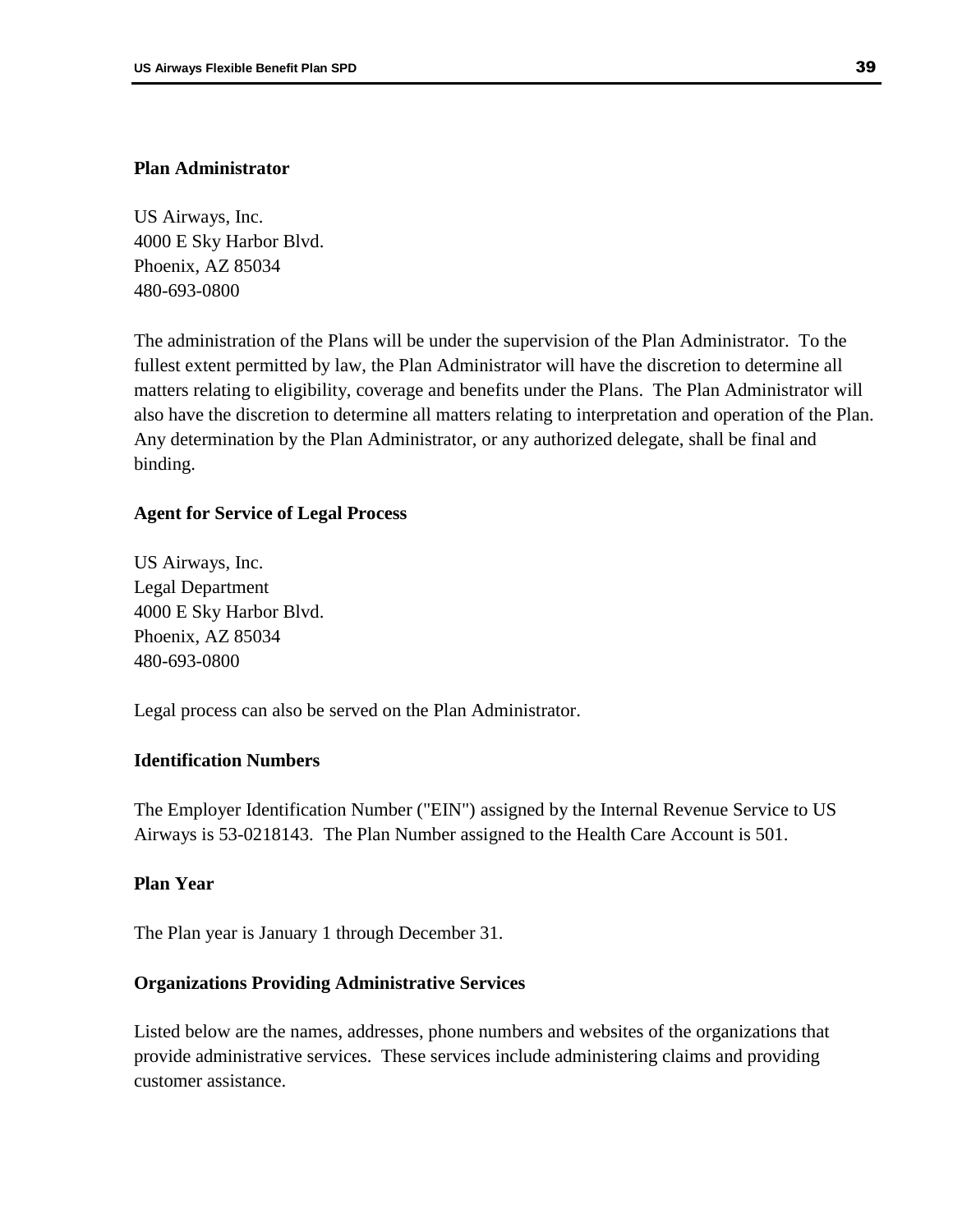### <span id="page-42-0"></span>*Flexible Spending Account*

WageWorks® PO Box 14053 Lexington, KY 40512 Phone: 877-924-3967 www.wageworks.com

# <span id="page-42-1"></span>*COBRA*

CONEXIS PO Box 650407 Dallas, TX 75265-0407 866-747-0045 www.mybenefits.conexis.com

### <span id="page-42-2"></span>**Plan Funding/Sources of Contributions**

The spending accounts are funded by pre-tax and/or after-tax contributions made by employees who elect to participate in the Plan(s).

# <span id="page-42-3"></span>**Plan Document**

This booklet is intended to help you understand the main features of the Plans. It should not be considered a substitute for the Plan documents, which govern the operation of the Plans. If you have any questions about information not covered in this booklet, or if this booklet appears to conflict with the official Plan documents, the text of the official Plan documents will determine how questions will be resolved.

You can request a copy of the Plan documents by contacting

US Airways, Inc. 4000 E Sky Harbor Blvd. Phoenix, AZ 85034 490-693-0800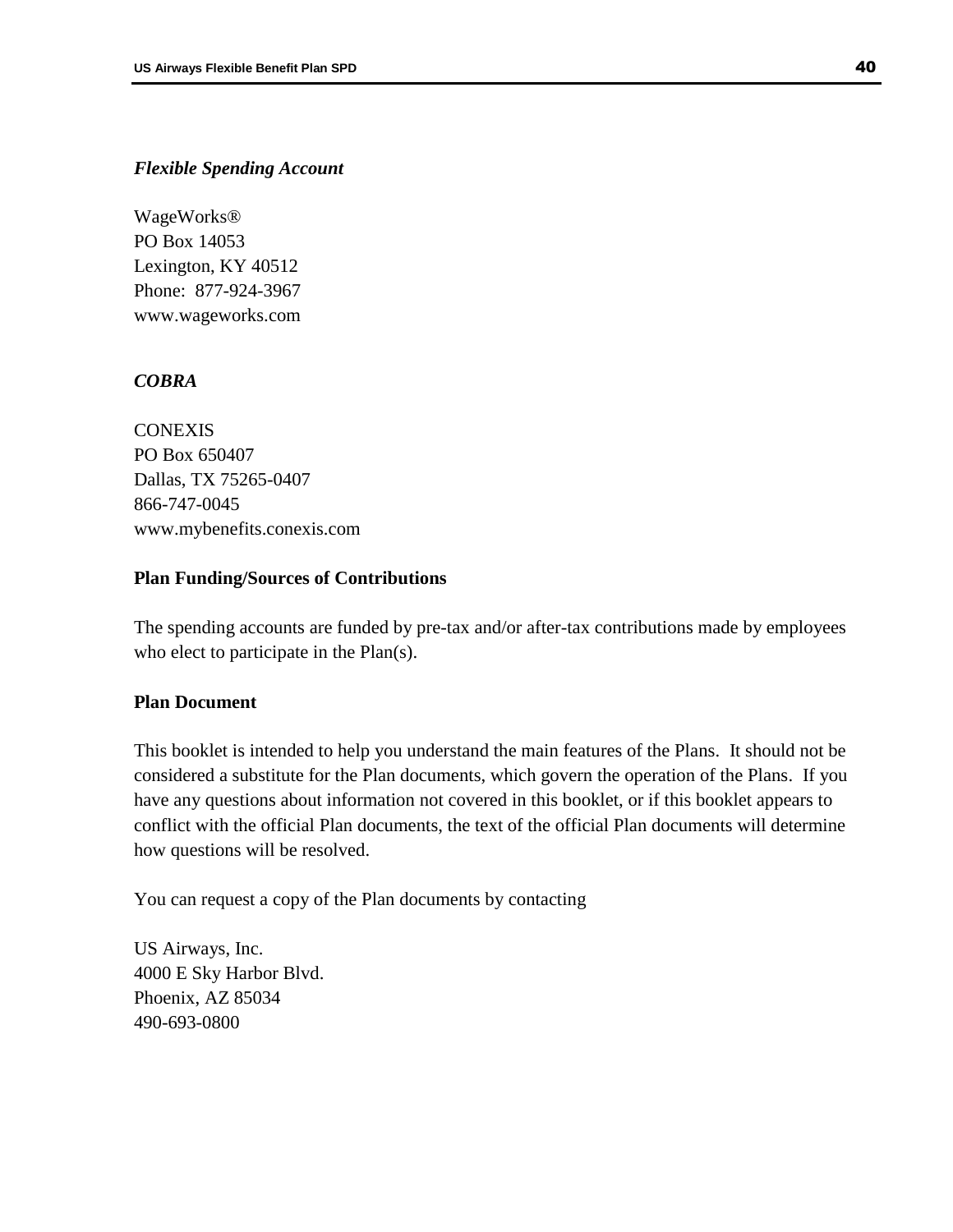### <span id="page-43-0"></span>**Limitation on Assignment**

Your rights and benefits under the Plans cannot be assigned, sold, or transferred to your creditors or anyone else.

# <span id="page-43-1"></span>**Future of the Plans**

US Airways intends to continue the Plans indefinitely. However, US Airways reserves the right to amend, modify, suspend or terminate the Plans, in whole or in part. Any such action would be taken in writing and maintained with the records of the Plans. Plan amendment, modification, suspension or termination may be made for any reason, and at any time.

If the Plans, or any part of the Plans, are terminated, you will receive the benefits due you to the extent funded or provided contractually under the terms defined in the Plans' legal contracts.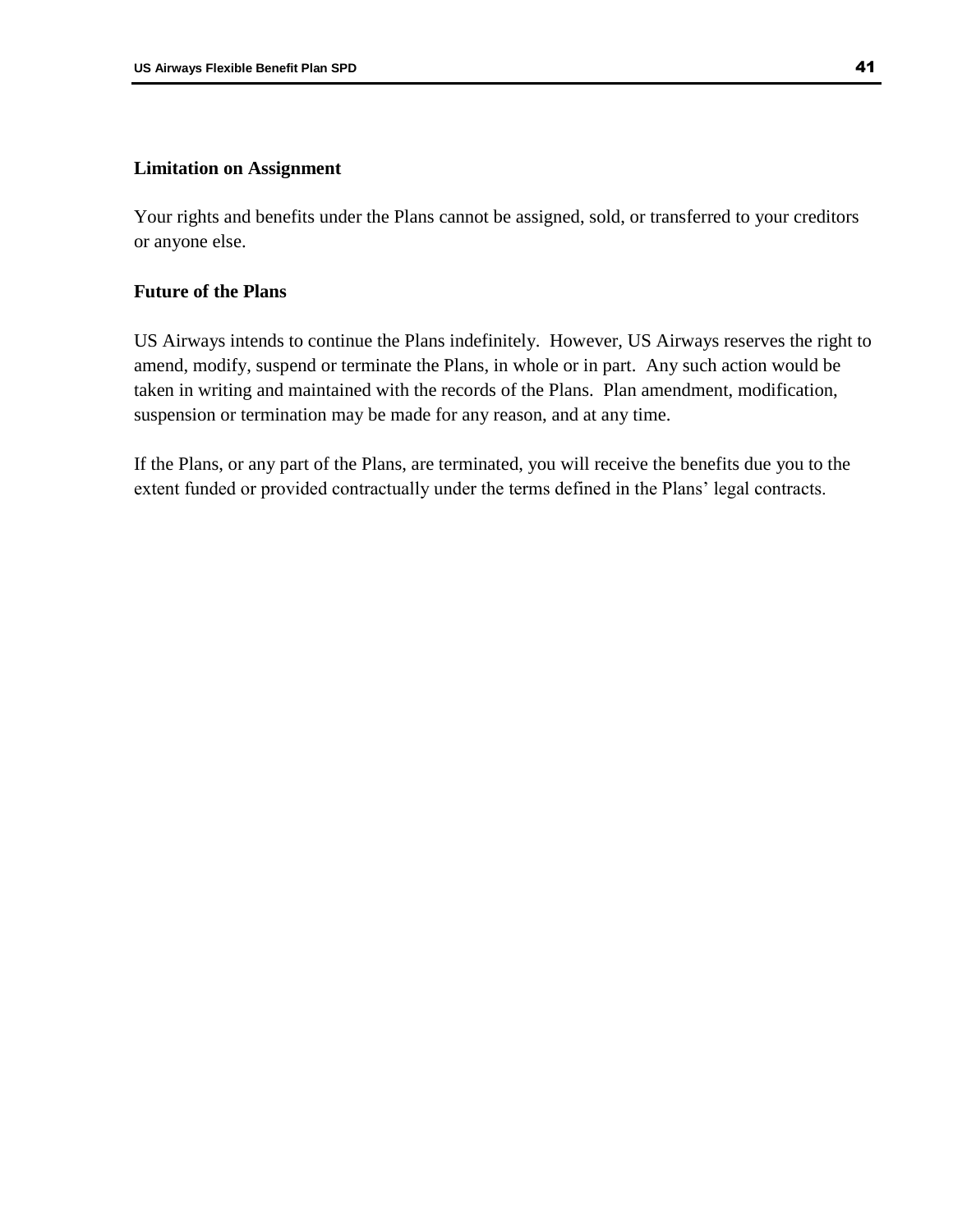# <span id="page-44-0"></span>**YOUR RIGHTS UNDER ERISA**

As a participant in the Plans, you are entitled to certain rights and protections under the Employee Retirement Income Security Act of 1974 ("ERISA"). ERISA provides that all Plan participants shall be entitled to:

# <span id="page-44-1"></span>**Receive Information About Your Plans and Benefits**

- Examine, without charge, at the Plan Administrator's office and at other specified locations, all documents governing the Plans, including insurance contracts, and a copy of the latest annual report (Form 5500 Series) filed by the Plans with the U.S. Department of Labor and available at the Public Disclosure Room of the Employee Benefits Security Administration ("EBSA").
- Obtain, upon written request to the Plan Administrator, copies of documents governing the operation of the Plans, including insurance contracts and copies of the latest annual report (Form 5500 Series) and updated SPD. The Plan Administrator may make a reasonable charge for the copies.
- Receive a summary of the Plans' annual financial reports. The Plan Administrator is required by law to furnish each participant with a copy of the summary annual reports.

# <span id="page-44-2"></span>**Continue Group Health Plan Coverage (Applicable to the Health Care Account Only)**

You can continue coverage under the HCA Plan for yourself, spouse or dependents if there is a loss of coverage under that Plan as a result of a qualified family or work status event. You or your dependents may have to pay for such coverage. Review this SPD and the documents governing the Plan for the rules governing your COBRA continuation coverage rights.

#### <span id="page-44-3"></span>**Prudent Actions by Plan Fiduciaries**

In addition to creating rights for Plan participants, ERISA imposes duties upon the people who are responsible for the operation of these Plans. The people who operate your Plans, called "fiduciaries" of the Plans, have a duty to do so prudently and in the interest of you and other Plan participants and beneficiaries. No one, including your employer, or any other person, may fire you or otherwise discriminate against you in any way to prevent you from obtaining a Plan benefit or exercising your rights under ERISA.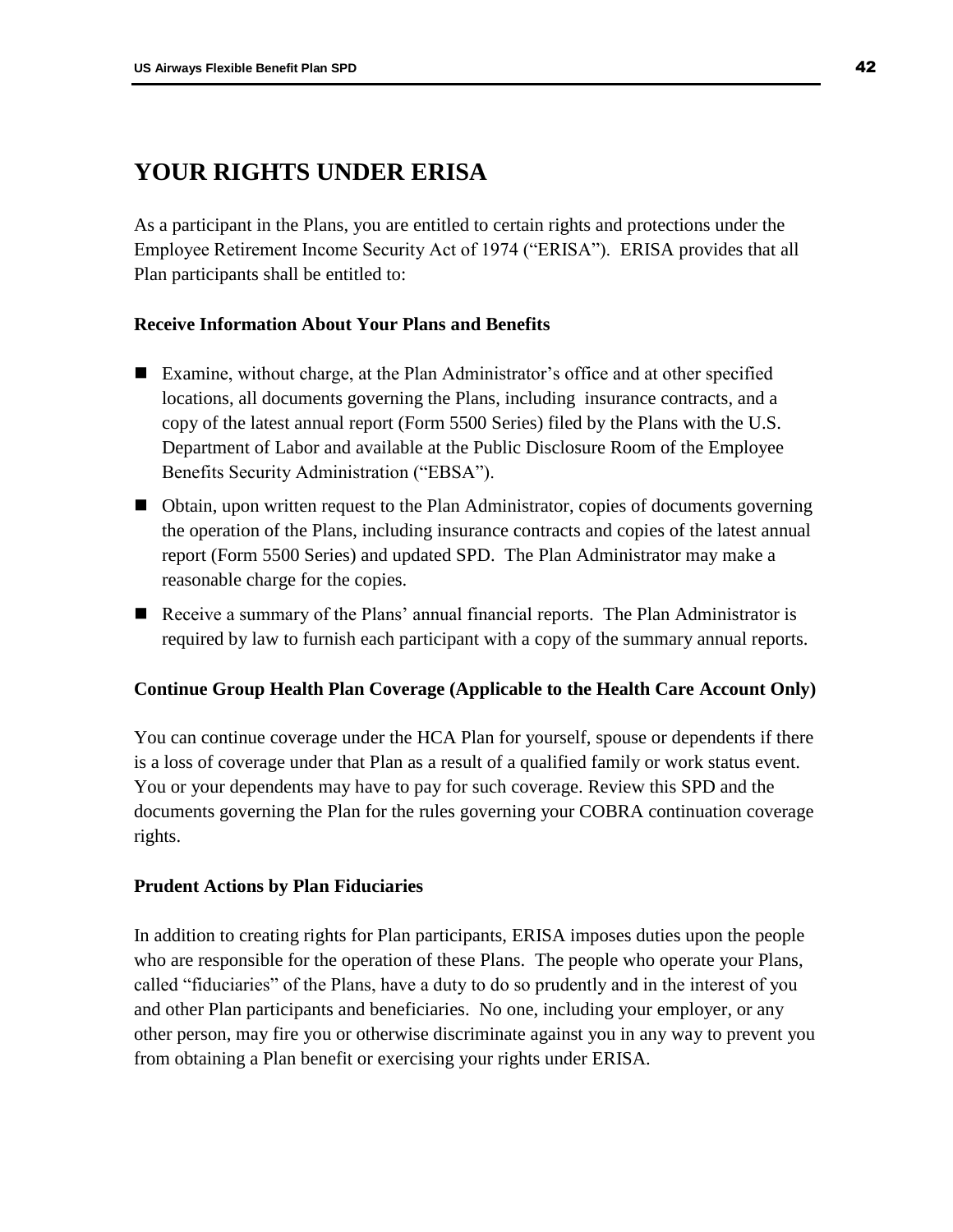### <span id="page-45-0"></span>**Enforce Your Rights**

If a claim for a Plan benefit is denied or ignored, in whole or in part, you or your beneficiary has the right to know why this was done, to obtain copies of documents relating to the decision without charge, and to appeal any denial, all within certain time schedules.

Under ERISA, there are steps you can take to enforce the above rights. For instance, if you request a copy of Plan documents or the latest annual report from the Plan and do not receive them within 30 days, you may file suit in a federal court. In such a case, the court may require the Plan Administrator to provide the materials and pay you up to \$110 a day until you receive the materials, unless the materials were not sent because of reasons beyond the control of the Plan Administrator.

If you have a claim for benefits which is denied or ignored, in whole or in part, you may file a suit in a state or federal court. In addition, if you disagree with the Plan's decision or lack thereof concerning the qualified status of a medical child support order, you may file suit in a federal court.

If it should happen that the Plans' fiduciaries misuse the Plans' money, or if you are discriminated against for asserting your rights, you may seek assistance from the U.S. Department of Labor, or you may file suit in a federal court. The court will decide who should pay court costs and legal fees. If you are successful, the court may order the person you have sued to pay these costs and fees. If you lose, the court may order you to pay these costs and fees, for example, if it finds your claim is frivolous.

### <span id="page-45-1"></span>**Assistance with Your Questions**

If you have any questions about your Plans, you should contact the Plan Administrator. If you have any questions about this statement or about your rights under ERISA, or if you need assistance in obtaining documents from the Plan Administrator, you should contact the nearest office of Employee Benefits Security Administration ("EBSA"), U.S. Department of Labor, listed in your telephone directory or the Division of Technical Assistance and Inquiries, Employee Benefits Security Administration, U.S. Department of Labor, 200 Constitution Avenue N.W., Washington, DC 20210.